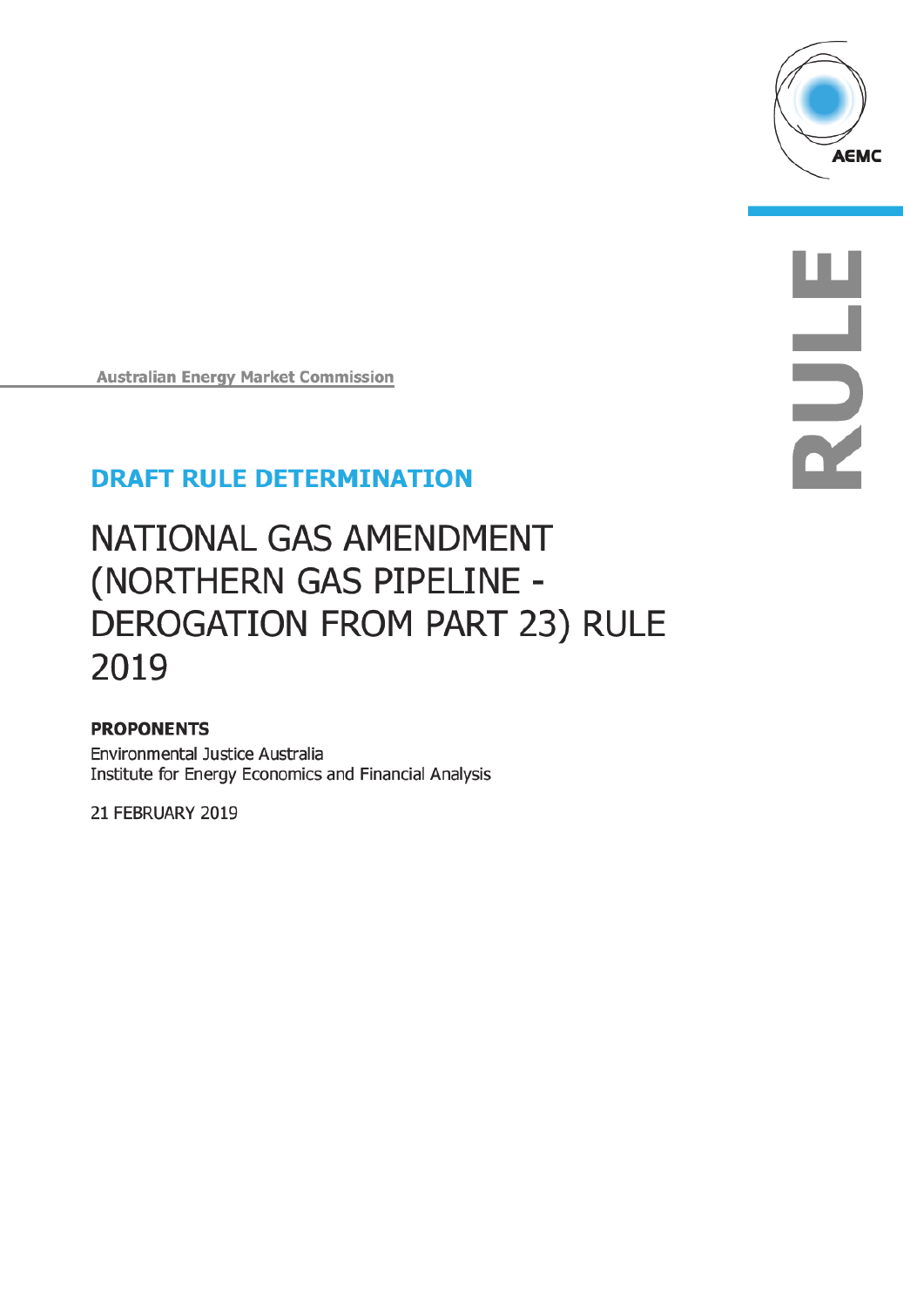## INQUIRIES

Australian Energy Market Commission PO Box A2449 Sydney South NSW 1235

E aemc@aemc.gov.au T (02) 8296 7800 F (02) 8296 7899

Reference: GRC0047

## **CITATION**

AEMC, Northern Gas Pipeline - derogation from Part 23, Draft rule determination, 21 February 2019

## ABOUT THE AEMC

The AEMC reports to the Council of Australian Governments (COAG) through the COAG Energy Council. We have two functions. We make and amend the national electricity, gas and energy retail rules and conduct independent reviews for the COAG Energy Council.

This work is copyright. The Copyright Act 1968 permits fair dealing for study, research, news reporting, criticism and review. Selected passages, tables or diagrams may be reproduced for such purposes provided acknowledgement of the source is included.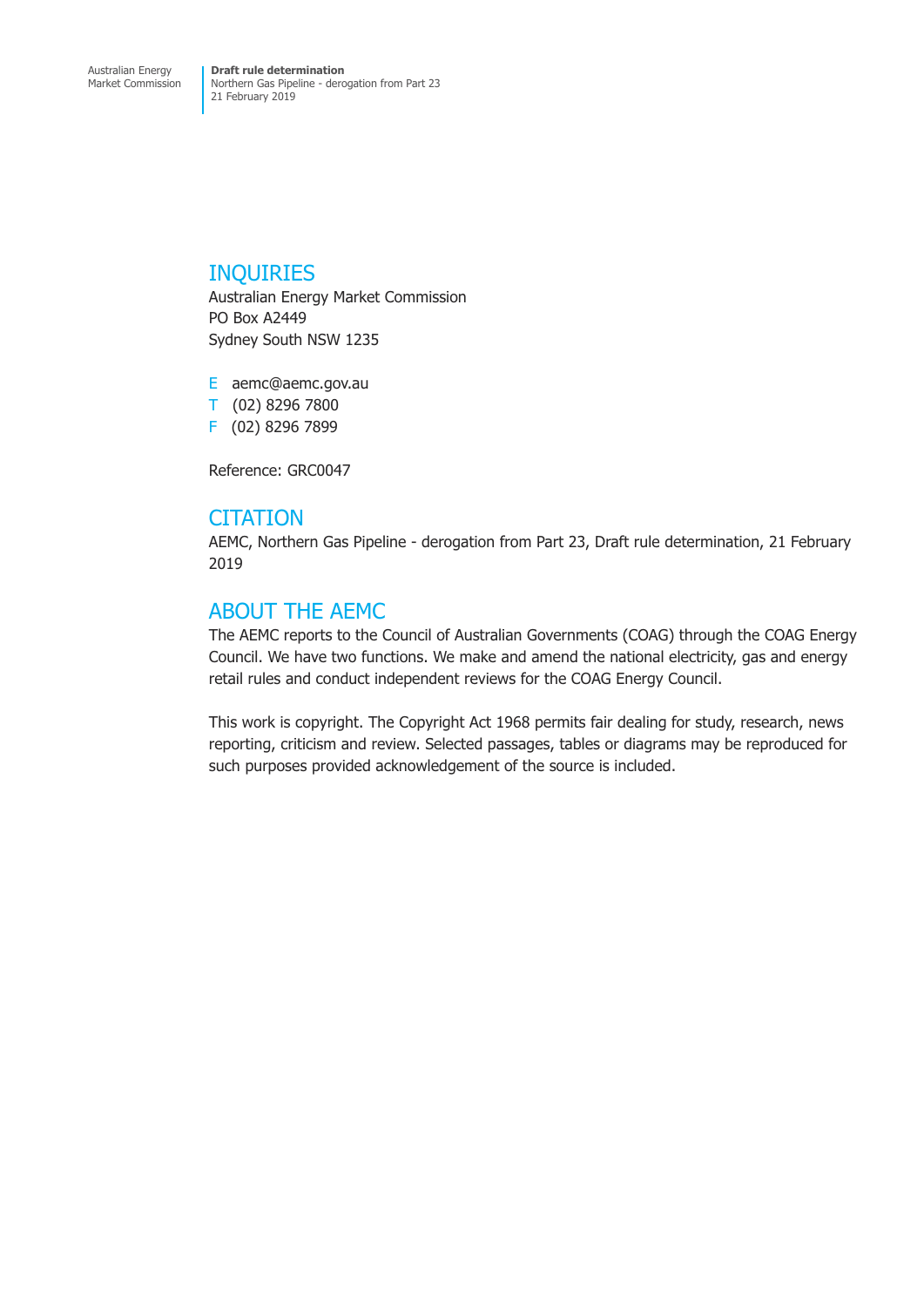Australian Energy Market Commission

**Draft rule determination** Northern Gas Pipeline - derogation from Part 23 21 February 2019

## **SUMMARY**

- 1 The Australian Energy Market Commission (Commission) has decided not to make a draft rule to remove the Northern Gas Pipeline's (NGP) derogation from regulation under Part 23 of the National Gas Rules (NGR).
- 2 The Commission has determined that the proposed rule, if made, is not likely to offer material benefits in terms of better providing for terms and conditions of access to the NGP's services than the current arrangements. Instead, making the proposed rule would be likely to lead to an overall increase in complexity and uncertainty of arrangements for prospective users and the service provider.
- 3 The Commission's assessment shows that there is currently likely to be an appropriate level of protection against Jemena's ability to exercise market power when negotiating with prospective users for NGP services. This is provided by the NGP access principles that are part of the project development agreement between the Northern Territory Government and Jemena, the current market conditions and the ability to apply to have the pipeline classified as a covered pipeline that is subject to full or light regulation. Under the NGP access principles, prospective users are able to seek access to the NGP's key services on terms, conditions and tariffs that have been determined through a competitive tender process carried out by the Northern Territory Government. Revoking the derogation is likely to give rise to increased regulatory complexity, increased uncertainty of outcomes and adverse outcomes such as forum shopping by potential users of the NGP.

## **Background**

4 The Northern Territory Government commenced a tender process seeking to connect the Northern Territory gas market with the east coast gas market in late 2014. In November 2015, Jemena was selected to build, own and operate the NGP to transport gas between Tennant Creek in the Northern Territory and Mt Isa in Queensland. The project development agreement signed between the Northern Territory Government and Jemena also included access principles for the pipeline. These principles include key terms and conditions for third party access to the NGP, including maximum tariffs for key services.

5 As part of the initial Part 23 rules that were made by the South Australian Minister, a derogation from Part 23 was provided to the NGP. The Part 23 framework and the derogation came into effect on 1 August 2017. The purpose of the Part 23 regime for non-scheme pipelines was to address the market power imbalance between service providers and prospective users identified by the ACCC's East coast inquiry and Dr. Vertigan's Examination of the current test for the regulation of gas pipelines*.* In providing the NGP derogation, it was observed that the NGP access principles were intended to address many of the same issues as the Part 23 regime.

## The rule change request

6 On July 2018, the Commission received a rule change request from Environmental Justice

 $\mathbf{I}$ 

i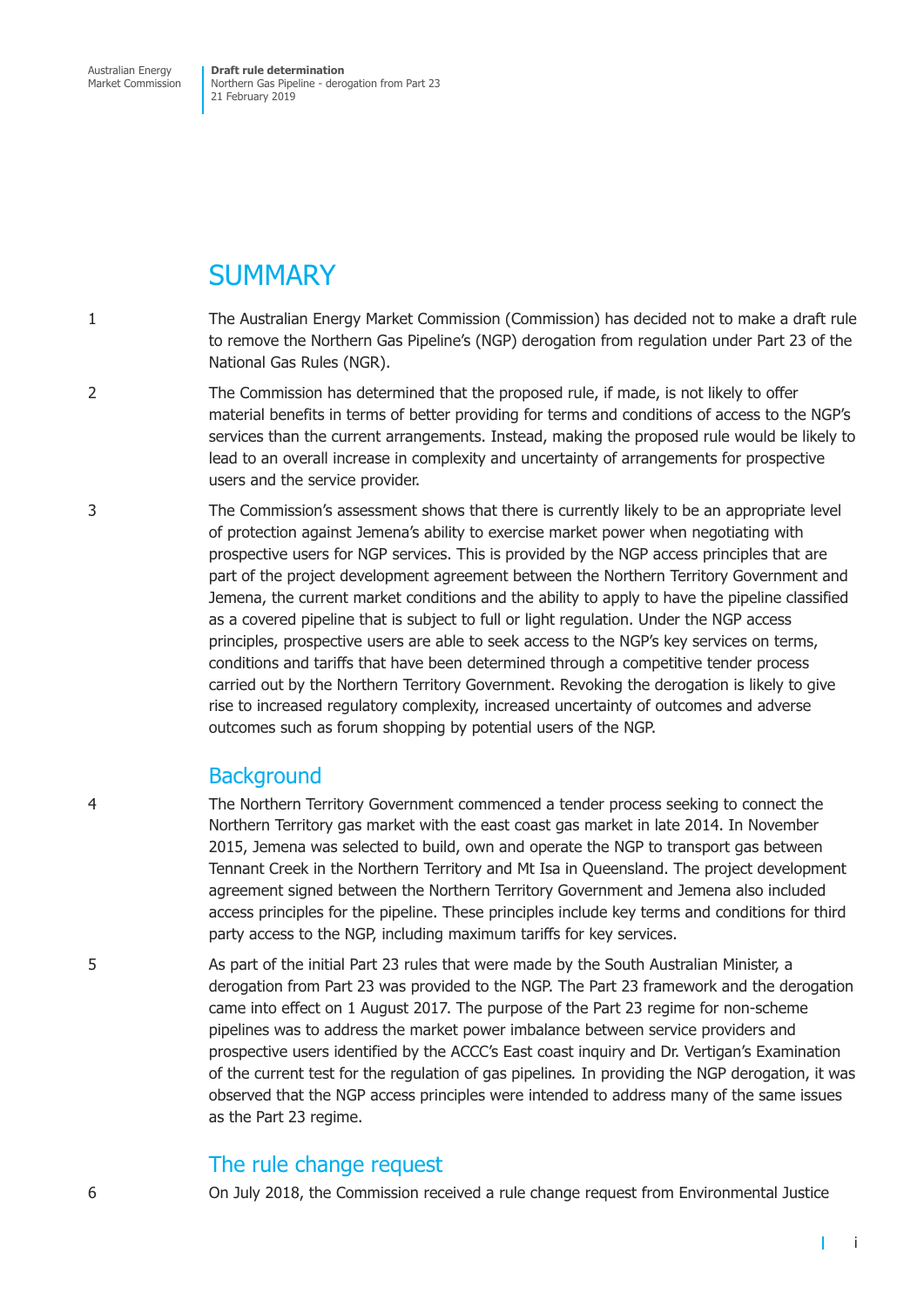Australia (EJA) and the Institute for Energy Economics and Financial Analysis (IEEFA) seeking to revoke the derogation from the Part 23 framework applicable to the NGP. The rule change proponents considered that the derogation led to many of the same issues that were intended to be addressed by the Part 23 framework. The Commission initiated the rule change request on 13 November 2018 and published a consultation paper seeking stakeholder feedback.

7 The rule change proponents sought revocation of the NGP derogation on the basis that the derogation would, in their view, lead to several issues including: allowing the NGP to operate as an unregulated monopoly pipeline with no limit on tariffs for 15 years; distortion of market signals for investment; and an uneven regulatory playing field with respect to other pipelines. As noted by the proponents, the derogation relieves Jemena (the NGP service provider) from having to comply with Part 23 of the NGR which was designed to constrain pipeline service provider market power through an information disclosure and arbitration framework. The proponents expected the revocation of the NGP derogation would safeguard the gas market from the negative impacts of monopoly pricing on the NGP, ensure efficient allocation of capital for future expansions or extensions of the NGP and place the NGP on a more level regulatory playing field with other pipelines in Australia.

## Draft rule determination

8 The Commission has assessed the rule change request, the current arrangements in place for the NGP, and submissions from stakeholders. It has found that the current binding access principles that apply to the NGP under the contract between Jemena and the Northern Territory Government and the publicly available NGP access principles, provide a regime under which prospective users are able to seek access to the NGP's key services on terms, conditions and tariffs that have been determined through a competitive tender process carried out by the Northern Territory Government. Importantly, the NGP access principles include the tender-derived maximum tariffs for key services on the pipeline and are legally binding on Jemena.

- 9 Contrary to the proponents' claims, there are limits on the tariffs that can be charged by Jemena for NGP's key services, and the NGP access principles and tariffs cannot be unilaterally amended by Jemena. As a result, the derogation does not lead to the NGP operating as an "unregulated monopoly pipeline", as the tariffs and other terms of access to the NGP are effectively regulated by the NGP access principles.
- 10 The Commission also notes the current market conditions for the NGP's services under which only a third of the NGP's capacity is contracted on a longer term basis, which means Jemena bears the risk of future demand uncertainty. This would encourage Jemena to seek out and accommodate the needs of potential users of its pipeline.
- 11 Additionally, any party can at any time apply to the National Competition Council seeking that the NGP be classified as a covered pipeline and be subject to full or light economic regulation under Parts 8 to 12 of the NGR. This threat of coverage is also likely to place limits on Jemena's ability to exercise market power.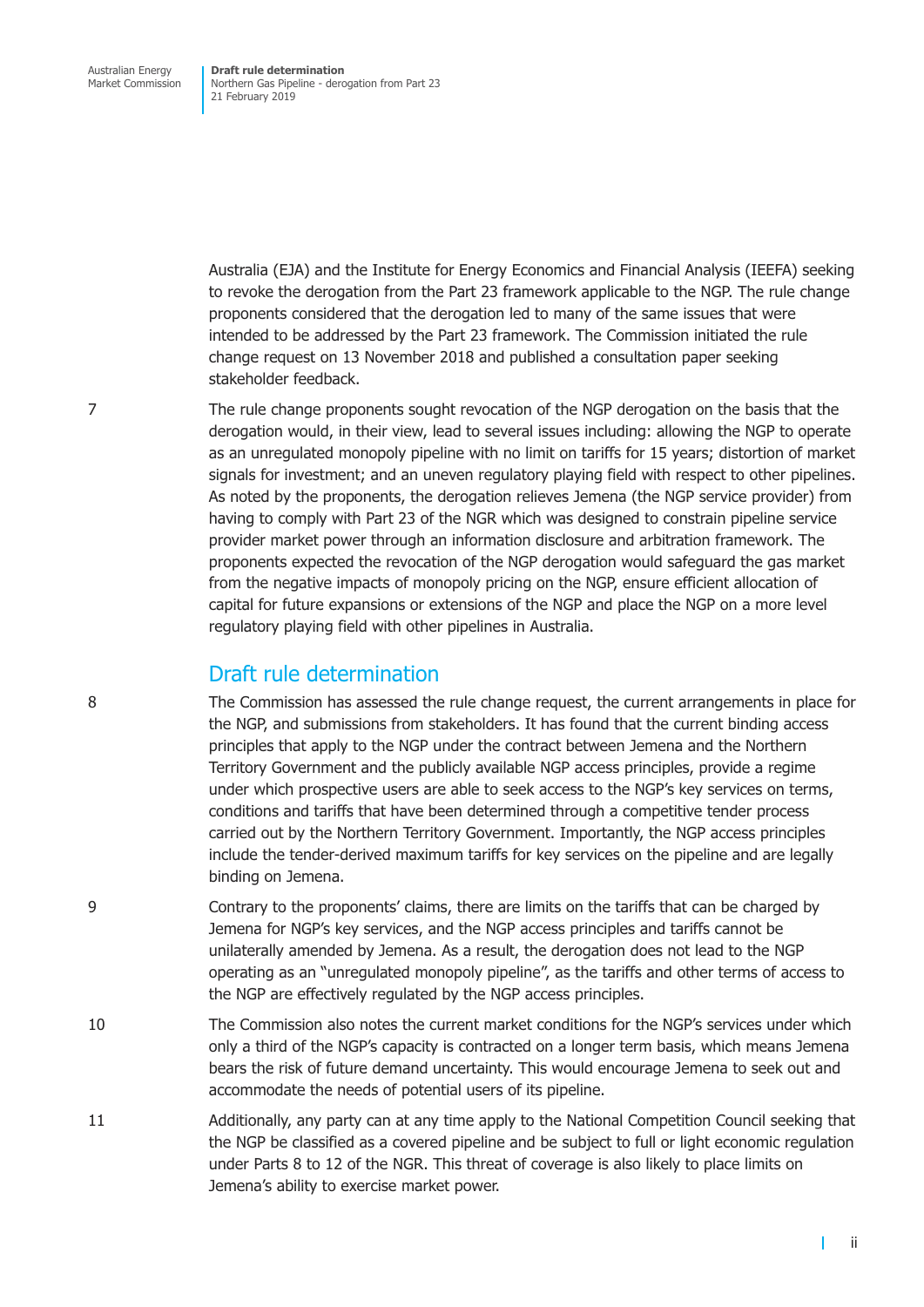Australian Energy Market Commission

**Draft rule determination** Northern Gas Pipeline - derogation from Part 23 21 February 2019

12 The Commission also notes that there were no submissions from users or potential users of the NGP that indicate any concern with the level of the published maximum tariffs for the pipeline.

- 13 The Commission is satisfied that the application of the NGP access principles, the current market conditions and the threat of coverage are likely to be appropriate constraints on Jemena's ability to exercise market power, particularly in negotiations with prospective users of the NGP, during the initial years of the NGP's life.
- 14 The Commission has assessed the impact of making the proposed rule and found that it would likely give rise to increased regulatory complexity, increased uncertainty, and increased costs. Making the proposed rule would lead to the concurrent application of both the NGP access principles and the Part 23 framework for the NGP. This would be expected create complexity for prospective users and the service provider when negotiating access to the NGP and may lead to uncertainty and confusion surrounding what obligations are relevant and the expected outcomes. In addition, the concurrent operation of the two regimes generates the potential for forum shopping.
- 15 The Commission has also considered the circumstances that gave rise to the NGP access principles and the derogation from Part 23 of the NGR. It has found that the Northern Territory Government competitive tender process to develop the NGP, its requirements to include a third party access regime, and its timing in relation to the development of the Part 23 are special circumstances that provide support for a different regulatory arrangement for the NGP compared to other pipelines. In this regard, the Commission notes the NGP tender process pre-dates the Examination of the current test for the regulation of gas pipelines report where the initial policy recommendations that subsequently resulted in Part 23 of the NGR first emerged.<sup>1</sup> The Northern Territory Government's requirement that the winning tender would include a third party access regime addressed a desire to place some regulatory oversight over the pipeline without requiring it to become a covered pipeline.
- 16 Relatedly, the Commission notes the current regulatory framework for gas provides service providers and new pipeline proponents the ability to manage regulatory risk by selecting which form of regulation under the NGR they consider best meets their needs. For this reason, the Commission does not consider that making the proposed rule would impact on future pipeline investment. Nor does it consider that the particular scenario which arose for the NGP would be likely to re-emerge. The Commission expects future investments in a similar scenario would make use of the competitive tender provisions in the NGR. Accordingly, the credibility and integrity of the overall gas regulatory framework is not undermined by the NGP access principles nor the derogation from Part 23 as applied to the NGP.

17 On balance, the Commission considers that the costs associated with the revoking the NGP's derogation from Part 23 of the NGR arising from the increased complexity of arrangements for seeking access to the NGP, potential uncertainty surrounding obligations and outcomes, potential forum shopping and additional regulatory compliance are likely to be greater than

T

<sup>1</sup> Dr Michael Vertigan, *Examination of the current test for the regulation of gas pipelines*, 14 December 2016.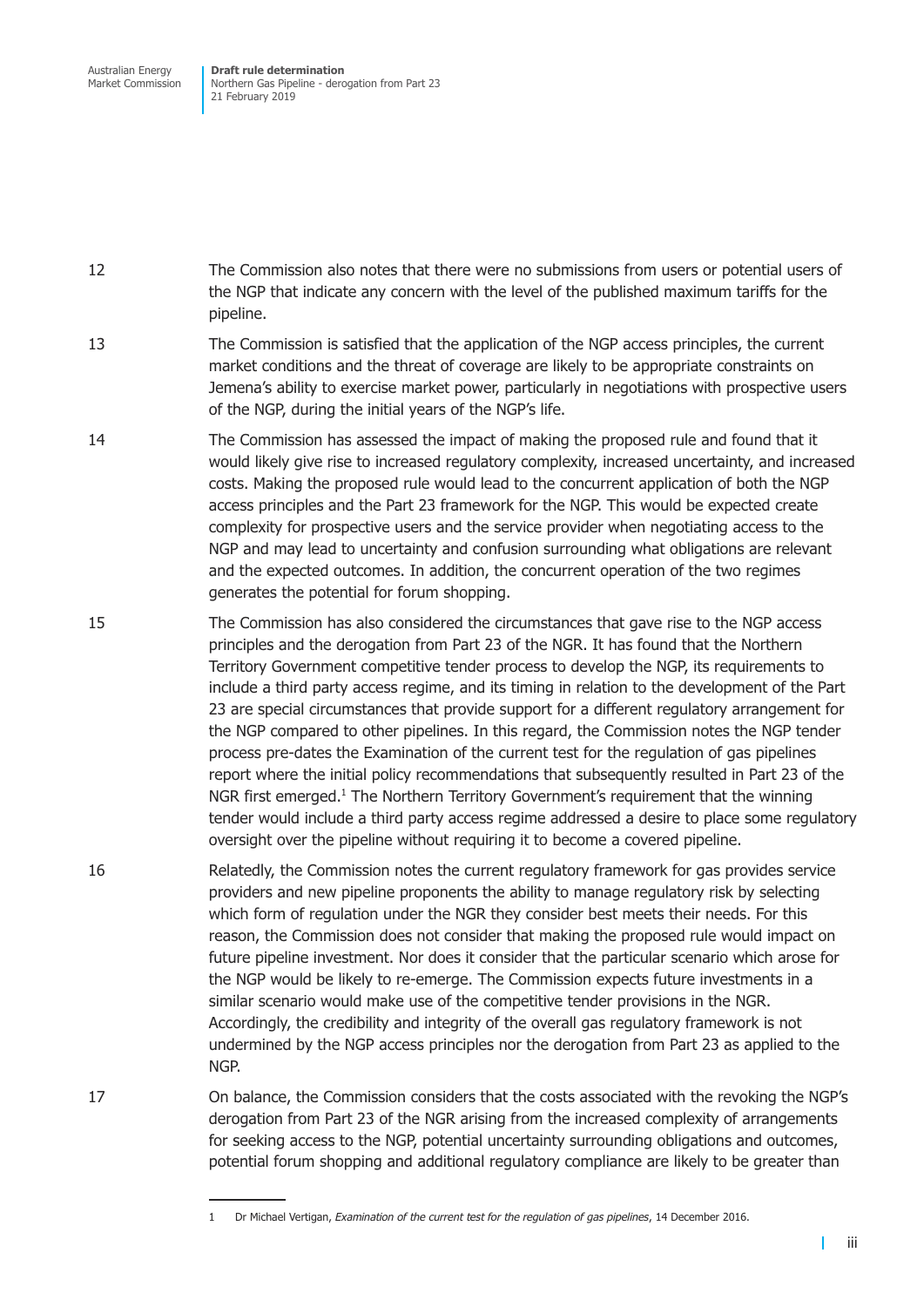the potential benefit of the proposed rule.

## Next steps

18 Stakeholders are invited to provide written submissions in response to this draft rule determination. Submissions should be provided to the AEMC no later than COB Thursday 4 April 2019. These submissions and other stakeholder consultation, will inform the AEMC's final rule determination which is expected to be published in May 2019.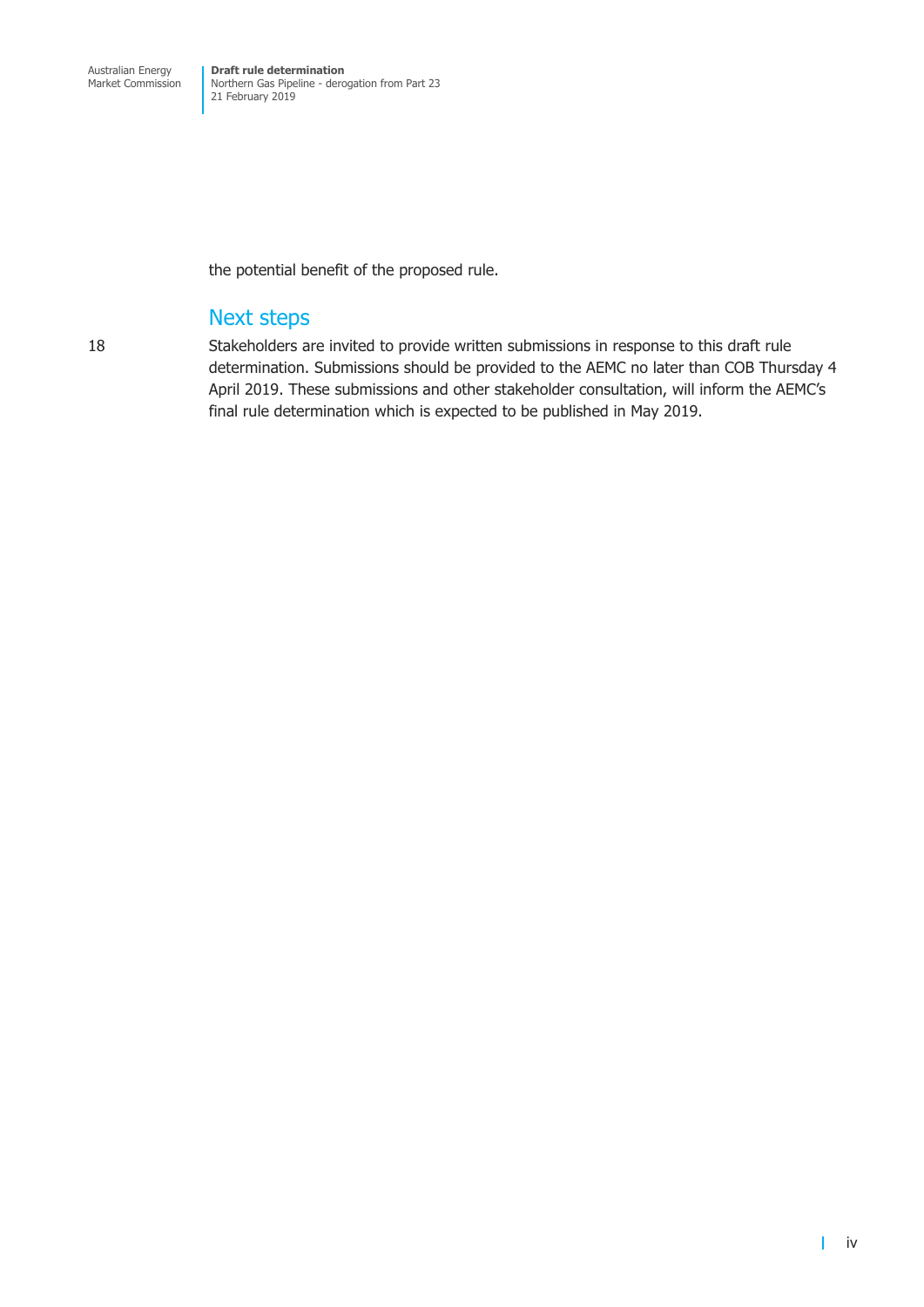## **CONTENTS**

| $\mathbf{1}$ | The rule change request                                    | $\mathbf{1}$   |
|--------------|------------------------------------------------------------|----------------|
| 1.1          | The rule change request                                    | $\mathbf{1}$   |
| 1.2          | Current arrangements                                       | $1\,$          |
| 1.3          | The rule change request                                    | $\overline{2}$ |
| 1.4          | Solution proposed in the rule change request               | 3              |
| 1.5          | Relevant background                                        | $\overline{4}$ |
| 1.6          | The rule making process                                    | 5              |
| 1.7          | Consultation on draft rule determination                   | 6              |
| 2            | Draft rule determination                                   | 7              |
| 2.1          | The Commission's draft rule determination                  | $\overline{7}$ |
| 2.2          | Rule making test                                           | $\overline{7}$ |
| 2.3          | Assessment framework                                       | $\overline{7}$ |
| 2.4          | Summary of reasons                                         | 8              |
| 3            | Current constraints on market power                        | 11             |
| 3.1          | Jemena's ability to change terms of access and tariffs     | 11             |
| 3.2          | Tariffs under the access principles                        | 14             |
| 3.3          | Non-price terms and conditions under the access principles | 20             |
| 3.4          | Current market conditions                                  | 29             |
| 3.5          | Coverage of pipelines                                      | 30             |
| 3.6          | Conclusion                                                 | 31             |
| 4            | Expected outcomes of revoking the derogation               | 33             |
| 4.1          | Proponents' views                                          | 33             |
| 4.2          | Stakeholder views                                          | 34             |
| 4.3          | Assessment                                                 | 37             |
| 4.4          | Conclusion                                                 | 41             |
| 5            | Special circumstances impacting the NGP                    | 43             |
| 5.1          | Proponents' views                                          | 43             |
| 5.2          | Stakeholder views                                          | 43             |
| 5.3          | Assessment                                                 | 44             |
|              | <b>Abbreviations</b>                                       | 46             |
|              | <b>APPENDICES</b>                                          |                |
| A            | Summary of other issues raised in submissions              | 47             |
| B            | Legal requirements under the NGL                           | 50             |
| B.1          | Draft rule determination                                   | 50             |
| B.2          | Power to make the rule                                     | 50             |
| B.3          | Commission's considerations                                | 50             |
| C            | Regulatory regime for gas pipelines                        | 52             |
|              | <b>TABLES</b>                                              |                |
| Table 3.1:   | Arbitration provisions                                     | 25             |
| Table A.1:   | Summary of other issues raised                             | 47             |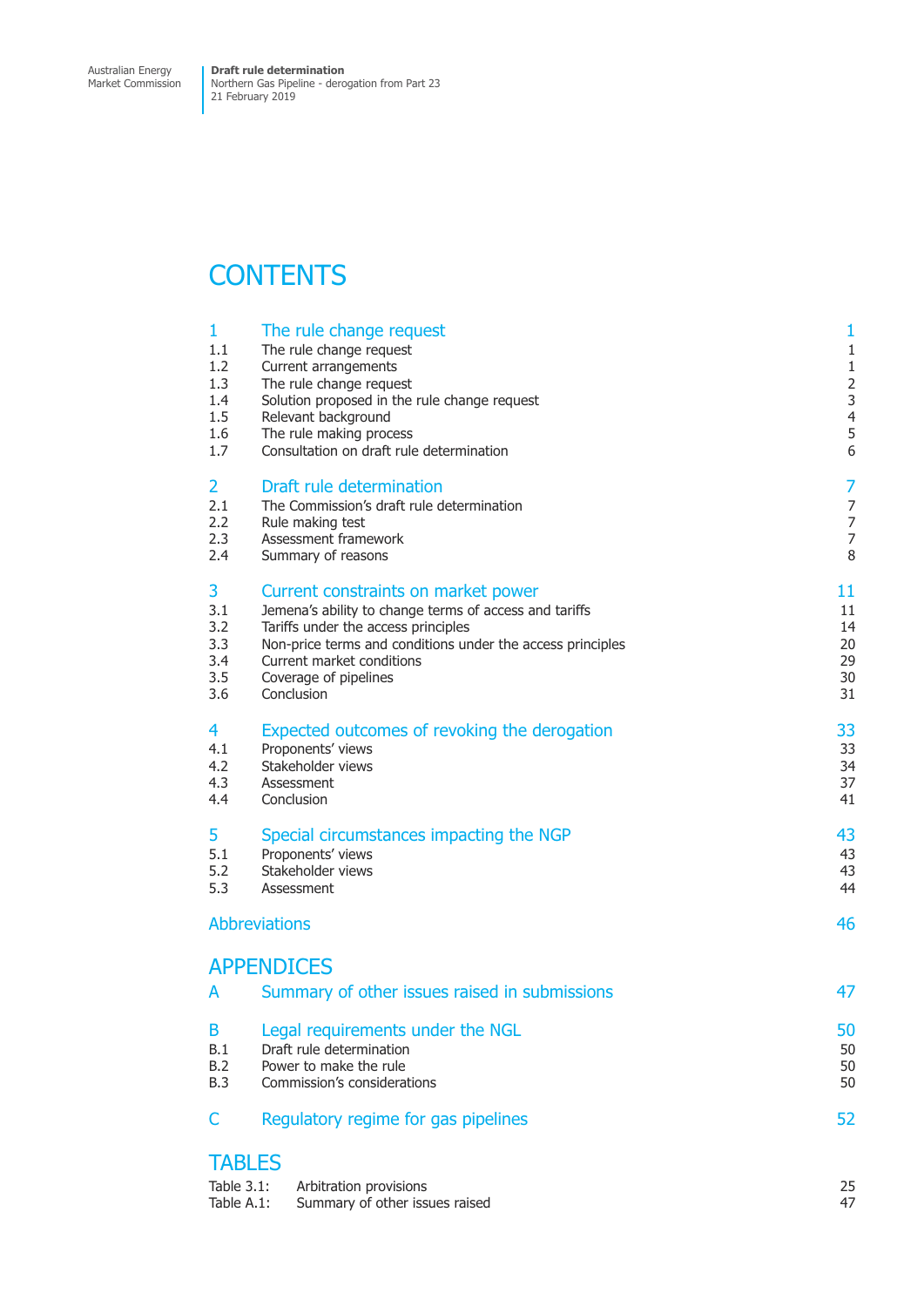[Table C.1: Part 23 exemption category and criteria 54](#page-61-0)

## **FIGURES**

[Figure 1.1: Northern Gas Pipeline route 5](#page-12-0)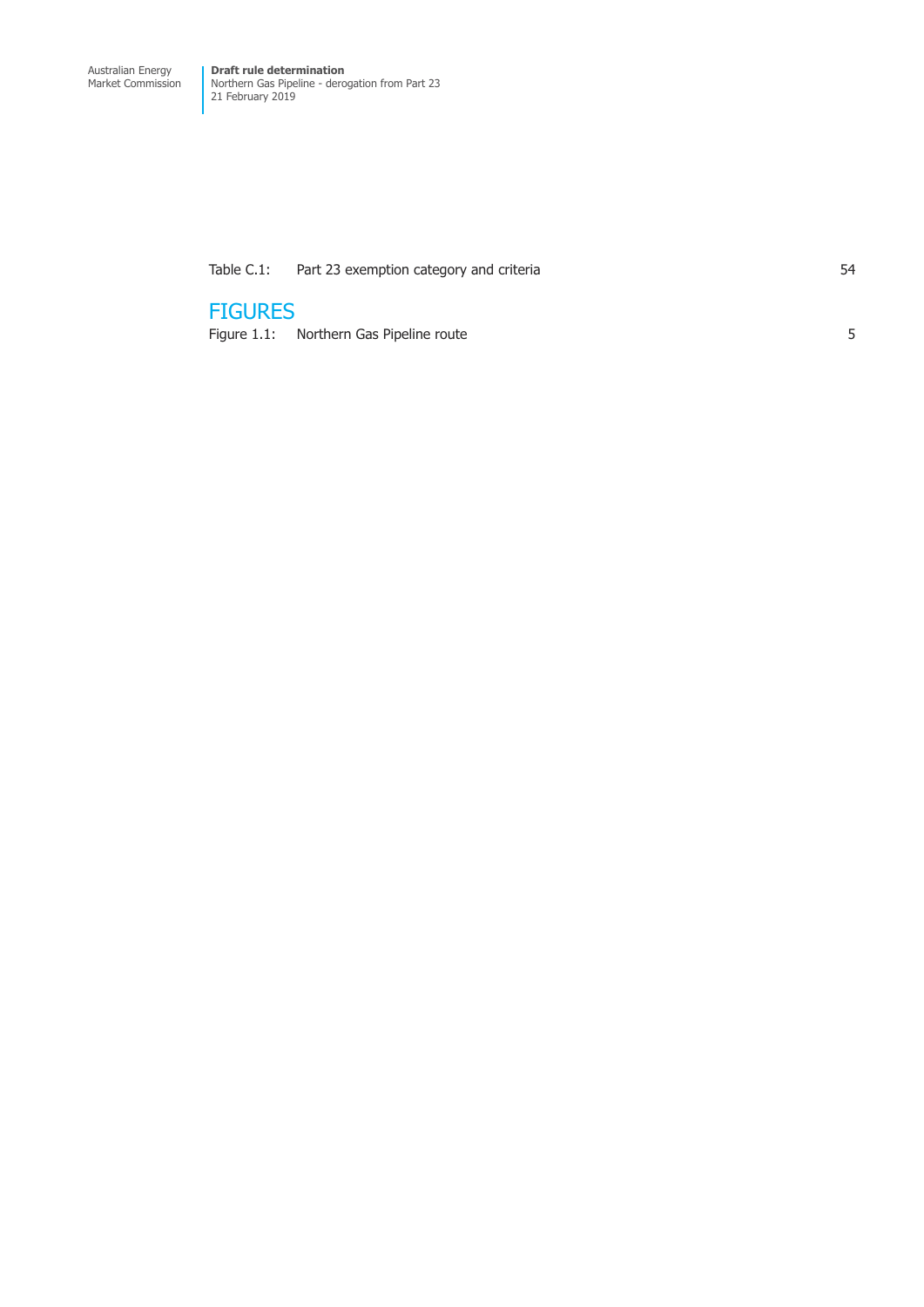## <span id="page-8-0"></span>1 THE RULE CHANGE REQUEST

## 1.1 The rule change request

On 18 July 2018, Environmental Justice Australia (EJA) and the Institute for Energy Economics and Financial Analysis (IEEFA) submitted a rule change request to the Australian Energy Market Commission (Commission) seeking to amend the National Gas Rules (NGR). The rule change request sought to revoke the derogation applicable to the Northern Gas Pipeline (NGP) contained in the NGR which exempts the NGP from application of Chapter 6A of the National Gas Law (NGL) and Part 23 of the NGR.

More specifically, the proponents sought to revoke the derogation set out in rule 3 of Part 2 of Schedule 4 to the NGR which is applicable to the NGP.

The rule change request can be found on the Commission's website.

## 1.2 Current arrangements

Under the current arrangements, the NGP has a different regulatory arrangement from other non-scheme pipelines. It is excluded from the application of the Part 23 framework (the access regime for non-scheme pipelines) through a derogation in the NGR. It is the only pipeline exempt from the Part 23 framework in this manner. The pipeline is subject to the NGP access principles as agreed between Jemena (the service provider of the pipeline) and the Northern Territory Government. The NGP access principles were an outcome of the tender process carried out by the Northern Territory Government to build the NGP and are part of the North East Gas Interconnector project development agreement (PDA).<sup>2</sup>

#### **1.2.1 Derogation from the access regime for non-scheme pipelines**

The NGP is exempt from the application of Chapter 6A of the NGL (and therefore also from Part 23 of the NGR) for a period of 15 years after commissioning of the pipeline.<sup>3</sup> The derogation was included in Part 2 of Schedule 4 to the NGR by the National Gas (Pipeline access-arbitration) Amendment Rule 2017 which was introduced in August 2017 by the South Australian Minister to give effect to the Part 23 framework.

In its explanation for the inclusion of the derogation in the final National Gas (Pipeline access-arbitration) Amendment Rule 2017, the GMRG noted that "the Project Development Agreement signed by Jemena and the Northern Territory Government sets out the access principles that were agreed to as a result of the competitive process and are intended to address many of the same issues the framework is designed to address."4

The derogation has no impact on the ability of any person to seek a coverage determination from the relevant minister under Chapter 3 of the NGL. If a coverage determination was made in relation to the NGP, the pipeline would to be subject to regulation either as a full or

Т

<sup>2</sup> At the time of the Northern Territory Government tender process the prospective pipeline was referred to as the North East Gas Interconnect (NEGI). Upon becoming the successful tenderer, Jemena announced it would name the pipeline the Northern Gas Pipeline (NGP).

<sup>3</sup> The pipeline was commissioned on 3 January 2019.

<sup>4</sup> GRMG, *Gas pipeline information disclosure and arbitration framework: initial gas rules explanatory note*, August 2017, p. 47.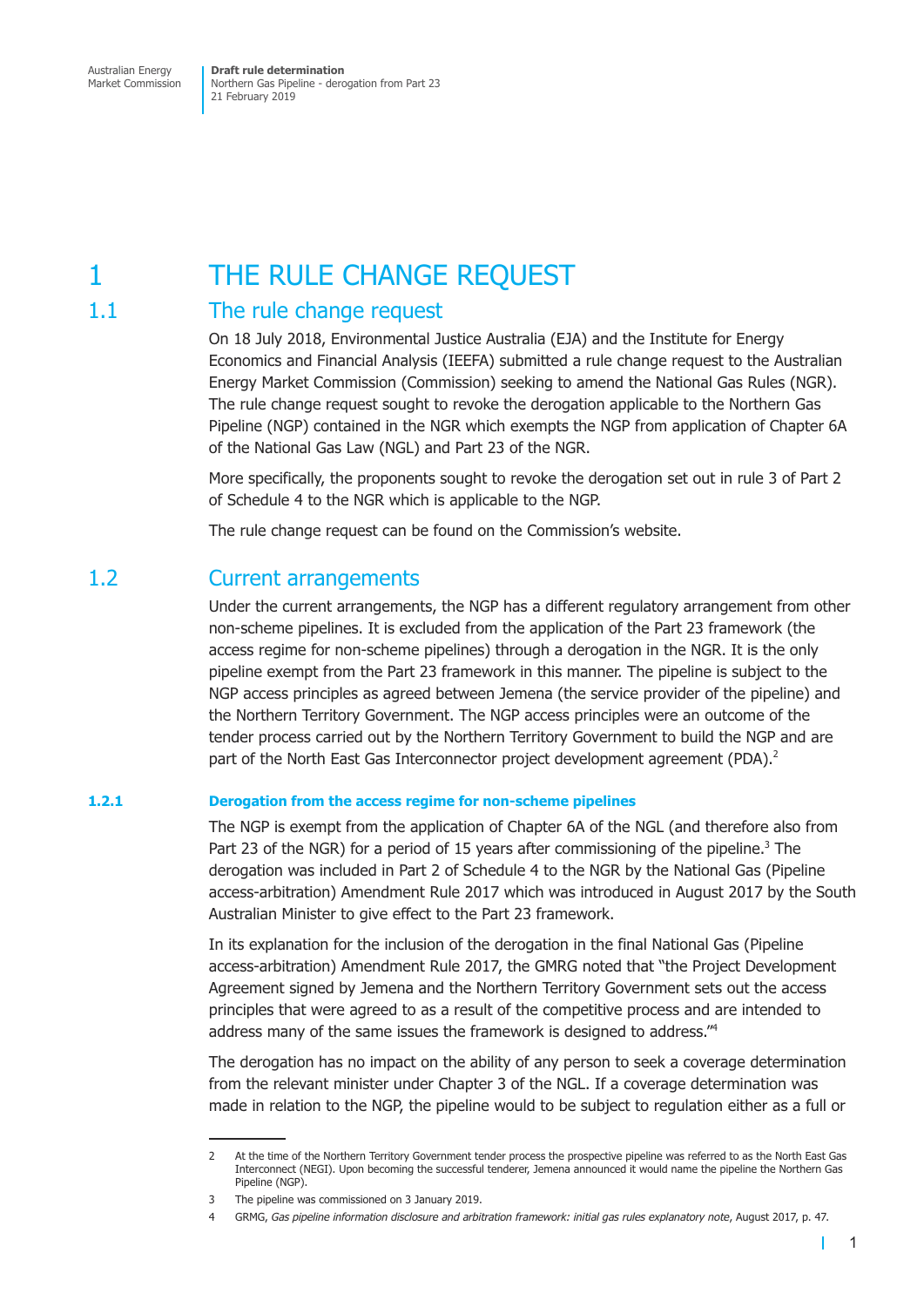<span id="page-9-0"></span>light regulation pipeline, under Parts 8 to 12 of the NGR. The NGP access principles provide that they will cease to apply if the NGP becomes a covered pipeline. However, there is no provision that they will cease to apply if the derogation is removed.

#### **1.2.2 Access to NGP services**

In accordance with an agreement between the Northern Territory Government and Jemena, the NGP is subject to the *Northern Gas Pipeline - access principles* (NGP access principles) which govern access to the firm services offered by the pipeline and the associated nitrogen removal service.<sup>5</sup> The NGP access principles set out and provide for important details regarding access to the NGP such as:

- the pipeline tariffs including prices for firm services and nitrogen removal services
- the dispute resolution procedure including the process for negotiations and arbitration
- arrangements for connecting to the pipeline
- arrangements for extensions and expansions of pipeline
- the process for seeking access to the pipeline (including for as available services)
- terms and conditions of access
- queuing arrangements
- methodology for changes to the firm service tariff over time and as a consequence of certain expansions to the pipeline.

The access principles can be found on Jemena's website: https://jemena.com.au/getattachment/industry/pipelines/Northern-Gas-Pipeline/Services/NGP-Access-Principles.pdf.aspx.

The NGP access principles are not governed by the NGL or NGR. They form a part of the project development agreement signed between Jemena and the Northern Territory Government.

## 1.3 The rule change request

Environmental Justice Australia and the Institute for Energy Economics and Financial Analysis (the proponents), claim in the rule change request that the derogation for the NGP leads to several issues including allowing Jemena the ability to exercise market power and set tariffs for its services, distortion of market signals for investment and an uneven regulatory playing field with respect to other pipelines.

First, according to the proponents, the effect of the derogation applicable to the NGP is to create an unregulated monopoly pipeline, with no limit on tariffs for 15 years.<sup>6</sup> The proponents considered that the derogation allows Jemena an unfettered ability to set tariffs which does not promote the efficient operation of natural gas services with respect to price

 $\mathbf{I}$ 

<sup>5</sup> The Project Development Agreement between the Northern Territory Government and Jemena is dated 17 November 2015 and relates to the construction and commissioning of the pipeline. The access principles also require Jemena to supply as available services.

<sup>6</sup> Rule change request, p. 2. The Commission's assessment of the claims made by the proponents are set out in the relevant chapters of this draft rule determination.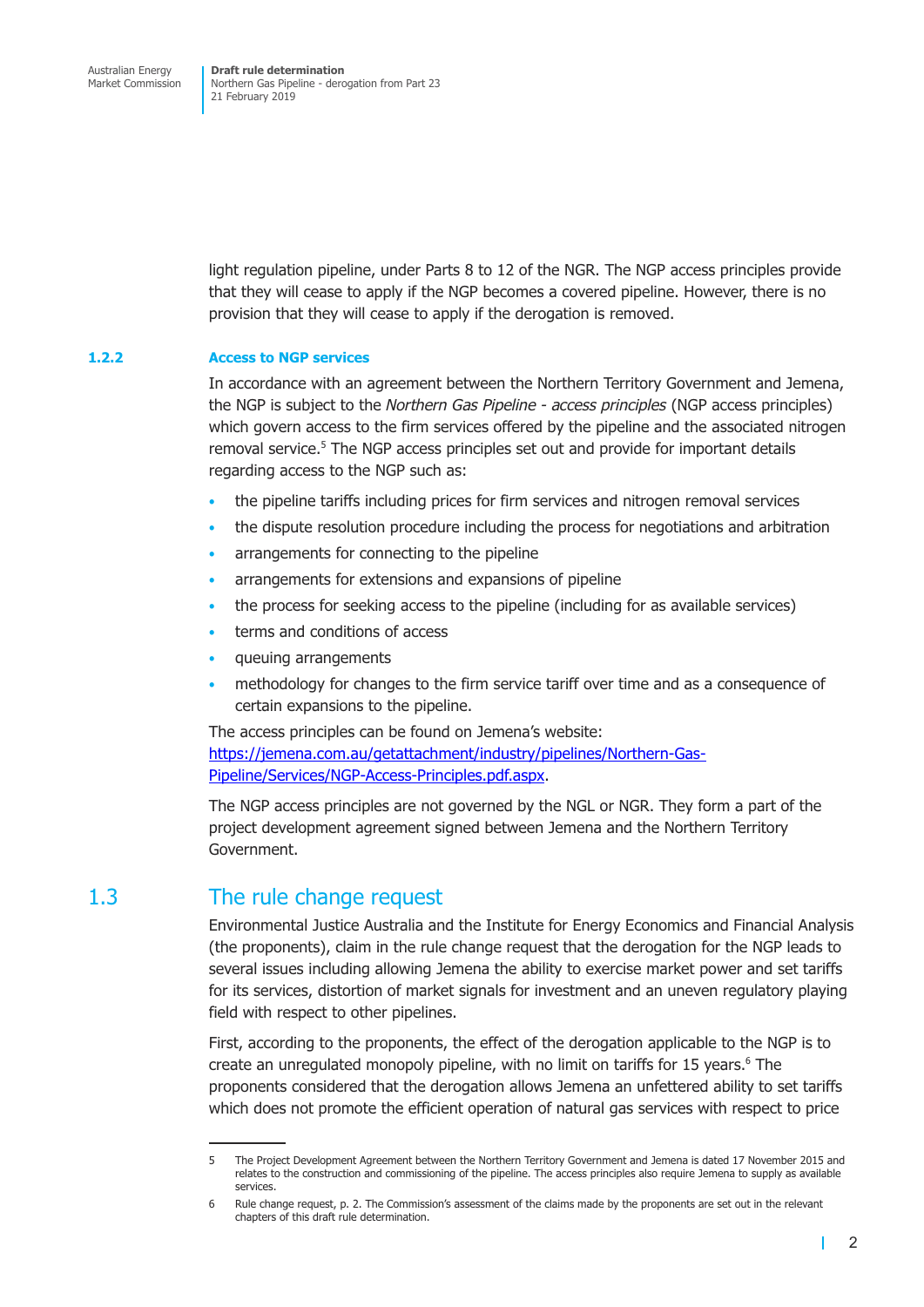<span id="page-10-0"></span>and security of supply.<sup>7</sup> As the derogation also applies to any extension and expansions to the NGP, the proponents considered that it could result in consumers being affected by the service provider's ability to set prices for flows of up to 700 TJ per day given the expectations for capacity expansion.<sup>8</sup> Furthermore, the proponents considered that the access principles can be changed by Jemena at any time, including the tariffs which can be changed through a notification to the Northern Territory Government.<sup>9</sup>

According to the proponents, the access principles applicable to the NGP as agreed between Jemena and the Northern Territory Government give Jemena considerably more power than is afforded under the NGL.<sup>10</sup> In the proponents' view, this is because the disputes procedure available to Jemena is considerably more favourable to them as it is not overseen by the AER or informed by the NGR.

The proponents also raised concerns that the derogation exempts the NGP from the information disclosure principles of the Part 23 framework designed to create an informed and efficient market. As stated in the rule change request, the proponents regard the tariffs for the NGP as set out in the NGP access principles as high, resulting in the NGP being the most expensive onshore pipeline per unit of gas over a set distance.<sup>11</sup>

In addition, the proponents claimed that the derogation does not provide for efficient investment in gas services. In their view, it "rewards previous inefficient behaviour in a distorted marketplace" and "provides a perverse incentive to expand or extend the NGP".<sup>12</sup>

As a result, the proponents concluded that the NGP is not on a level playing field with other gas pipelines in Australia with respect to the applicable regulatory arrangements. The proponents also regarded the regulatory arrangement applicable to the NGP under the derogation as lacking regulatory oversight and consistency with the NGL.

## 1.4 Solution proposed in the rule change request

In light of the concerns noted above, the proponents sought to revoke the derogation set out in rule 3 of Part 2 of Schedule 4 to the NGR which is applicable to the NGP.

The proponents have claimed that revoking the derogation would prevent the issues associated with the derogation (as noted in section 1.3 above) from occurring.

According to the proponents, revoking the derogation would prevent Jemena from engaging in unchecked and unreasonable monopoly pricing and thereby safeguard the gas market from the negative impacts of monopoly pricing, such as those highlighted by the ACCC's inquiry into the east coast gas market. $13$  The reduction in monopoly pricing power of Jemena is expected to have positive impacts for the retailers and consumers of the gas transported

T

<sup>7</sup> Rule change request, p. 2.

<sup>8</sup> Rule change request, p. 5.

<sup>9</sup> Rule change request, pp. 2-3.

<sup>10</sup> Rule change request, p. 2.

<sup>11</sup> Rule change request, p. 6.

<sup>12</sup> Rule change request, p. 8.

<sup>13</sup> Rule change request, p. 8.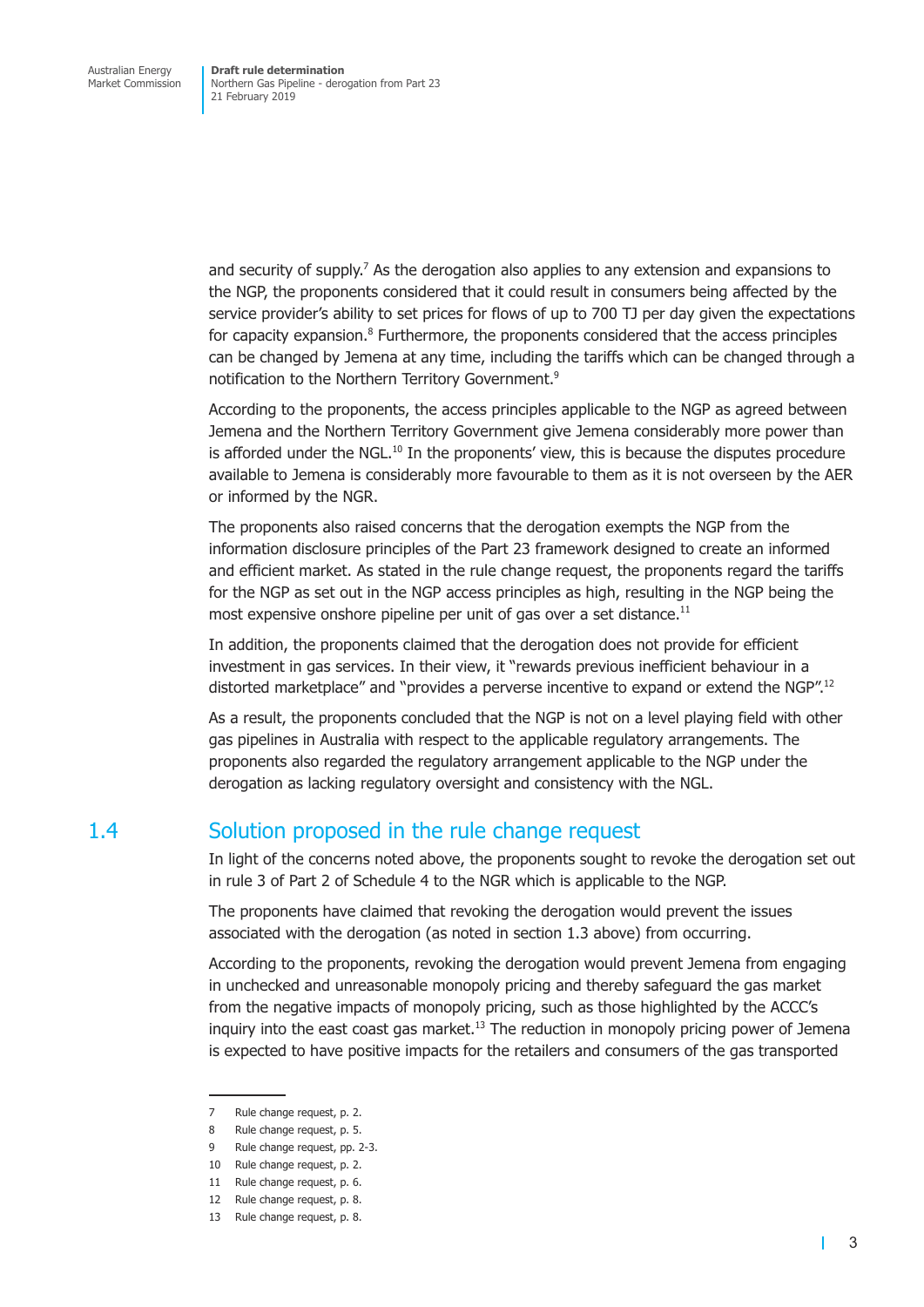<span id="page-11-0"></span>through the NGP or any expansion or extension of the NGP.<sup>14</sup> The proponents expect that as a result of the rule change, tariffs under dispute would be set such that pipeline users and gas consumers are not disadvantaged.

The proponents considered that revoking the derogation would promote an efficient allocation of capital for future expansions or extensions of the NGP. They expect the rule change to remove what they consider to be a perverse incentive to expand or extend the NGP which exists under the current derogation.

According to the proponents, the removal of the current derogation would place the NGP on a more level playing field with other pipelines and ensure that it is subject to the same rules as other pipelines in Australia.

## 1.5 Relevant background

This section provides an overview of the regulatory framework for gas pipelines in Australia and information regarding the NGP.

#### **1.5.1 Regulatory framework for gas pipelines**

The regulatory framework for gas pipelines in Australia is set out in the NGL and the NGR, which governs access to natural gas pipeline services. The framework has been subject to significant reform recently under the COAG Energy Council's gas market reform package. Under the current regulatory arrangements a pipeline will be in one of two categories:

- Scheme pipelines: these are pipelines to which a coverage determination of a relevant Minister applies or which have been deemed to be a covered pipeline. This category also includes international pipelines to which a price regulation exemption applies.<sup>15</sup> Scheme pipelines are regulated by Parts 8 to 12 of the NGR.<sup>16</sup>
- Non-scheme pipelines: these are pipelines that are not classified as scheme pipelines. This is the default classification for new pipelines. Non scheme pipelines are regulated by Part 23 of the NGR

Prior to 1 August 2017, the non-scheme pipelines were not subject to any regulatory obligations but this changed with the introduction of an access regime for non-scheme pipelines under Part 23 of the NGR and Chapter 6A of the NGL. More information regarding regulatory regime for the scheme pipelines and the introduction of regulatory regime for the non-scheme pipelines can be found in Appendix C.

#### **1.5.2 The Northern Gas Pipeline**

The Northern Territory Government commenced a tender process seeking to connect the Northern Territory (NT) gas market with the east coast gas market in late 2014. In November 2015, Jemena was selected to build, own and operate the NGP to transport gas between

т

<sup>14</sup> Rule change request, pp. 8-9.

<sup>15</sup> There are no pipelines in this category.

<sup>16</sup> Regulation of covered pipelines is the subject of a current rule change process: https://ww.aemc.gov.au/rule-changes/regulationcovered-pipelines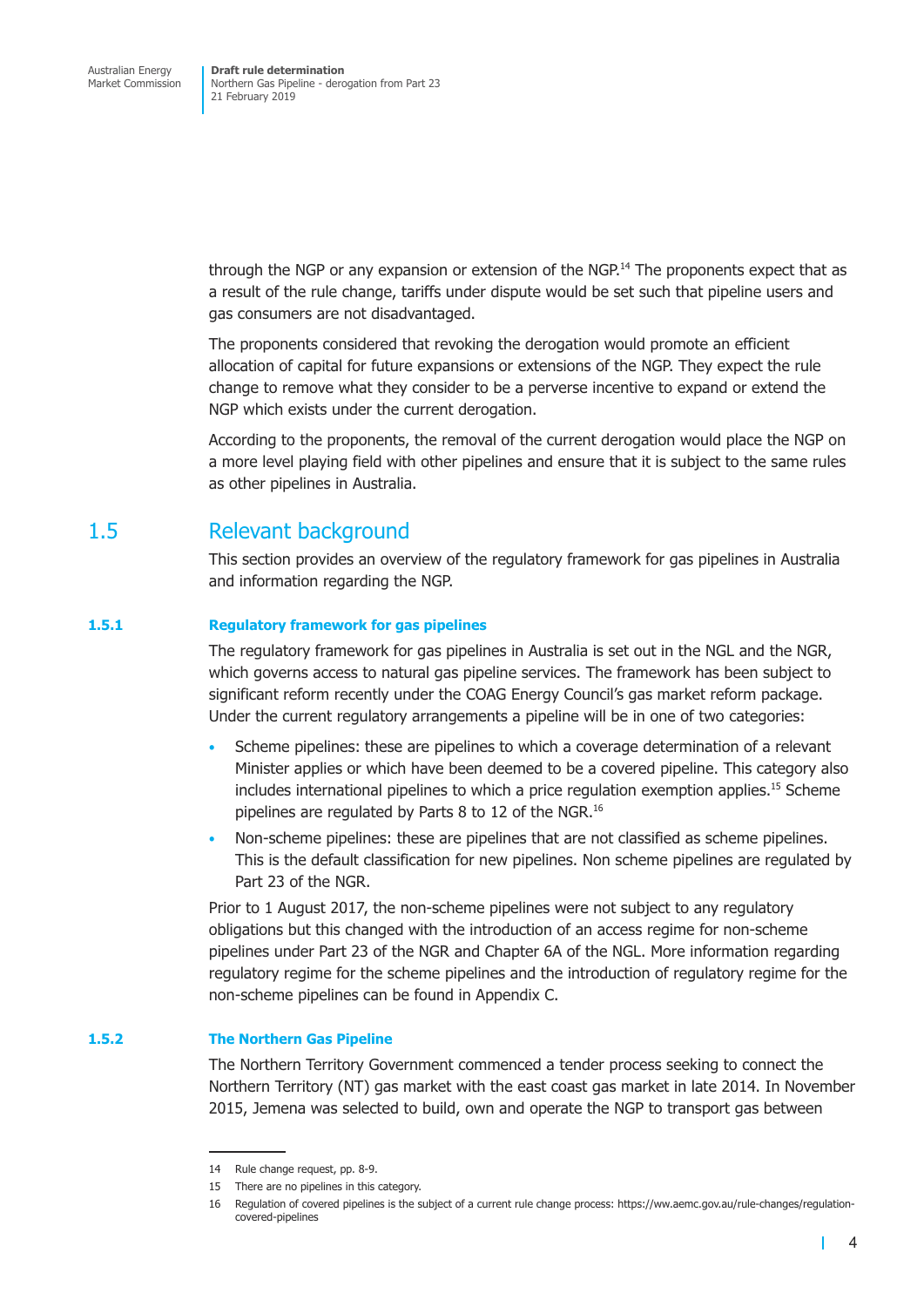<span id="page-12-0"></span>Tennant Creek in the Northern Territory and Mt Isa in Queensland. The pipeline interconnects the existing Amadeus Gas Pipeline in the Northern Territory and the Carpentaria Gas Pipeline in Queensland. Having commenced construction in July 2017, the pipeline was completed by July 2018 and commenced commercial operation in January 2019.17 The NGP has an initial capacity of 90 TJ/day and spans a length of 622 km, 165 km of which is located in Queensland.<sup>18</sup> The route of the NGP can be seen in Figure 1.1 below.

#### **Figure 1.1: Northern Gas Pipeline route**



Source: Jemena website, viewed 23 October 2018, https://jemena.com.au/documents/pipeline/negi/jemena-negi-preferred-routepipeline-overview-map.aspx

The first transportation agreement for the pipeline was with the Northern Territory Government owned Power and Water Corporation. It contracted to transport 31 TJ/day to Incitec Pivot Limited's Phosphate Hill facility (located near Mt Isa) for a period of 10 years. There are other contracts for NGP's services, as discussed in section 3.4.

## 1.6 The rule making process

On 15 November 2018, the Commission published a notice advising of its commencement of the rule making process and consultation in respect of the rule change request.<sup>19</sup> A consultation paper identifying specific issues for consultation was also published. Submissions closed on 13 December 2018.

 $\mathbf{I}$ 

<sup>17</sup> Jemena, *Jemena to build North East Gas Interconnector*, media release, 17 November 2015, viewed 11 October 2018, https://jemena.com.au/about/newsroom/media-release/2015/jemena-to-build-north-east-gas-interconnector.

<sup>18</sup> Jemena, Northern Gas Pipeline: Supplement to the Draft Environmental Impact Statement, November 2016, p. 1.

<sup>19</sup> This notice was published under s. 308 of the NGL.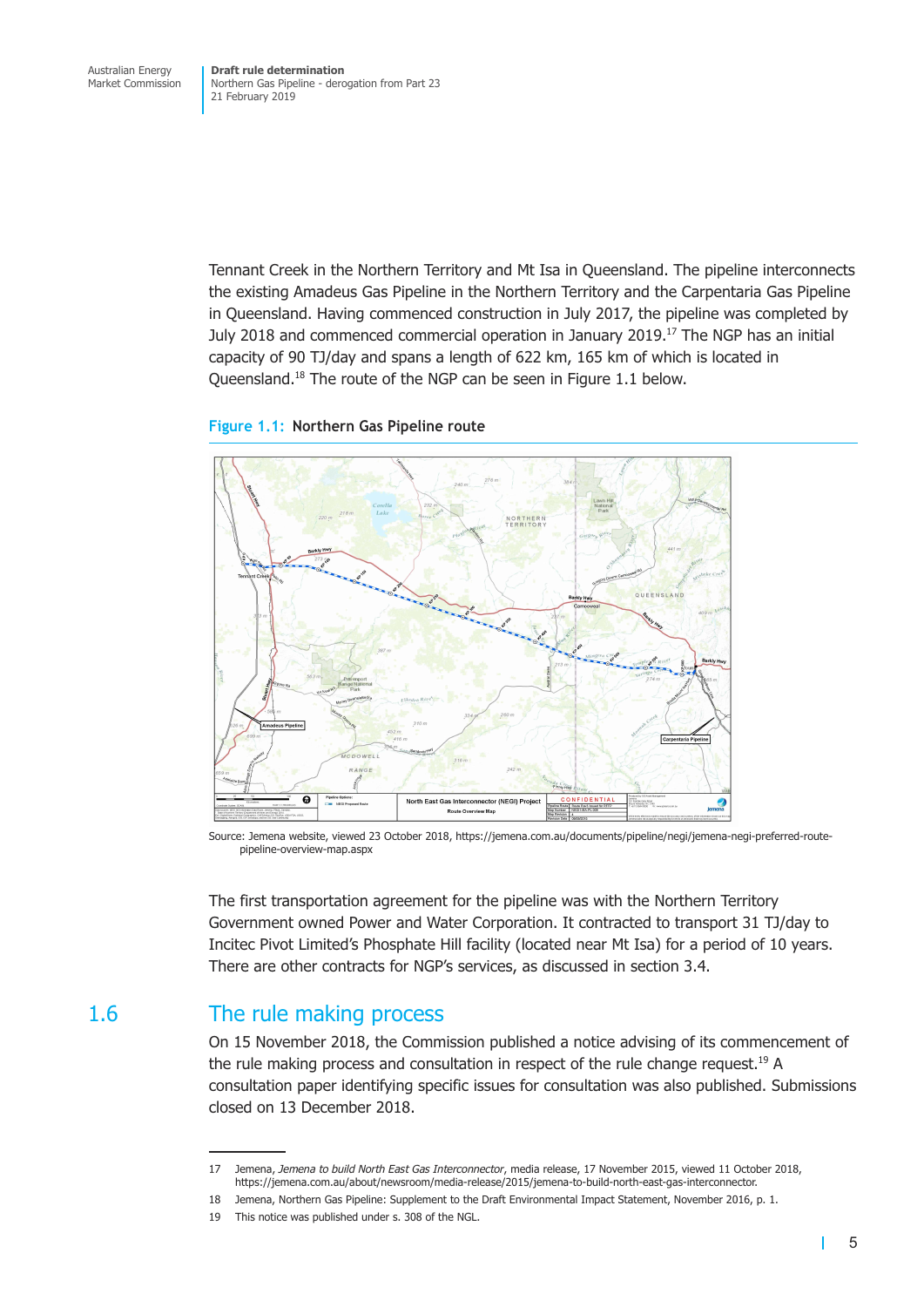<span id="page-13-0"></span>The Commission received 21 submissions as part of the first round of consultation. The Commission considered all issues raised by stakeholders in submissions. Issues raised in submissions are discussed and responded to throughout this draft rule determination. A summary of issues that have not been explicitly addressed in this draft rule determination, and the Commission's response to them, is provided in Appendix A.

## 1.7 Consultation on draft rule determination

The Commission invites submissions on this draft rule determination by 4 April 2019. Following consideration of submissions, the Commission intends to publish its final rule determination in May 2019.

Any person or body may request that the Commission hold a hearing in relation to the draft rule determination. Any request for a hearing must be made in writing and must be received by the Commission no later than 4 April 2019.

Submissions and requests for a hearing should quote project number GRC0047 and may be lodged online at www.aemc.gov.au.

п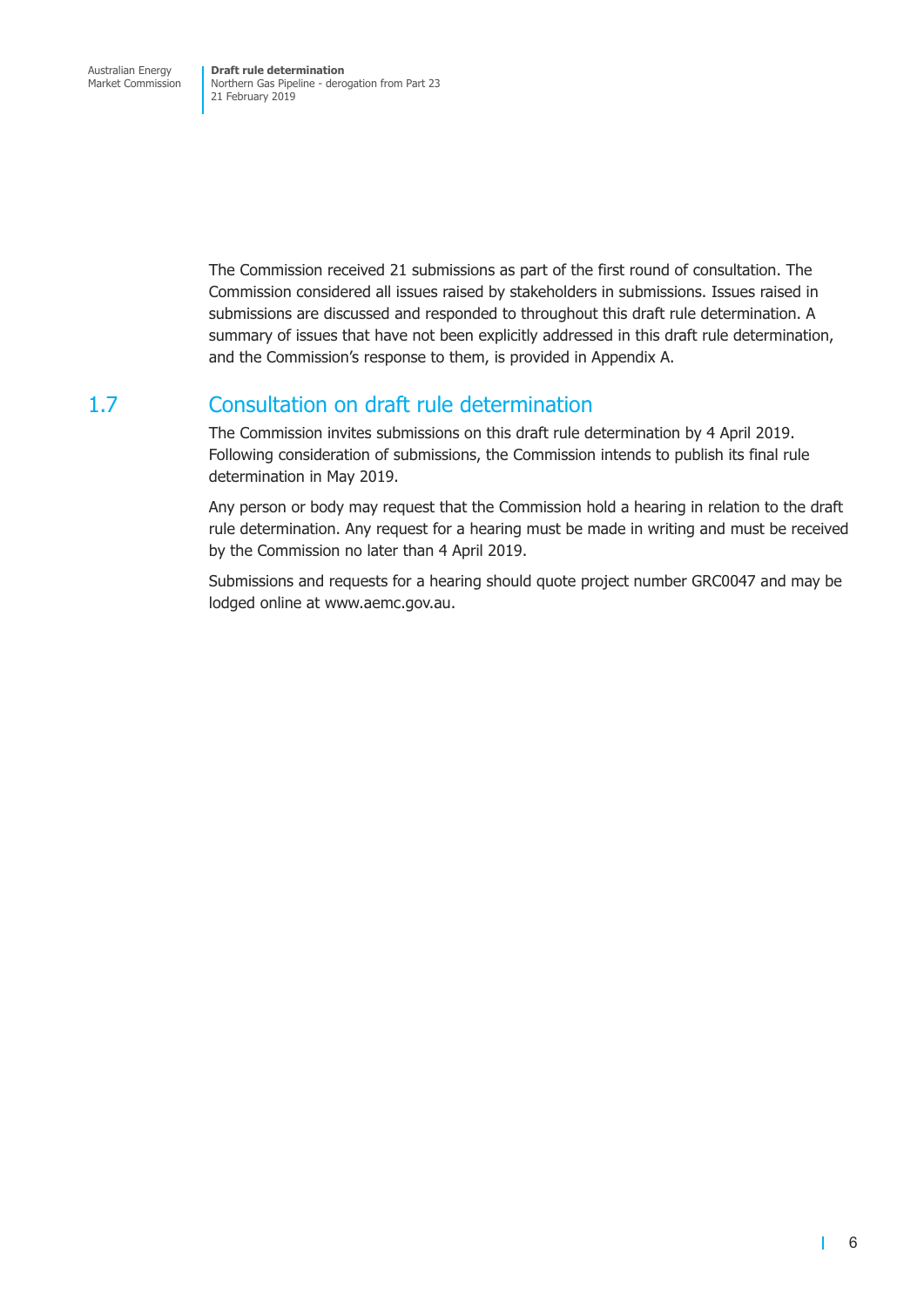## <span id="page-14-0"></span>2 DRAFT RULE DETERMINATION

## 2.1 The Commission's draft rule determination

The Commission's draft rule determination is to not make the proposed rule.

The Commission's reasons for making this draft determination are set out in section 2.4.

This chapter outlines:

- the rule making test for changes to the NGR
- the assessment framework for considering the rule change request
- the Commission's consideration of the proposed rule with regard to the national gas objective

Further information on the legal requirements for making this draft rule determination is set out in Appendix B.

## 2.2 Rule making test

#### **2.2.1 Achieving the NGO**

The Commission may only make a rule if it is satisfied that the rule will, or is likely to, contribute to the achievement of the national gas objective (NGO).<sup>20</sup> The NGO is:<sup>21</sup>

to promote efficient investment in, and efficient operation and use of, natural gas services for the long term interests of consumers of natural gas with respect to price, safety, reliability and security of supply of natural gas.

## 2.3 Assessment framework

The Commission has considered whether the proposed rule is more likely to promote efficient investment in, and efficient operation and use of, natural gas services with respect to price of natural gas than the current arrangements. For this assessment, the Commission compared the expected outcomes for efficient investment in, efficient operation and use of gas services under the current arrangements (with the derogation from Part 23 in place for the NGP) to the expected outcomes under the proposed rule (under which Part 23 would apply to the NGP). In carrying out the assessment, the Commission took into account:

- **outcomes for terms and conditions of access:** the extent to which the current arrangements for the NGP can provide for terms and conditions of access to the NGP's services that are not affected by the exercise of market power and whether the proposed rule is likely to better facilitate access to the NGP's services on terms and conditions not affected by the exercise of market power.
- **outcomes for regulatory complexity and certainty:** whether the proposed rule is likely to lead to an increase or decrease in the complexity and certainty of the NGR's

 $\mathbf{L}$ 

<sup>20</sup> Section 291(1) of the NGL.

<sup>21</sup> Section 23 of the NGL.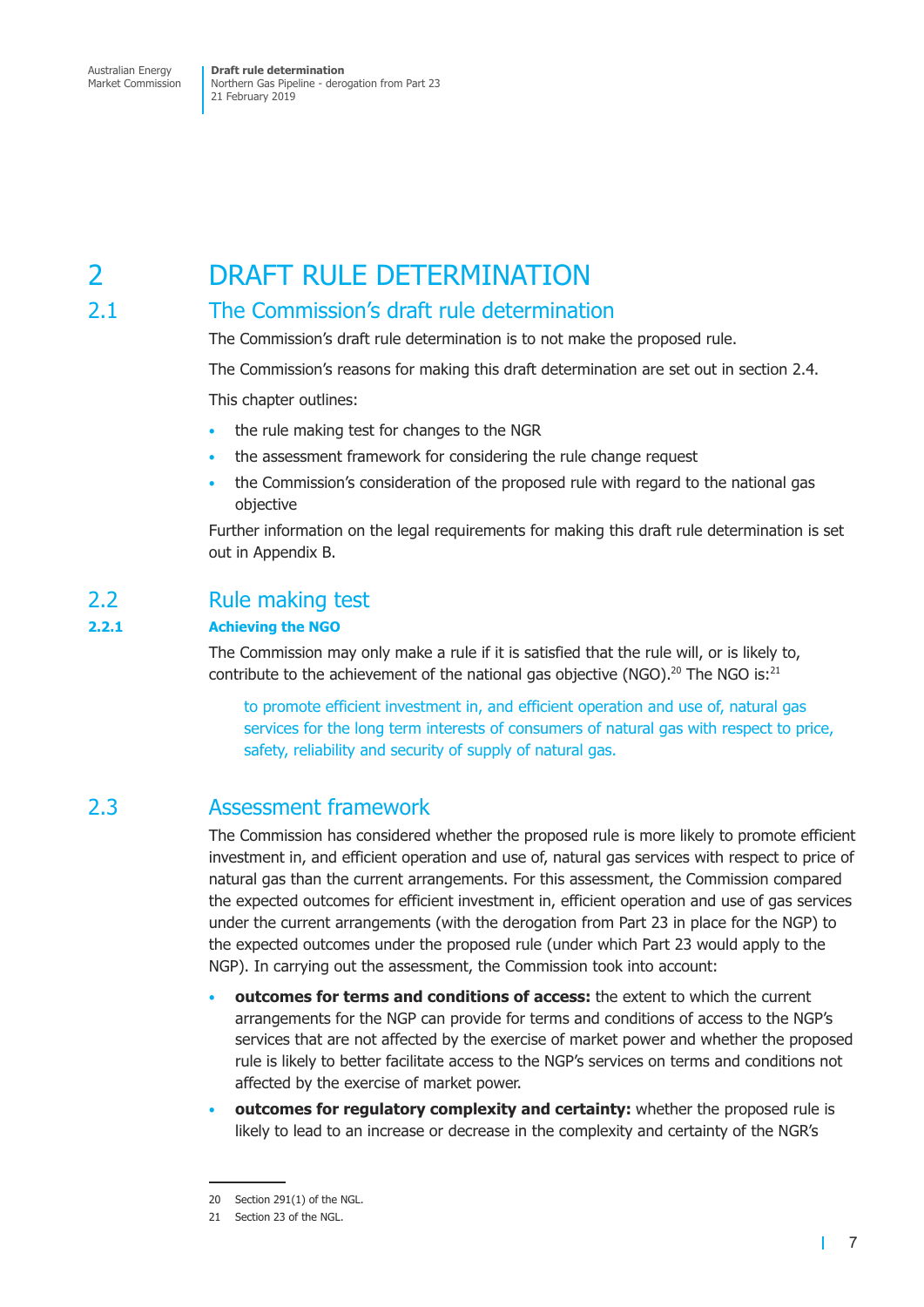> <span id="page-15-0"></span>regulatory arrangements for gas pipelines and the complexity and certainty of the regulatory arrangements for seeking access to the NGP.

• **special circumstances impacting the NGP:** whether there are special circumstances regarding or impacting the NGP due to which application of the Part 23 framework may not be appropriate.

## 2.4 Summary of reasons

Having regard to the issues raised in the rule change request and during consultation, the Commission is not satisfied that the proposed rule will, or is likely to, contribute to the achievement of the NGO. The reasons are explained below.

#### **Terms and conditions of access**

Under the current arrangements for the NGP, the key terms and conditions of access to the NGP's services including tariffs have been determined through a competitive tender process carried out by the Northern Territory Government and are set out in the NGP access principles. As a result of the contract (the North East Gas Interconnector Project Development Agreement) between the Northern Territory Government and Jemena, these terms and conditions are legally binding on Jemena.

The NGP access principles provide a different regime under which prospective users are able to seek access to the NGP's services compared to that under Part 23 of the NGR. Under this regime the maximum tariffs for NGP's key services are capped at the levels determined through the competitive tender process. The NGP access principles also provide for a process for seeking access, a binding arbitration regime and provisions for a reduction in the firm tariff following an expansion or extension. The Commission is satisfied that combination of a competitive tender process setting key tariff and non-tariff terms and conditions of access to the NGP with the contractual obligations placed on Jemena through the project development agreement limit Jemena's ability to exercise market power during the initial years of the NGP's life.

The Commission also notes that there were no submissions from users or potential users of the NGP that indicate any concern with the level of the published maximum tariffs for the pipeline.

The current market conditions for the NGP's services are also likely to place some limit Jemena's ability to exercise market power. Unusually for a new pipeline, only a third of the NGP's total capacity is contracted on a longer term basis, resulting in Jemena facing the risk of future demand uncertainty. The Commission considers that this would encourage Jemena to seek out and accommodate the needs of potential users of its pipeline.

Additionally, any party can currently apply to the National Competition Council (NCC) seeking that the NGP be classified as a covered pipeline and be subject to either light or full regulation. If the NGP is determined to be a covered pipeline, then it would be subject to economic regulation under Parts 8 to 12 of the NGR. The threat of coverage and application of economic regulation is also likely to place limits on Jemena's ability to exercise market power.

т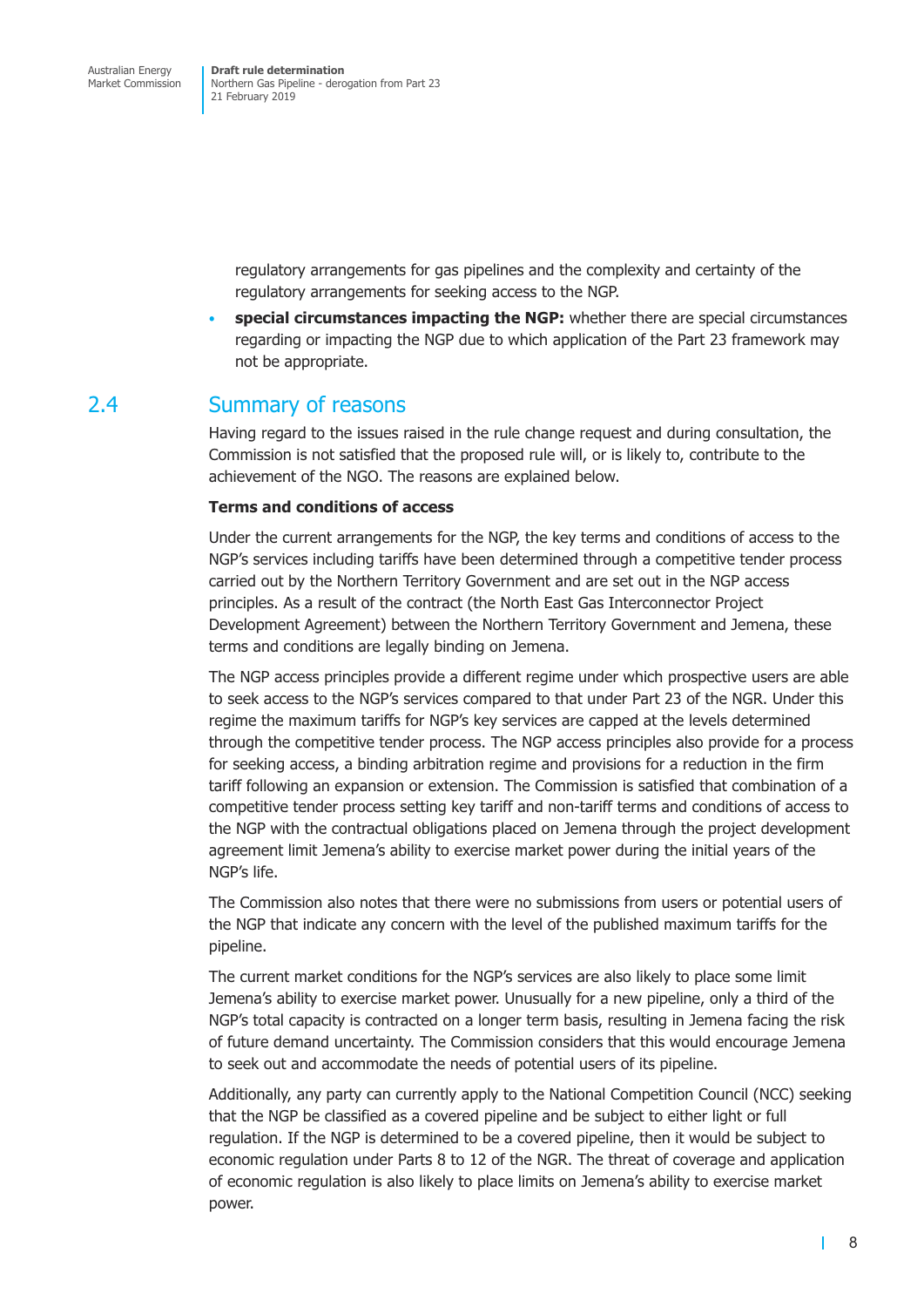The Commission considers that due to the application of the NGP access principles, the current market conditions and the threat of coverage there are likely to be appropriate constraints on Jemena's ability to exercise market power, particularly in negotiations with prospective users of the NGP, during the initial years of the NGP's life.

#### **Regulatory complexity and certainty**

The Commission has also considered the likely impact that making the proposed rule would have on the regulatory arrangements for the NGP. If the proposed rule was made, Part 23 of the NGR would apply to the NGP. However, such a change does not result in the NGP access principles ceasing to apply; Jemena would be required to comply with the access principles as specified in the project development agreement as well as Part 23.

The application of two forms of regulation to the one pipeline is generally not desirable. In this case, the two regimes provide a negotiate-arbitration framework for users and prospective users seeking access to the services provided by the NGP. However, the detail of how the two regimes achieve this differs, which is likely to result in uncertainty for all parties regarding obligations and outcomes when in negotiation or arbitration.

In addition, the concurrent operation of the two regimes generates the potential for forum shopping. For example, it will enable prospective users to initiate an arbitration for a firm NGP service under Part 23 in anticipation that the arbitration may result in a tariff less than that set under the NGP access principles. If the Part 23 arbitration determines a price higher than that set under the NGP access principles, the user may still be able to obtain a service under the terms, conditions and tariff consistent with the NGP access principles. However, the Commission acknowledges that given the costs associated with arbitration, the likelihood of this occurring is low.

Application of both Part 23 and the NGP access principles to the NGP will also generate some additional regulatory compliance costs for Jemena as it will need to meet the Part 23 information provision requirements. However, these additional costs are unlikely to be significant.

Having considered the potential impacts of applying both the Part 23 and the NGP access principles to the NGP, the Commission considers that the costs arising from the increased complexity of arrangements for seeking access to the NGP, potential uncertainty surrounding obligations and outcomes, potential forum shopping and additional regulatory compliance are likely to be greater than the potential benefit of enabling users and prospective users to seek access to the NGP via Part 23 of the NGR and aligning the regulatory arrangements of the NGP with other non-scheme pipelines.

#### **Special circumstances**

As indicated by the assessment framework noted above, the Commission has also considered whether there are special circumstances regarding and impacting the NGP that are relevant to considering the proposed rule. In this regard, the Commission notes the timing of the NGP tender process. The Northern Territory Government concluded its competitive tender process for the construction and operation of the NGP in November 2015. This pre-dates the

т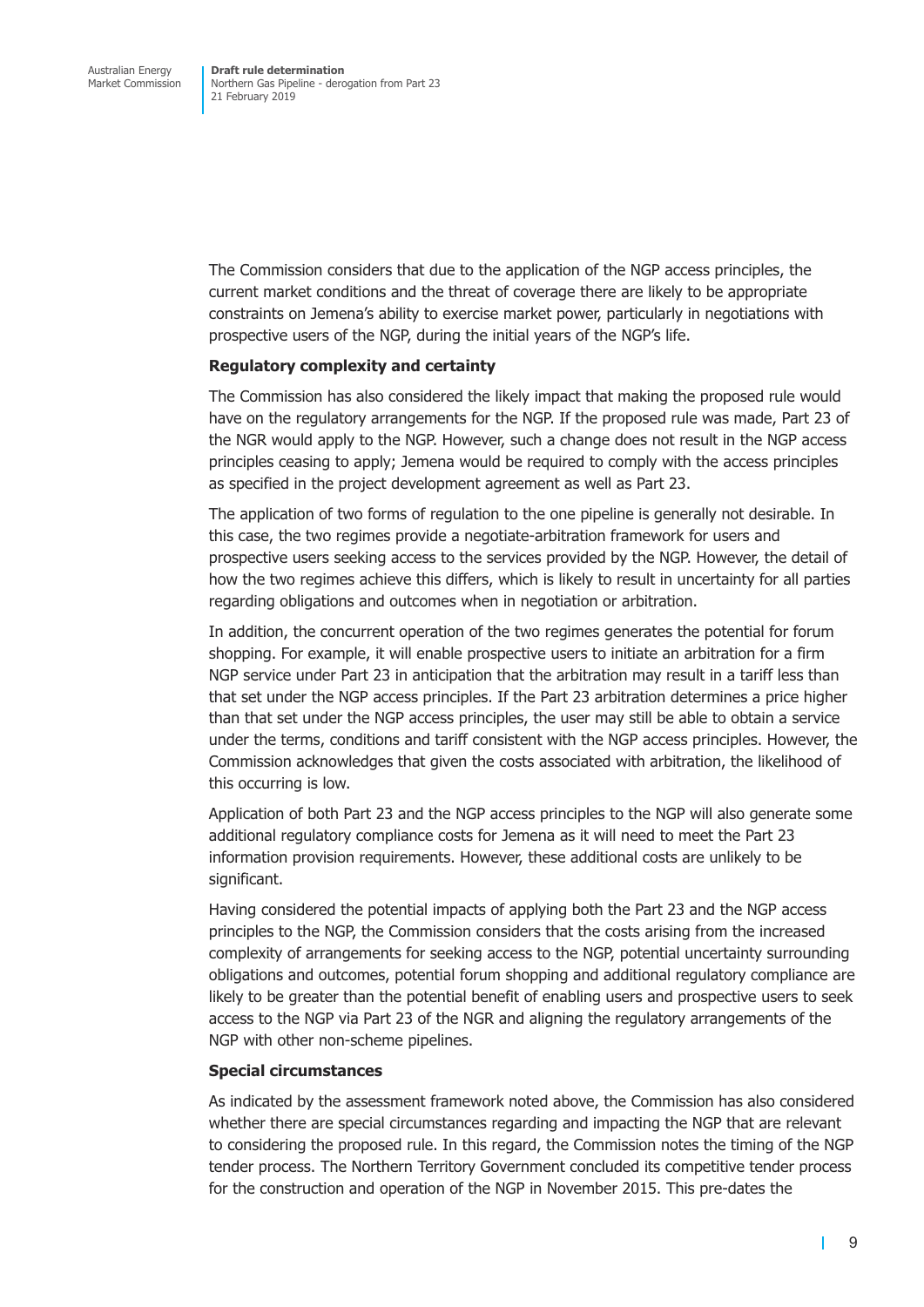Examination of the current test for the regulation of gas pipelines report (dated 14 December 2016) where the concept of what has become Part 23 of the NGR first emerged.<sup>22</sup> In this context, the Northern Territory Government's requirement that the winning tender of its process would include a third party access regime addressed a desire to place some regulatory oversight over the pipeline without requiring it to become a covered pipeline.

Related to this, the Commission notes some stakeholder concerns regarding the impact that the proposed rule may have on future pipeline investment. The regulatory framework under the NGL and NGR provides options to manage the regulatory risk for new pipelines. These options are:

- Carrying out a competitive tender process in accordance with the NGR, which would require the use of a regulator-approved tender process. A successful process would then result in an access arrangement for the new pipeline where the tender process outcomes become part of that access arrangement without any assessment by the regulator. Under this option the pipeline would not be subject to the Part 23 framework as competitive tender pipelines are classified as covered pipelines.
- Seeking a 15-year no coverage determination from the NCC, preventing the application of regulation under Parts 8 to 12 of the NGR applying to the pipeline for the period. Regulation under Part 23 would apply to such pipelines, subject to the Part 23 exemptions.
- Voluntarily lodging an access arrangement with the regulator, resulting in the pipeline becoming a covered pipeline for the duration of that access arrangement period. Under this option, the pipeline would not be subject to Part 23.

Absent of any action taken by a pipeline proponent or service provider, a new pipeline would fall under Part 23 of the NGR, subject to a successful application for an exemption from certain provisions as provided by that part.

In light of these provisions within the NGL and NGR, the Commission considers that the overall regulatory framework accommodates investment in new pipelines and enables prospective service providers or proponents of new pipelines to select an arrangement that best suit their needs and circumstances. For this reason, the Commission does not consider that making the proposed rule would impact on future pipeline investment. Nor does it consider that the particular scenario which arose for the NGP would be likely to re-emerge. Accordingly, the credibility and integrity of the overall gas regulatory framework is not undermined by the NGP access principles nor the derogation from Part 23 as applied to the NGP.

<sup>22</sup> Dr Michael Vertigan, *Examination of the current test for the regulation of gas pipelines,* December 2016.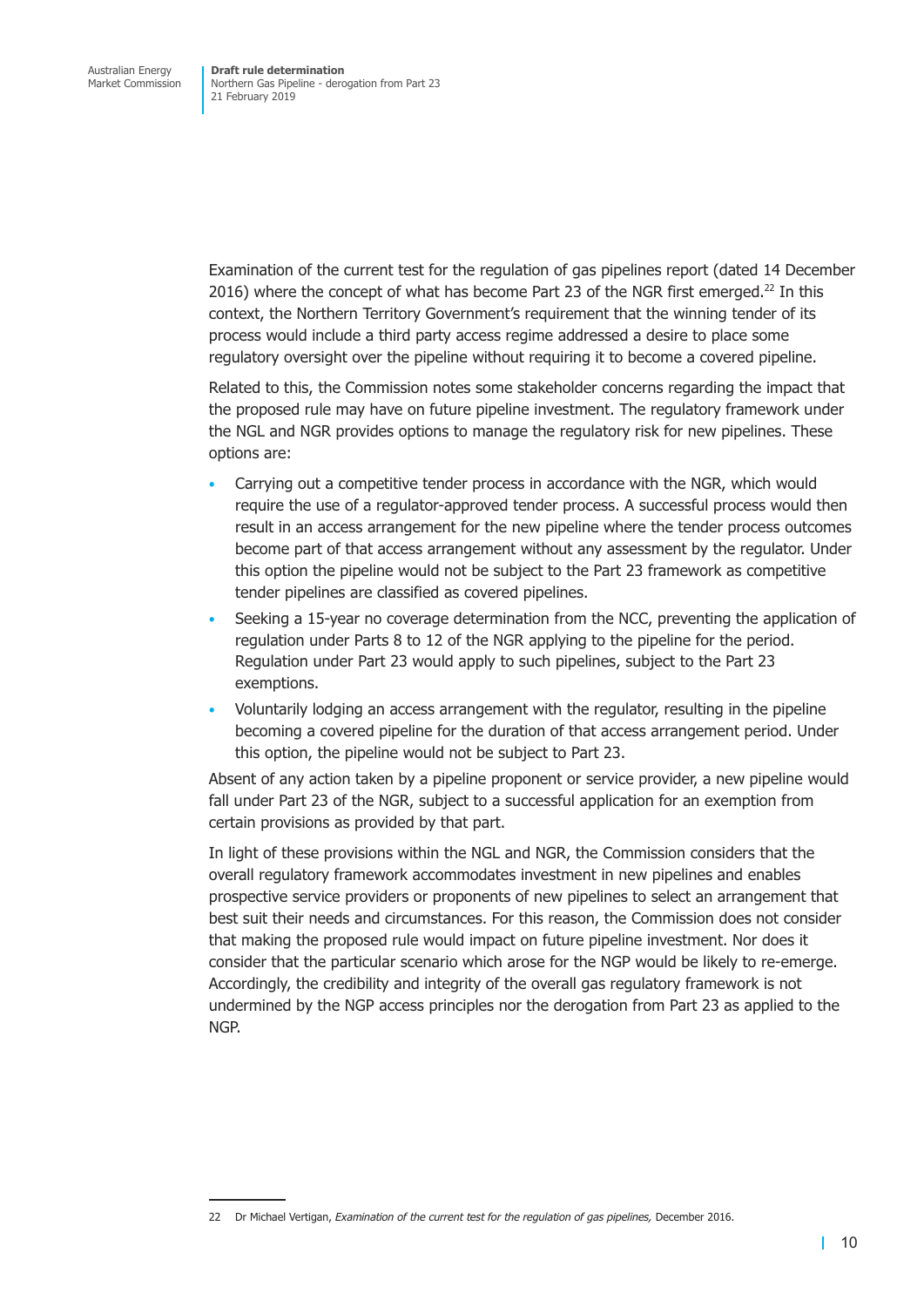## <span id="page-18-0"></span>3 CURRENT CONSTRAINTS ON MARKET POWER

This chapter provides an assessment of the current arrangements in place over the NGP and the current market outlook for the NGP's services. Through this assessment the Commission aims to determine whether the current arrangements are likely to provide an effective constraint on Jemena's ability to exercise market power, particularly when negotiating access to the NGP.

The chapter considers and provides an assessment of each aspect of the current NGP arrangements:

- how the NGP's terms of access and tariffs can be changed
- whether the NGP access principles are likely to be an effective constraint on monopoly pricing
- the ability of users to negotiate efficient non-tariff terms and conditions for access under the NGP access principles
- the current market outlook for the NGP's services and the implications for the likely extent of Jemena's market power
- the threat of coverage.

## 3.1 Jemena's ability to change terms of access and tariffs

#### **3.1.1 The proponents' view**

According to EJA and IEEFA, Jemena is able to change the NGP access principles unilaterally.<sup>23</sup> The proponents' conclusion was drawn from the definition of NGP access principles which refers to "these access principles as amended by Jemena from time to time".<sup>24</sup> The proponents claimed that "There is no restriction on when, or how often, Jemena can change the principles".<sup>25</sup> In addition, the proponents claimed that under clause 24 of the NGP access principles, Jemena is also able to change the tariffs under the access principles by providing notification to the Northern Territory Government. As a result of Jemena's apparent ability to set and change NGP access principles and tariffs unencumbered, the proponents concluded that the effect of the derogation applicable to the NGP is to create an unregulated monopoly with no limit on tariffs for 15 years.<sup>26</sup> The proponents suggested that Jemena's ability to change the NGP access principles and tariffs is likely to promote its market power.<sup>27</sup>

<sup>23</sup> Rule change request, p. 3.

<sup>24</sup> *Northern Gas Pipeline - Access Principles*, p. 1.

<sup>25</sup> Rule change request, p. 3.

<sup>26</sup> Rule change request, p. 2.

<sup>27</sup> Rule change request, pp. 2-3.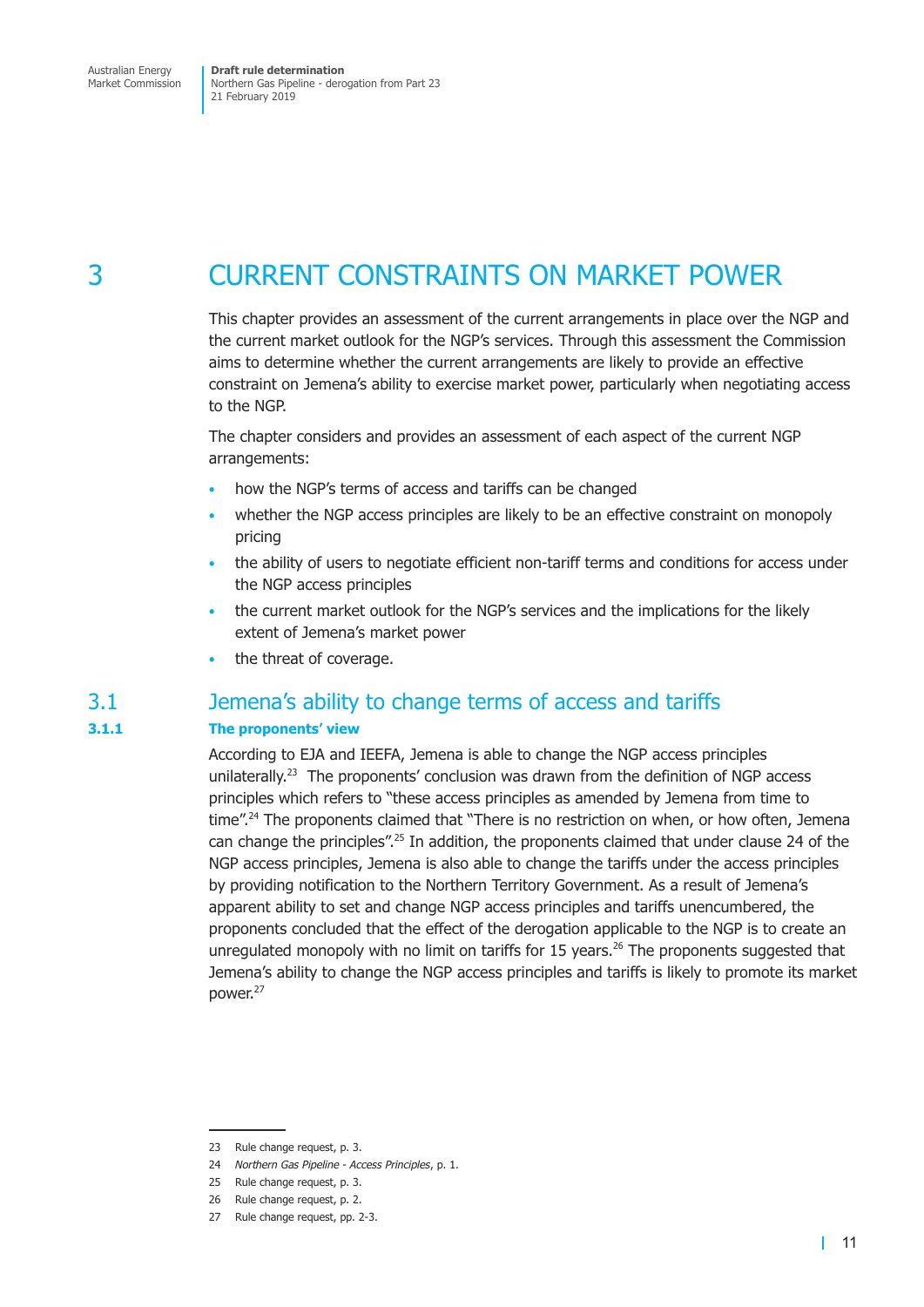#### **3.1.2 Stakeholder views**

#### **Jemena's ability to amend the NGP access principles**

Similar to the proponents, ProtectNT and the Arid Lands Environment Centre (ALEC) raised concerns that the NGP access principles can be unilaterally amended by Jemena.<sup>28</sup> However, Jemena stated that the assertion that the NGP access principles enable unilateral change by Jemena is incorrect. Jemena stated that the NGP access principles are an annexure to the confidential project development agreement between Jemena and the Northern Territory Government. According to Jemena, "Under the PDA, Jemena does not have the ability to unilaterally change the NGP access principles".<sup>29</sup> The submission from the Northern Territory Government outlined that the NGP access principles are legally binding and provide for prospective users to gain access to NGP's services on a non-discriminatory basis.30

#### **Jemena's ability to change the NGP tariffs**

The ALEC, Beyond Zero Emissions and three private individuals including Kate Muir, Geralyn McCaron and another $31$  raised concerns that Jemena is able to raise its prices by merely notifying the Northern Territory Minister.<sup>32</sup>

Some stakeholders, including Jemena and the Northern Territory Government who are parties to the project development agreement, highlighted that the NGP access principles set maximum tariffs for the NGP's firm forward haul and firm nitrogen removal services which escalate at CPI each year. Jemena considered the proponents' assertion that the derogation leads to the NGP becoming an unregulated monopoly pipeline was incorrect because "an unregulated monopoly is conceptually able to increase tariffs without any constraints".<sup>33</sup> Specifically, Jemena stated that it cannot charge users firm tariffs that exceed the rates published in the NGP access principles.<sup>34</sup> The Northern Territory Government commented that in inviting tenders for the NGP, it required the development of access principles for the benefit of all access seekers. Under the access principles Jemena is legally bound to providing access seekers with access to the NGP's firm services and nitrogen removal services at tariffs no higher than those set out in the NGP access principles.<sup>35</sup> The Australian Pipeline and Gas Association (APGA) commented that the NGP access principles provide assurance that the tariffs will not increase at a rate higher than the rate of inflation.<sup>36</sup>

Jemena stated that the claim that it can change the published tariffs by merely notifying the Northern Territory Government "is not consistent with Jemena's understanding of how the access principles will operate".<sup>37</sup> It highlighted that clause 24 of the NGP access principles

<sup>28</sup> Submissions to the consultation paper: ProtectNT, p. 1; Arid Lands Environment Centre, p. 2.

<sup>29</sup> Jemena submission to the consultation paper: Jemena response, pp. 10-11.

<sup>30</sup> Northern Territory Government submission to the consultation paper, p. 2.

<sup>31</sup> The name of this private individual has been withheld from publication at their request.

<sup>32</sup> Submissions to the consultation paper: Arid Lands Environment Centre, p. 1; Geralyn McCaron, p. 1; Kate Muir, p. 1; private individual, p. 1.

<sup>33</sup> Jemena submission to the consultation paper: Jemena response, p. 9.

<sup>34</sup> As escalated by CPI. Jemena submission to the consultation paper: Jemena response, p. 9.

<sup>35</sup> Northern Territory Government submission to the consultation paper, p. 2.

<sup>36</sup> APGA submission to the consultation paper, p. 3.

<sup>37</sup> Jemena submission to the consultation paper: Jemena response, p. 10.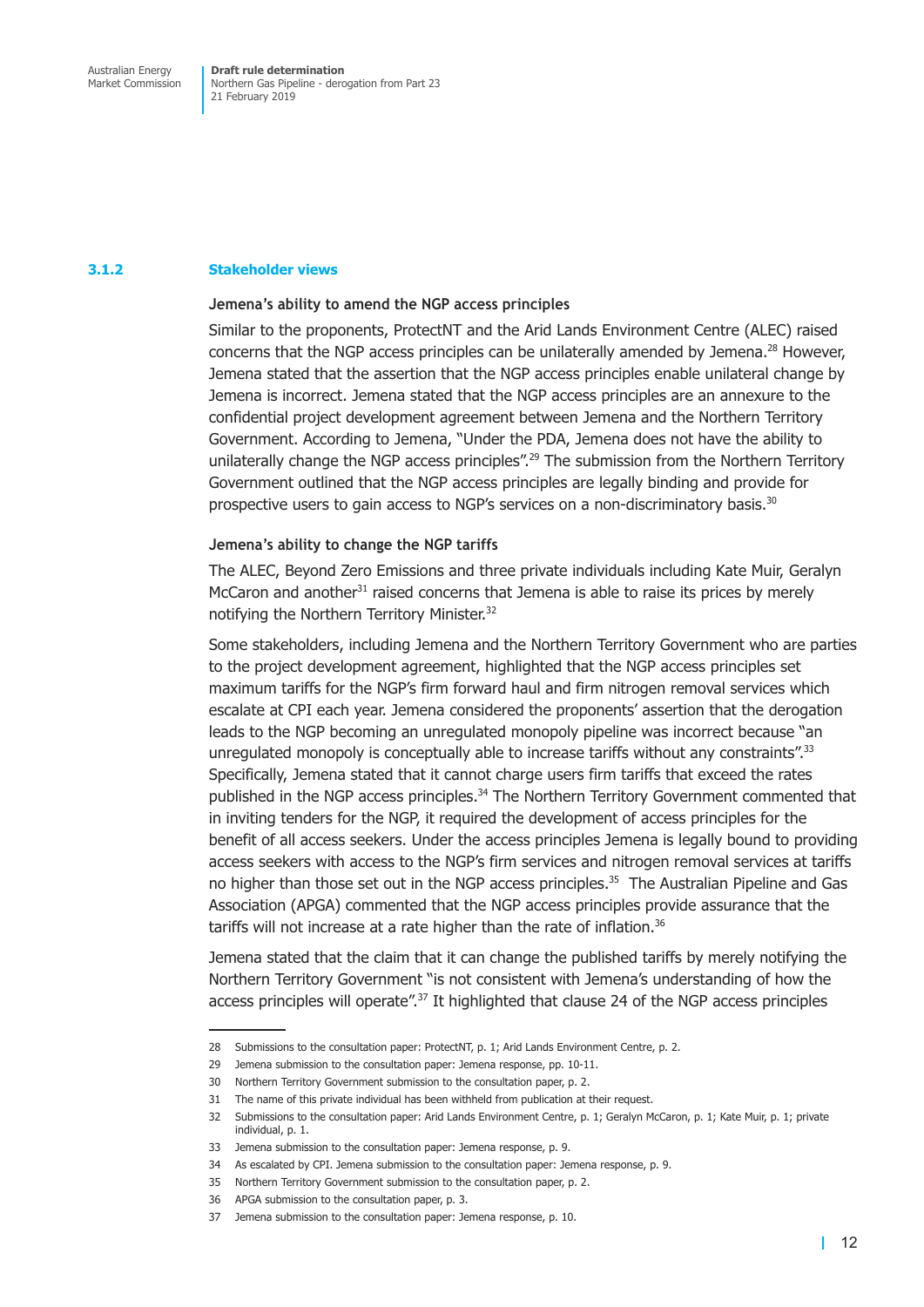which relates to notification to the Northern Territory Government of proposed increases or decreases of the tariffs must be read in the context of clauses 23 to 26. Specifically, the requirement for Jemena to notify the Northern Territory Government of changes in tariffs relates only to tariff changes that are otherwise permitted by the access principles indexation according to CPI or following an expansion or extension of the pipeline. Where the NGP is expanded up to 300 TJ/day, a formula in the access principles applies which does not permit these tariffs to rise, but provides for them to fall if the expansion reduces the average cost of the pipeline.<sup>38</sup>

#### **3.1.3 Assessment**

#### **Jemena's ability to amend the NGP access principles**

The Commission notes that the proponents did not have access to the confidential project development agreement in preparing the rule change request. The NGP access principles, when read without the context of the project development agreement, could suggest they are subject to unilateral change by Jemena.

The Commission has received a confidential copy of the project development agreement between Northern Territory Government and Jemena. Having regard to both the NGP access principles and the project development agreement, the Commission agrees with Jemena's submission that the project development agreement does not allow for Jemena to unilaterally amend the NGP access principles. The project development agreement is legally binding on Jemena with significant consequences for non-compliance.

#### **Jemena's ability to change the NGP tariffs**

The Commission notes that the access principles are an annexure of the project development agreement signed between the Northern Territory Government and the Jemena subsidiary responsible for the NGP. Under the project development agreement and the NGP access principles maximum tariffs are set for the NGP's firm services. These are set at \$1.40/GJ for the firm forward haul transportation service and \$0.72/GJ on a 10-year term for the accompanying nitrogen removal service.<sup>39</sup>

Given the objective of the NGP access principles, clauses 23 to 26 of NGP access principles and relevant sections of the project development agreement, the Commission has concluded that the NGP access principles legally bind Jemena to providing access to NGP's firm forward haul and firm nitrogen removal services at prices no higher than those prescribed in the NGP access principles. Clause 24 of the NGP access principles does not enable Jemena to change tariffs simply by notification to the Northern Territory as claimed by the proponents. Instead, that clause provides that Jemena must notify the Northern Territory Government of any proposed tariff change. Other clauses make it clear that the prescribed maximum firm tariff under the access principles can only change under two circumstances: it escalates by CPI and it can decrease following an expansion or extension of the pipeline up to a maximum

<sup>38</sup> Jemena submission to the consultation paper: Jemena response, p. 10.

<sup>39</sup> The maximum tariff for the nitrogen removal service for a 15-year term is \$0.54/GJ. All tariffs are expressed in 2015 dollars. Users of the NGP's firm transport service are required to into an agreement with Jemena for nitrogen removal services.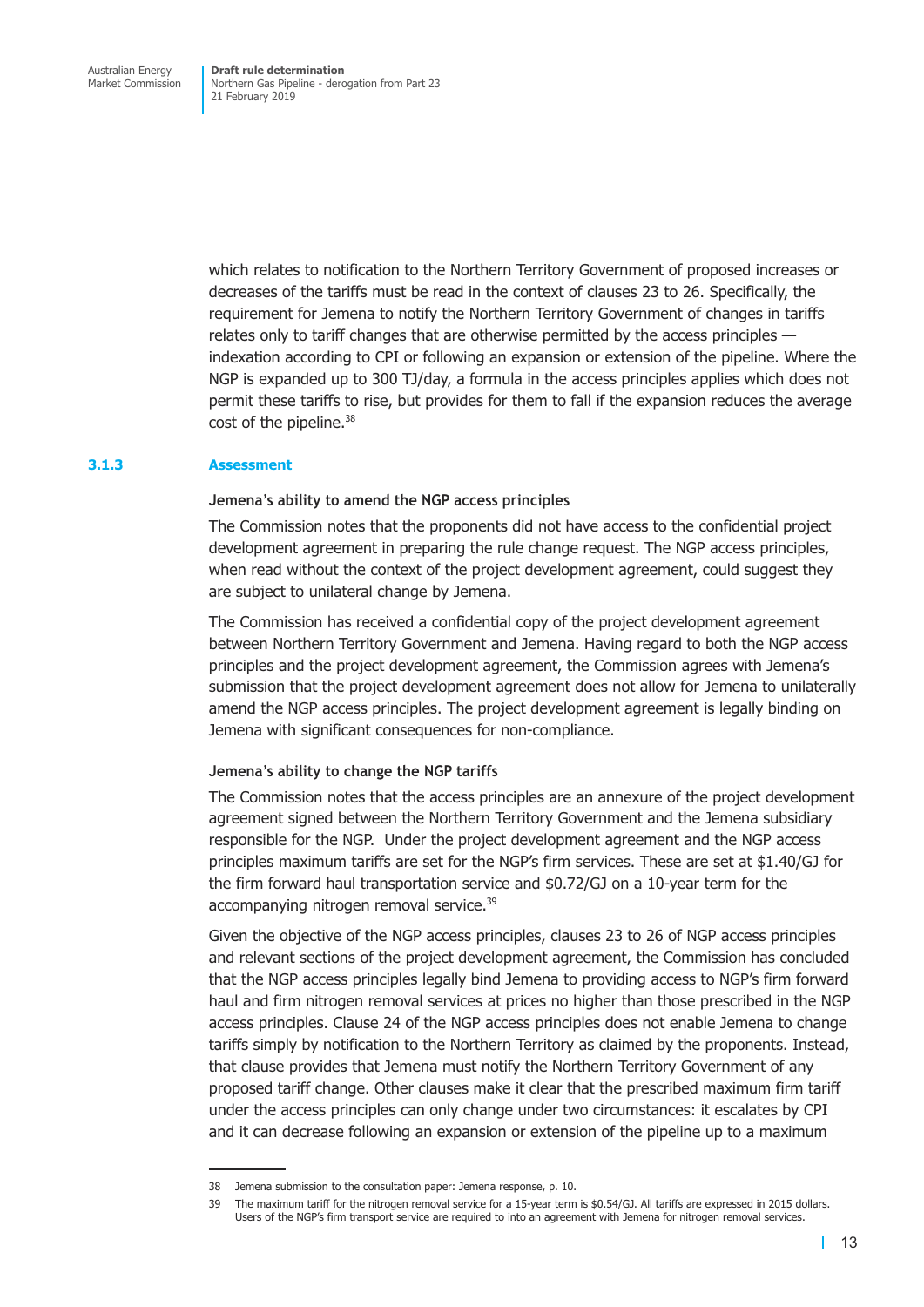<span id="page-21-0"></span>total capacity of 300 TJ/day. In regard to the second of these, the methodology in the access principles provides for a reduction in the firm tariff following an expansion or extension to share the savings from lower incremental cost of the investment across all users. The effect of these clauses is that any other change to the published tariffs would require agreement with the Northern Territory Government as a variation to the project development agreement.

The Commission does not consider that the NGP access principles in their current form, or the derogation from Part 23 of the NGR, provide for Jemena to be able to set NGP tariffs for firm forward haul and firm nitrogen removal services that are higher than those set out in Annexure 1 to the NGP access principles by simply notifying the Northern Territory Government.

## 3.2 Tariffs under the access principles

#### **3.2.1 The proponents' views**

The proponents considered that the tariffs for the NGP set out in annexure 1 of the NGP access principles are high and this would result in the NGP being the most expensive Australian onshore pipeline per unit of gas over a set distance.<sup>40</sup> Based on findings from a report prepared by Core Energy Group for AEMO for the 2015 Gas statement of opportunities (GSOO), the proponents considered that the current NGP tariffs allow Jemena to charge twice the reasonable amount.<sup>41</sup> The proponents claimed that over the 15-year term of the derogation and with the current pipeline capacity of 90TJ/day Jemena will be able to earn \$354 million "more than reasonable".<sup>42</sup> In addition, given the expectations to augment the NGP for capacity of up to 700 TJ/day, with this capacity fully utislised over 15 years, Jemena would be in place to "benefit over and above \$2.76 billion".<sup>43</sup>

#### **3.2.2 Stakeholder views**

Several stakeholders voiced concerns similar to those raised in the rule change request: that the derogation allows Jemena to overcharge consumers by \$2.76 billion.<sup>44</sup>

Some stakeholders including Jemena, the Northern Territory Government and industry representative bodies disagreed with this view. These stakeholders stated that the terms and conditions that apply to the NGP under the access principles, including the maximum tariffs, were developed through a competitive tender process and reflect a competitive outcome.<sup>45</sup>

Expanding on this point, Jemena outlined that the maximum tariffs in the NGP access principles were determined through a multi-stage and highly competitive tender process conducted by the Northern Territory Government.<sup>46</sup> It faced strong competition to become

<sup>40</sup> Rule change request, p. 6.

<sup>41</sup> Core Energy Group, *Gas production and transmission costs — eastern and south eastern Australia*, February 2015, p. 10.

<sup>42</sup> Rule change request, p. 7.

<sup>43</sup> Rule change request, pp. 7-8.

<sup>44</sup> Submissions to the consultation paper: Environment Justice, p. 1; Environment Council of Central Queensland, p. 1; Beyond Zero Emissions, p. 1; Arid Lands Environment Centre, p. 1; Environment Centre NT, p. 1; Lock the Gate Alliance, p. 1; Original Power, p. 2; Kate Muir; p. 1.

<sup>45</sup> Submissions to the consultation paper: Northern Territory Government, p. 5; Jemena response, p. 7.

<sup>46</sup> Jemena submission to the consultation paper: Jemena response, p. 8.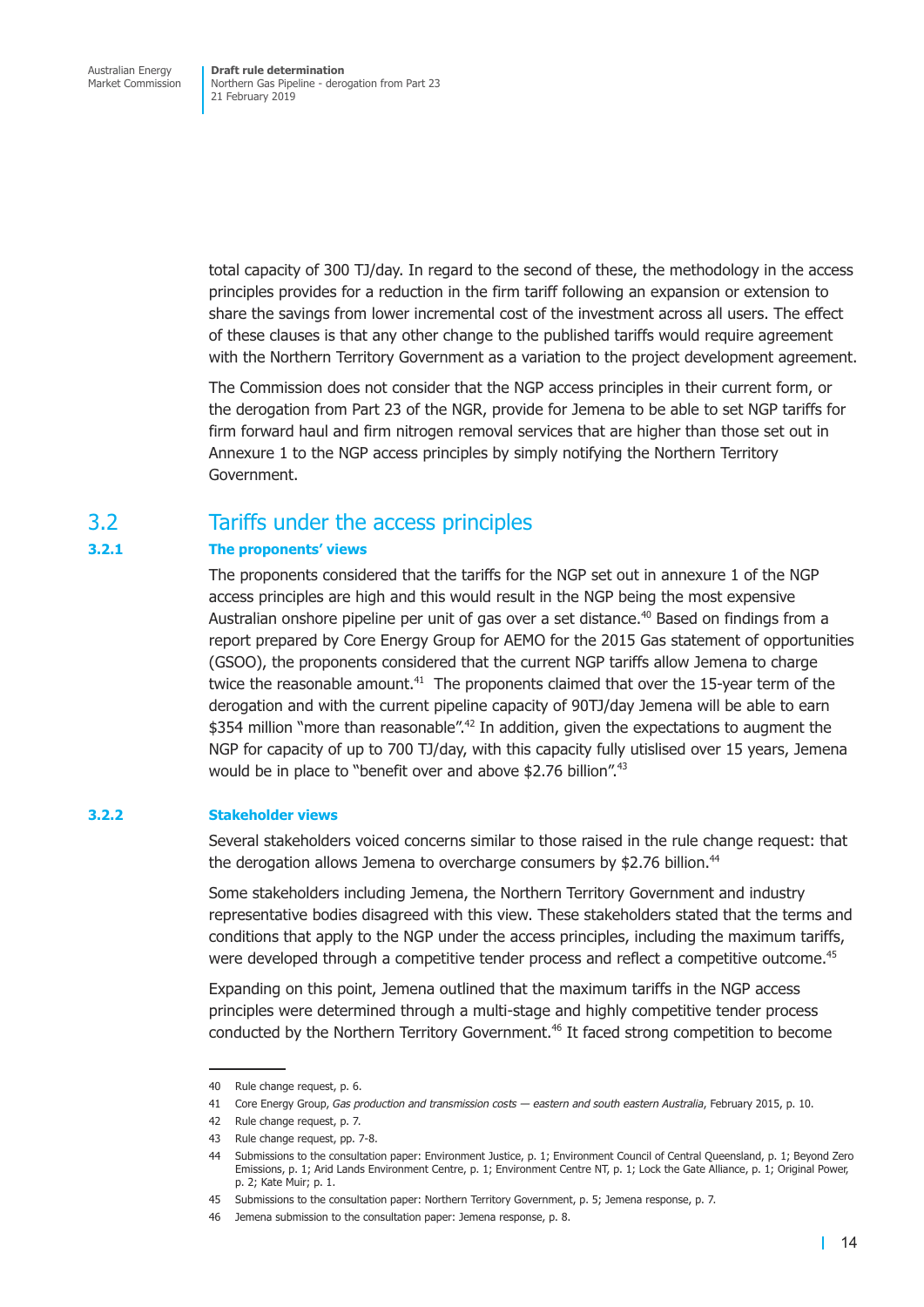the successful tenderer for the project, as the process included consideration of 14 expressions of interest, nine initial proposals and four final proposals from Jemena, APA, DUET and China National Petroleum Corporation.<sup>47</sup> In addition, the Northern Territory Government continued negotiations with Jemena and another competitor after the closing date of the final proposal submission and up to 24 hours before the announcement of the tender outcome.48 The maximum tariffs were a key outcome of the competitive tender process and the Northern Territory Chief Minister of the time noted that Jemena was selected because it had offered cheaper tariffs than its competitors.<sup>49</sup> Jemena also considered that the prices established under the competitive tender process should be presumed to be reflective of efficient costs and similar to that expected under Part 23 of the NGR.<sup>50</sup>

The Northern Territory Government noted that the overarching objective of the Part 23 framework is to facilitate access to a non-scheme pipeline's services on reasonable terms which is taken to mean at prices and terms and conditions that, so far as practical, reflect the outcomes that would occur in a workably competitive market. According to the Northern Territory Government "The information available, both at the time the derogation was made and at present, indicates that the binding prices set out in the Access Principles reflect a competitive market outcome and therefore do achieve the same objective as the Part 23 Framework".51 The Northern Territory Government also commented that through the tender process it "leveraged the Power and Water Corporation as the foundation gas transportation customer for the benefit of all future gas shippers" of the NGP and that the access principles implement tariffs, terms and conditions of access for the NGP that reflect the outcome of the competitive tender process to construct and operate the NGP.<sup>52</sup>

The submission from the Northern Territory Government and the Houston Kemp report commissioned by Jemena referred to findings of the ACCC's Inquiry into the east cost gas market with regard to competition for the market providing effective constraint on the behaviour of the pipeline.<sup>53</sup> The Houston Kemp report highlighted the following ACCC statement:<sup>54</sup>

If there is effective competition to develop and build a pipeline ('competition for the market'), then the market power of the ultimate pipeline owner is likely to be limited for a period of time. By negotiating prior to the pipeline being built, foundation shippers will usually be able to use competitive tension between prospective pipeline owners to negotiate long-term contracts that are not affected by the exercise of market power.

<sup>47</sup> Jemena submission to the rule change request: Houston Kemp report, p. 4.

<sup>48</sup> Jemena submission to the rule change request: Houston Kemp report, p. 4

<sup>49</sup> Jemena submission to the consultation paper: Jemena response, p. 9.

<sup>50</sup> Jemena submission to the consultation paper: Jemena response, pp. 7-9.

<sup>51</sup> Northern Territory Government submission to the consultation paper, pp. 4-5.

<sup>52</sup> Northern Territory Government submission to the consultation paper, p. 6.

<sup>53</sup> Jemena submission to the consultation paper: Houston Kemp report, p. 20.

<sup>54</sup> ACCC, *Inquiry into the east coast gas market*, April 2016, p. 96 in Jemena submission to the rule change request: Houston Kemp report, p. 20.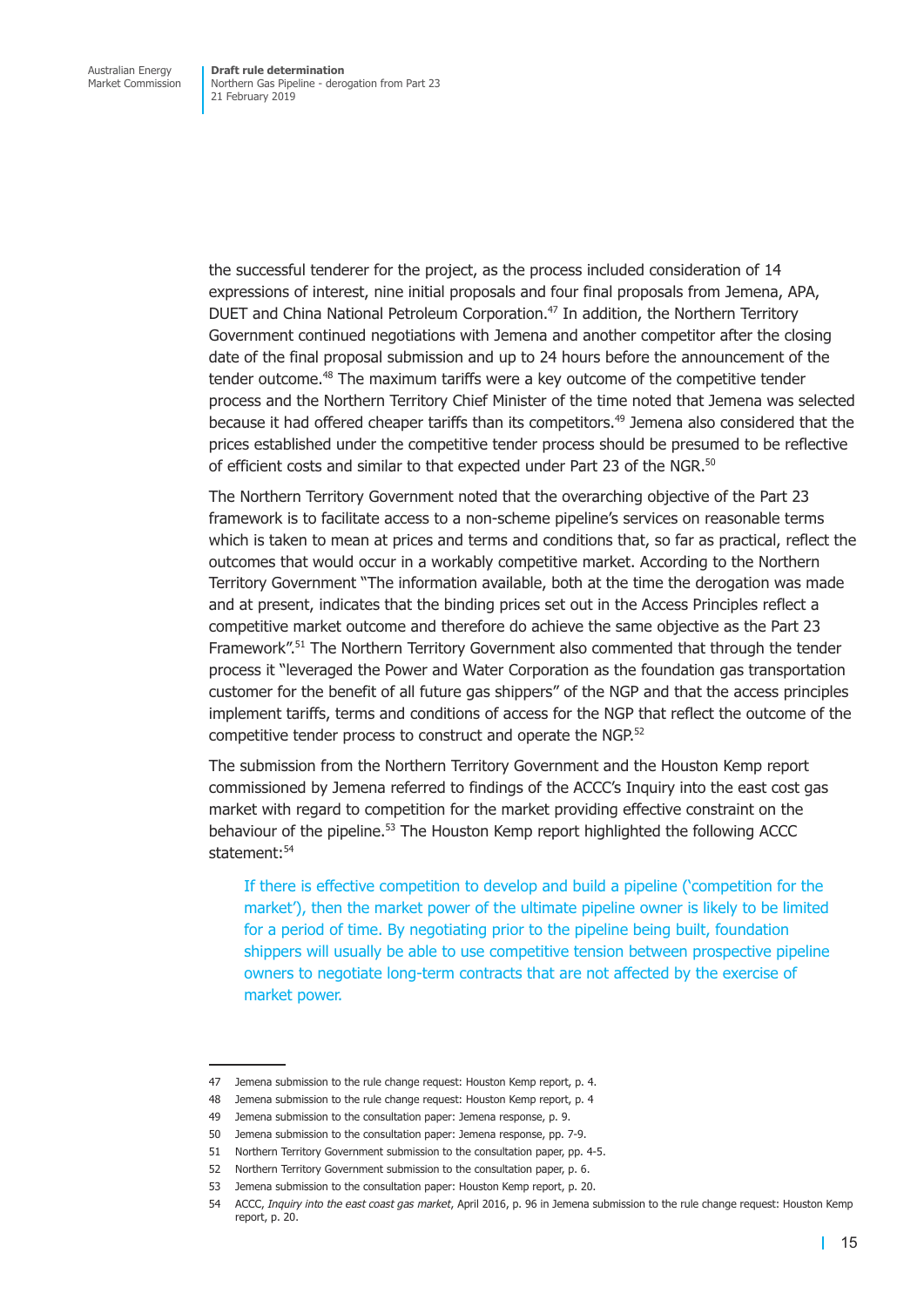The Northern Territory Government and Jemena also noted the ACCC's comments regarding the rate of return adopted for the NGP project. According to Houston Kemp, the ACCC's inquiry report regarded the rate of return underpinning Jemena's successful bid as a competitive benchmark against which to assess other pipeline owners.55 The Northern Territory Government highlighted the ACCC's statement that "The rate of return adopted in the winning bid suggests that there was a reasonable level of competition between these bidders."56

The Northern Territory Government's submission outlined that potential users of the NGP endorsed the outcomes of the NGP tender process. For this purpose, it referenced a submission from Central Petroleum (a prospective user of the NGP) made to the Examination of the current test for the regulation of gas pipelines,<sup>57</sup>which noted that "Whilst the NGP tariff is a significant cost for NT production (17% of delivered cost), Central believes it is reasonable given the cost of the NGP development and the fact it was derived through a competitive process." 58 The Northern Territory Government similarly highlighted Santos' submission (another prospective customer of the NGP) made to the examination process, which in relation to the NGP noted that "The competitive tension to tender for the right to secure pipeline rights elicits competitive market results." <sup>59</sup>

The Energy Users Association of Australia (EUAA) commented that given the NGP tariff structure was the outcome of the competitive tender process, it was not unreasonable to assume the access principles including the tariffs are an accurate reflection of an efficient cost level. Although given the limited information available, the EUAA acknowledged it wasn't certain of this. Nevertheless, it noted that market power issues were generally less of a concern where a merchant pipeline has been built as a result of an open competitive tender.<sup>60</sup>

Some stakeholders also responded to the proponents' assessment of overcharging by Jemena. The EUAA considered the proponents' assessment to be "seriously flawed, overly simplistic and inconsistent" on the basis that the analysis assumed gas from the Northern Territory would become LNG exports.<sup>61</sup> Jemena commented that the proponents' claim that the derogation applies for expansion of the NGP up to and including capacity of 700 TJ/day is incorrect. It stated that neither the access principles nor the derogation applies beyond an expanded NGP capacity of 300 TJ/day.<sup>62</sup>

Jemena also stated that the NGP access principles provide certainty that the tariffs for the NGP only increase at CPI. As a result, in its view, the NGP access principles provide a greater

<sup>55</sup> Jemena submission to the consultation paper: Houston Kemp report, p. 18.

<sup>56</sup> ACCC, *Inquiry into the east coast gas market*, April 2016, p. 97 referenced in NT Government submission to the consultation paper, p. 5.

<sup>57</sup> This was a review carried out by Dr Vertigan on direction from the COAG Energy Council to examine the regulatory test for the regulation of gas pipelines and make recommendations on any further actions.

<sup>58</sup> Central Petroleum, submission to the Examination of the current test for the regulation of gas pipelines, October 2016, p. 21 in NT Government submission to the consultation paper, p. 5.

<sup>59</sup> Santos, submission to the Examination of the current test for the regulation of gas pipelines, October 2016, p. 3 in NT Government submission to the consultation paper, p. 5.

<sup>60</sup> EUAA submission to the consultation paper, p. 1.

<sup>61</sup> EUAA submission to the consultation paper, pp.1; 3.

<sup>62</sup> Jemena submission to the consultation paper: Jemena response, p. 13.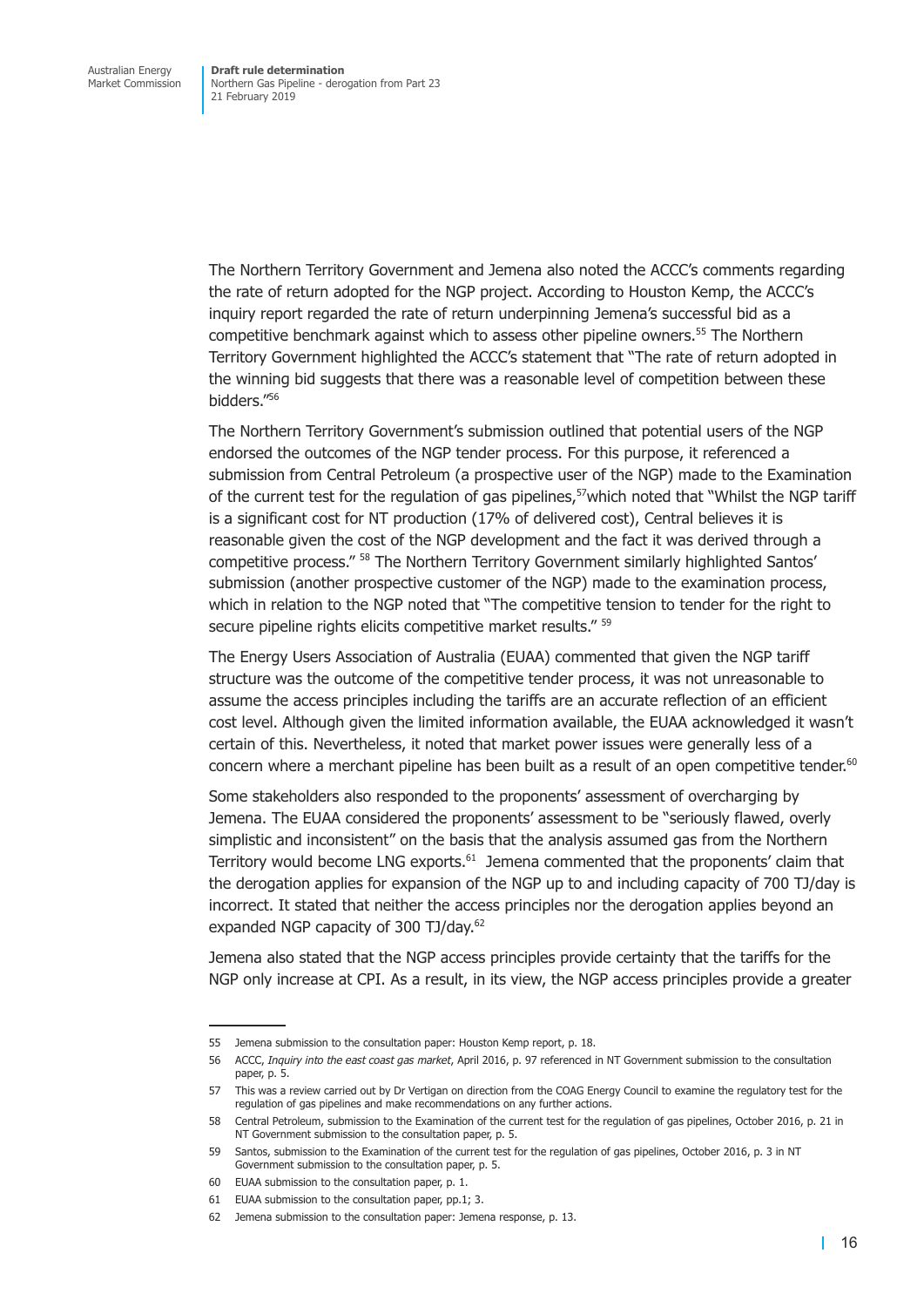degree of tariff certainty than the Part 23 regime. $63$  Jemena also commented that the access principles provide for tariffs to decrease as "the access principles are designed so that reductions in average cost achieved through expansions or extensions are shared with existing shippers in lower tariffs." <sup>64</sup> Similarly, APGA noted that the NGP access principles effectively offer long-term assurances that tariffs will not increase at a rate higher than the rate of inflation, and could even decrease if expansion leads to an overall reduction in the average cost.<sup>65</sup>

#### **3.2.3 Assessment**

Having regard to the information currently available and submissions from stakeholders, the Commission considers that there was competition to develop and build the NGP. The NGP's tariffs are one outcome of this competitive process. In forming this view, the Commission notes:

- The NGP competitive tender process was an open process conducted by the Northern Territory Government in which several serious contenders took part over multiple rounds. In relation to the NGP tender process, the ACCC has noted that "Under the proposal process, bidders were free to compete by offering different combinations of construction timing, capacity, pricing, routes and other terms and conditions".<sup>66</sup>
- The proposals offered to the Northern Territory Government were evaluated in regard to tariffs and tariff structure (among other aspects). The Northern Territory Government's announcement of the winning tender noted that Jemena's bid was compelling because "it offered cheaper tariffs, cheaper gas processing costs and the option to increase the capacity".67
- The Northern Territory Government had a financial incentive to achieve lower tariffs as it is the sole shareholder of Power and Water Corporation, the foundation shipper for the  $NGP<sub>68</sub>$
- The potential users of the NGP have previously endorsed the tender process with Central Petroleum noting that "It was a very competitive tender" and Santos noted that it elicited competitive market results.<sup>69</sup>
- During the rule change process, AEMC staff have engaged with another participant of the tender process carried out by the Northern Territory Government who has confirmed the competitiveness of the process.

<sup>63</sup> Jemena submission to the consultation paper: Jemena response, p. 7.

<sup>64</sup> Jemena submission to the consultation paper: Jemena response, p. 9.

<sup>65</sup> APGA submission to the consultation paper, p. 3.

<sup>66</sup> ACCC, *Inquiry into the east coast gas market,* April 2016, p. 97.

<sup>67</sup> "NT announces Jemena to build gas pipeline to east coast", NT Government Newsroom 2015, viewed 19 January 2019, http://newsroom.nt.gov.au/mediaRelease/16962.

<sup>68</sup> Power and Water, *Annual Report,* 2018, p. 2; Jemena submission to the consultation paper: Jemena response, p. 4.

<sup>69</sup> Santos, submission for the Examination of the current test for the regulation of gas pipelines, October 2016, p. 3; Central Petroleum, submission for the Examination of the current test for the regulation of gas pipelines, October 2016, p.16.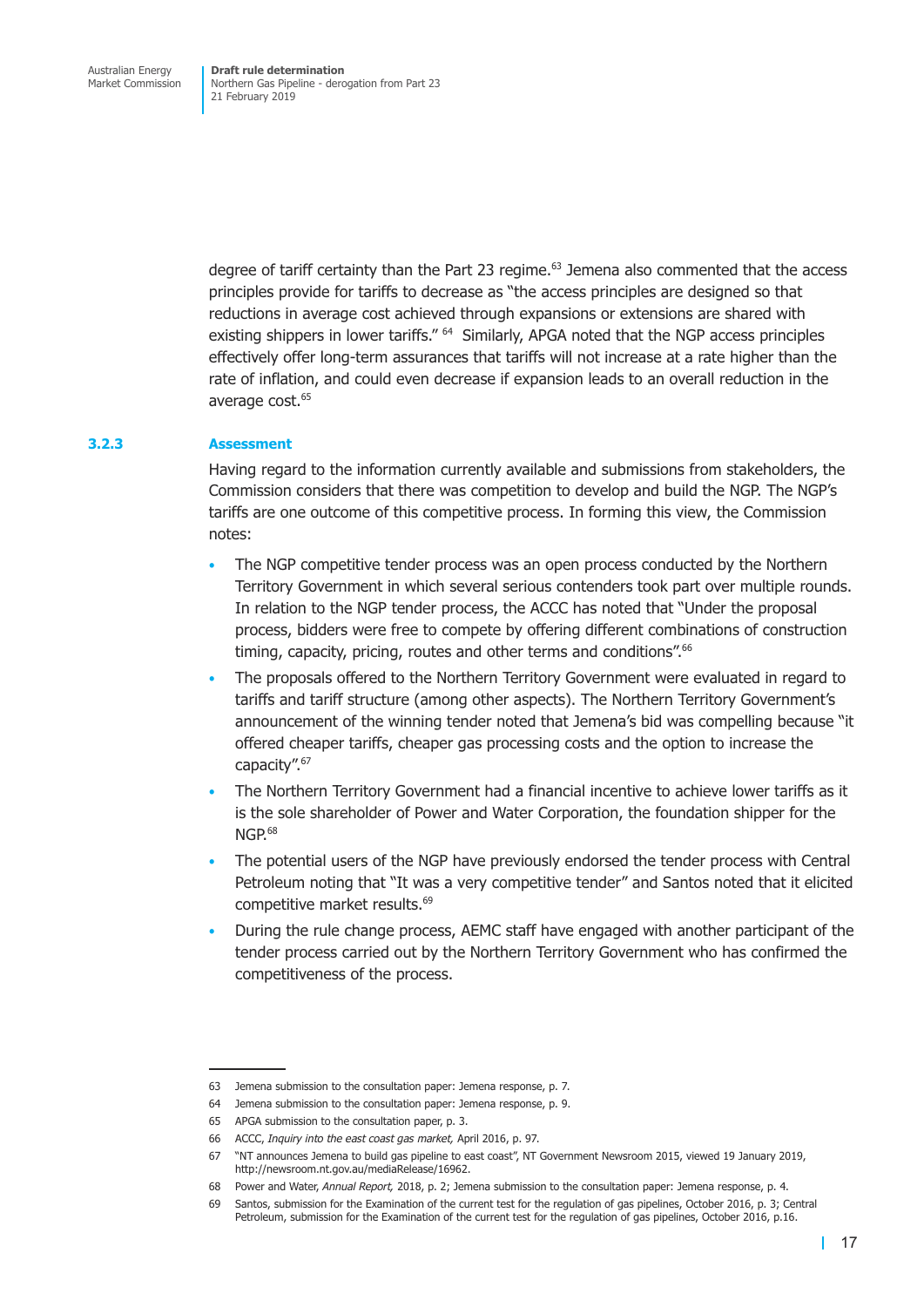• No submissions from users or potential users of the NGP have been provided to the Commission that indicate any concern with the level of the published maximum tariffs for the pipeline.

The Commission also notes the ACCC's comments regarding the rate of return used to underpin the successful tender of the NGP project. The ACCC noted that "The rate of return adopted in the winning bid suggests that there was a reasonable level of competition between these bidders."70

The Commission considers that effective competition to develop and build the pipeline is likely to limit the market power of the service provider for a certain period immediately following commissioning. As stated by the  $ACCC$ : $71$ 

By negotiating prior to the pipeline being built, foundation shippers will usually be able to use competitive tension between prospective pipeline owners to negotiate long-term contracts that are not affected by exercise of market power.

When there is competition to build a pipeline, a foundation shipper or proponent of a potential pipeline is usually able to use the competitive tension between prospective service providers to negotiate terms of access that are less affected by the exercise of market power by a service provider. In the case of the NGP, it was built through a competitive tender process and the maximum tariffs were an outcome of a competitive process conducted by the Northern Territory Government who was also the only shareholder of the foundation shipper. Accordingly, it is reasonable to conclude that the current tariff and non-tariff terms and conditions of access for the NGP under the access principles that were negotiated as part of the competitive tender process are unlikely to reflect an exercise of market power by Jemena.

In relation to cost reflectivity of the NGP tariffs, the Commission understands that some stakeholders are of the opinion that the maximum tariffs are cost reflective because they are an outcome of a competitive tender process. Jemena has also made this suggestion. However, the Commission does not have access to the necessary financial information to be able to carry out its own assessment of the cost reflectivity of the maximum tariffs to enable it to form a view on this particular point.

In comparison to the Part 23 regime, the NGP access principles are likely to provide more certainty of tariffs for firm forward haul and nitrogen removal services as maximum tariffs that can be charged have been specified in a legally binding and publicly available manner. This contrasts to Part 23, where tariffs are determined through a confidential negotiation and arbitration process.

Submissions and the rule change request have included a number of comments about the level of the published NGP tariffs, and the potential revenue these tariffs may generate over time.

<sup>70</sup> ACCC, *Inquiry into the east coast gas marke*t, April 2016, p. 97.

<sup>71</sup> ACCC, *Inquiry into the east coast gas market*, April 2016, p. 96.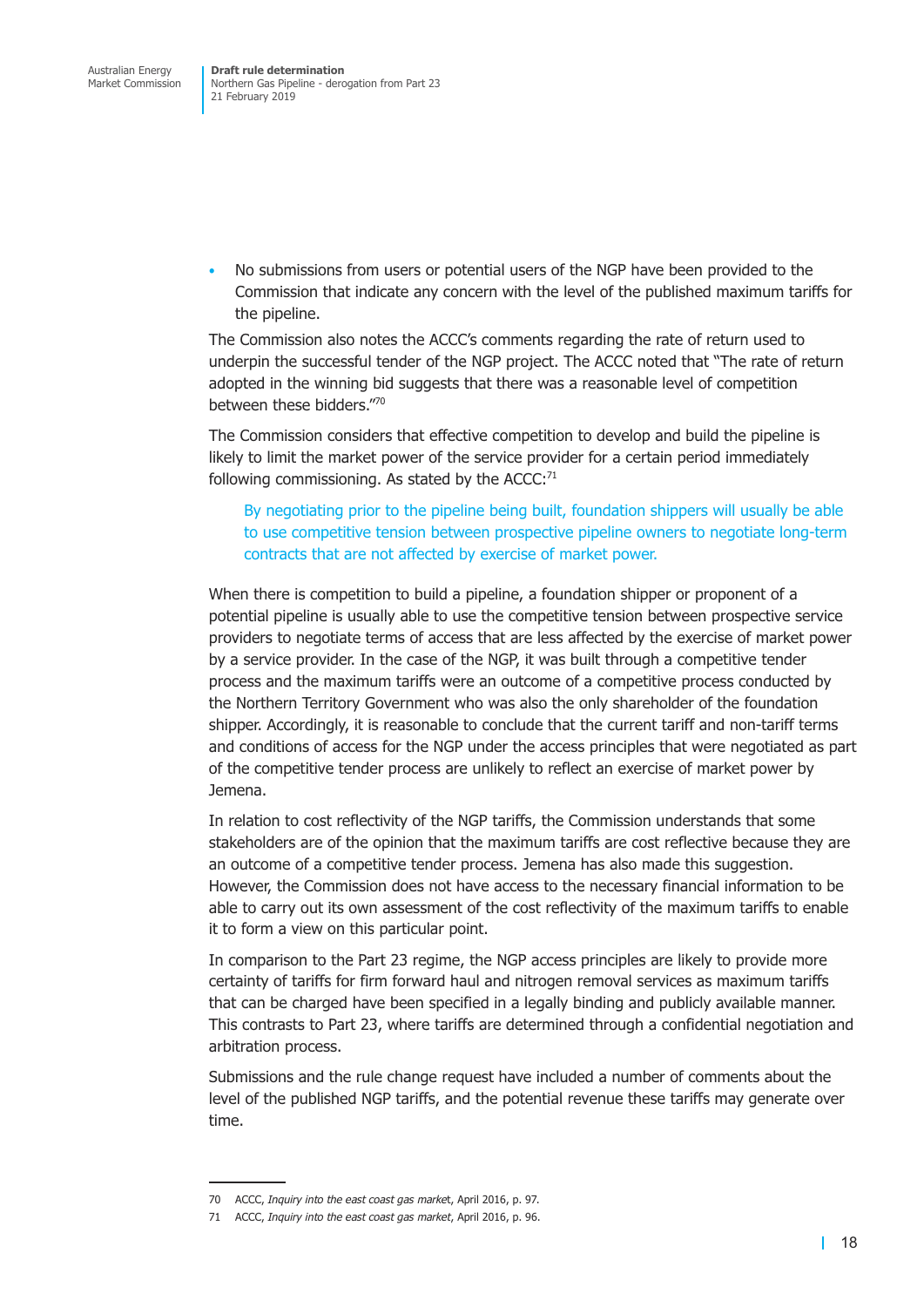In regard to the level of the tariffs, the Commission notes the proponents' concern that the NGP's tariffs are high in comparison to most other onshore pipelines in Australia. On this, the Commission observes:

- No current or potential user of the NGP has expressed concerns through submissions into the rule change process that the maximum tariffs for NGP services were inappropriately high or that the derogation should be removed.
- The NGP published tariff for firm transport places it as one of the more expensive major transmission pipelines in Australia on a \$/GJ basis.<sup>72</sup> However, the fact that a pipeline's tariffs are high in comparison to other pipelines does not establish that those tariffs reflect the service provider's ability to use market power nor that the tariffs are in excess of what would prevail in a workably competitive market. One pipeline's tariffs could be higher than another's because it faces higher costs of providing its services. The cost of providing services can be expected to vary depending on a range of factors such as location of the pipeline, size, cost of capital, cost of construction and technical specifications.
- The scope of the report by Core Energy Group, which has been used by the proponents, does not include information on transmission costs for a pipeline in northern Australia. As a result, there is uncertainty regarding how applicable the estimated costs of new transmission build outlined in the report may be to the NGP.
- The proponents have derived disparate estimates of NGP tariffs required under a reasonable return. In one estimate, IEEFA's analysis of the tariffs structure of the NGP carried out in 2016 estimated that for the NGP to earn a 5.2 per cent return on asset, it needs to charge a tariff of at least \$2.01/GJ at almost full utilisation levels.<sup>73</sup> This IEEFA report is an annexure to the rule change request. In the second tariff estimate calculation, the proponents have estimated that based on a reasonable rate of return of seven per cent, the NGP's tariff should be approximately  $$0.68/GJ.<sup>74</sup>$  These two tariff estimates made by the proponents for the NGP differ by almost a factor of three. The maximum tariffs for the NGP firm forward haul service are lower than the tariffs estimated by IEEFA based on rate of return of 5.2 per cent.
- Given that the ACCC had obtained information about the rate of return underpinning the NGP project and noted that the "rate of return adopted in the winning bid suggests that there was a reasonable level of competition between these bidders", it is likely that the resulting tariffs are not materially affected by the exercise of market power and do reflect the competition for constructing and operating the pipeline.<sup>75</sup>

The proponents have also made statements regarding the potential revenue that the NGP may generate for Jemena over time. There are numerous variables to such estimates such as capital costs, operating costs and utilisation levels. The proponents' estimates for these variables have made some assumptions, for example:

<sup>72</sup> Oakley Greenwood, *Gas price trends review 2017*, February 2018, pp. 139-140; Core Energy Group, *Gas production and transmission costs — eastern and south eastern Australia*, February 2015, p. 10.

<sup>73</sup> IEEFA, *Pipe Dream: A financial analysis of the Northern Gas Pipeline, May 2016,* p. 30.

<sup>74</sup> Rule change request, p. 6.

<sup>75</sup> ACCC, *Inquiry into the east coast gas market*, April 2016, p. 97.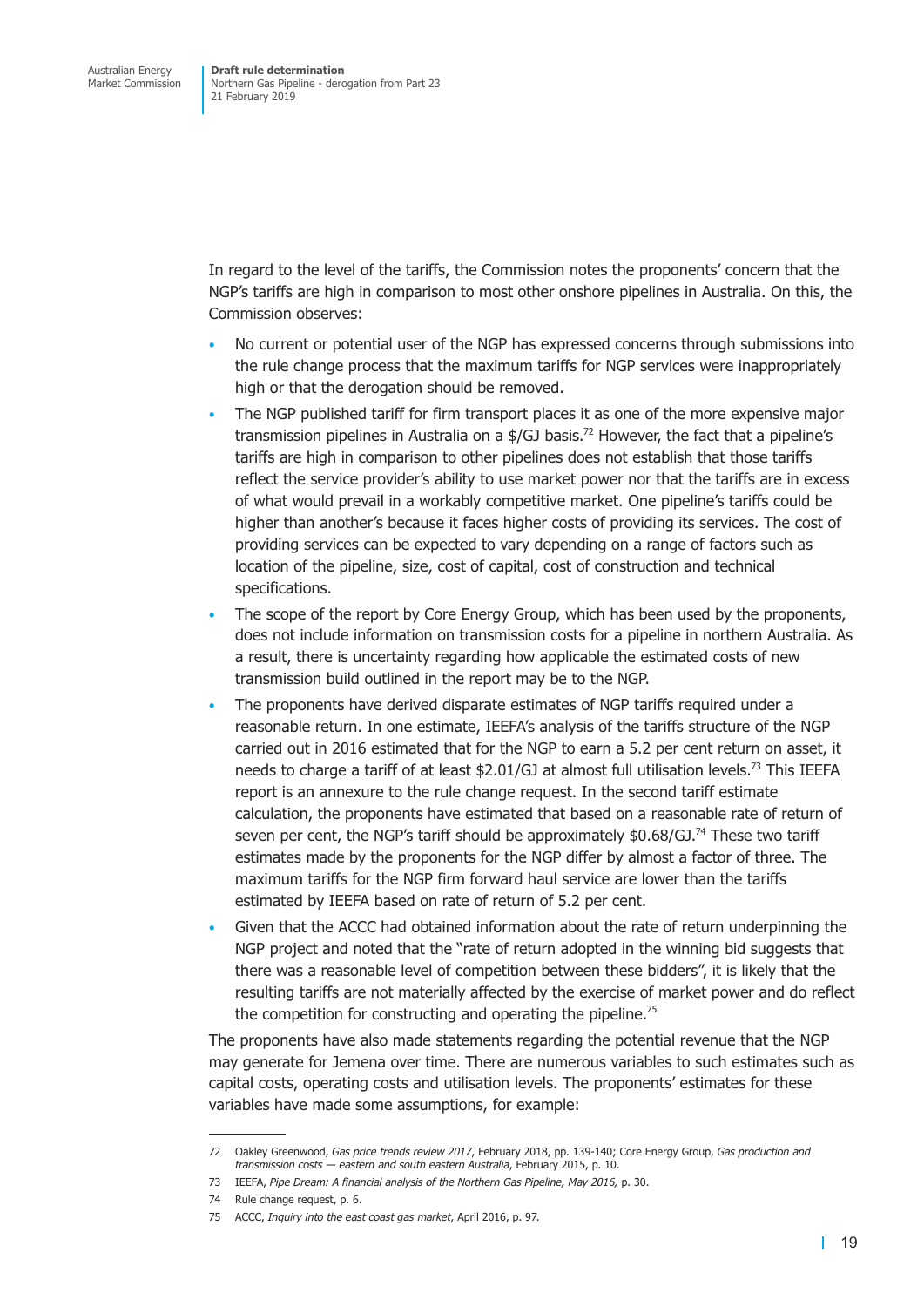- <span id="page-27-0"></span>• IEEFA's assessment of the tariff structure of the NGP estimated the capital cost of the NGP to be \$650 million
- an assessment based on the Core Energy Group report used in the rule change request provides a capital cost for a pipeline like the NGP of approximately \$386 million.76

The Commission observes that references to the construction of the NGP have often used an estimate of \$800 million.<sup>77</sup>

### 3.3 Non-price terms and conditions under the access principles

#### **3.3.1 The proponents' views**

The proponents, assert that the derogation leads to the NGP becoming an unregulated monopoly pipeline. In their view, the NGP access principles provide Jemena with considerably more power than is afforded by the NGL and the NGR. The proponents have suggested that the requirements under the NGP access principles are more favourable to Jemena than the Part 23 requirements and that the derogation relieves Jemena from having to comply with the more stringent requirements of Part 23 of the NGR. The proponents raised several concerns regarding the access principles and the derogation including that:

- There is no oversight of pipeline access by the AER.<sup>78</sup> The proponents imply that the third party access provisions for the NGP are weaker than the under the Part 23 access regime for non-scheme pipelines.
- The dispute resolution procedures under the NGP access principles are considerably more favourable to Jemena because it is not overseen by the AER or informed by the NGR. For example, the NGP access principles allow Jemena to terminate negotiations and arbitration with seven days' notice, with no recourse.<sup>79</sup> The proponents also claim that the NGP access principles do not offer "similar protections" as Part 23 and that Jemena has "complete control" over any arbitration. The proponents also stated that the derogation deprives consumers of the expected benefits of the Part 23 reforms. $80$  They noted that Central Petroleum expected to be able to benefit from "easier access to faster and clearer arbitration" under Part 23 as reported in Central Petroleum's quarterly report published in January 2017.
- The requirements for information disclosure under Part 23 of the NGR are significantly more stringent than those under the NGP access principles which requires "the publication and exchange of information to facilitate timely and effective commercial negotiations". The proponents commented that under Part 23, Jemena would have greater financial information reporting requirements.<sup>81</sup>

<sup>76</sup> Calculated using the reference capital costs for 14 inch for pipeline of length 622 km.

<sup>77</sup> "\$800 million gas pipeline to bring Northern Territory gas to the east coast", Jemena news release, 12 July 2017, http://jemena.com.au/about/newsroom/media-release/2017/gas-pipeline-to-bring-northern-territory-gas-to-th.

<sup>78</sup> EJA and IEEFA submission to the consultation paper, p. 1.

<sup>79</sup> EJA and IEEFA submission to the consultation paper, p. 1.

<sup>80</sup> EJA and IEEFA submission to the consultation paper, p. 6.

<sup>81</sup> EJA and IEEFA submission to the consultation paper, p. 3.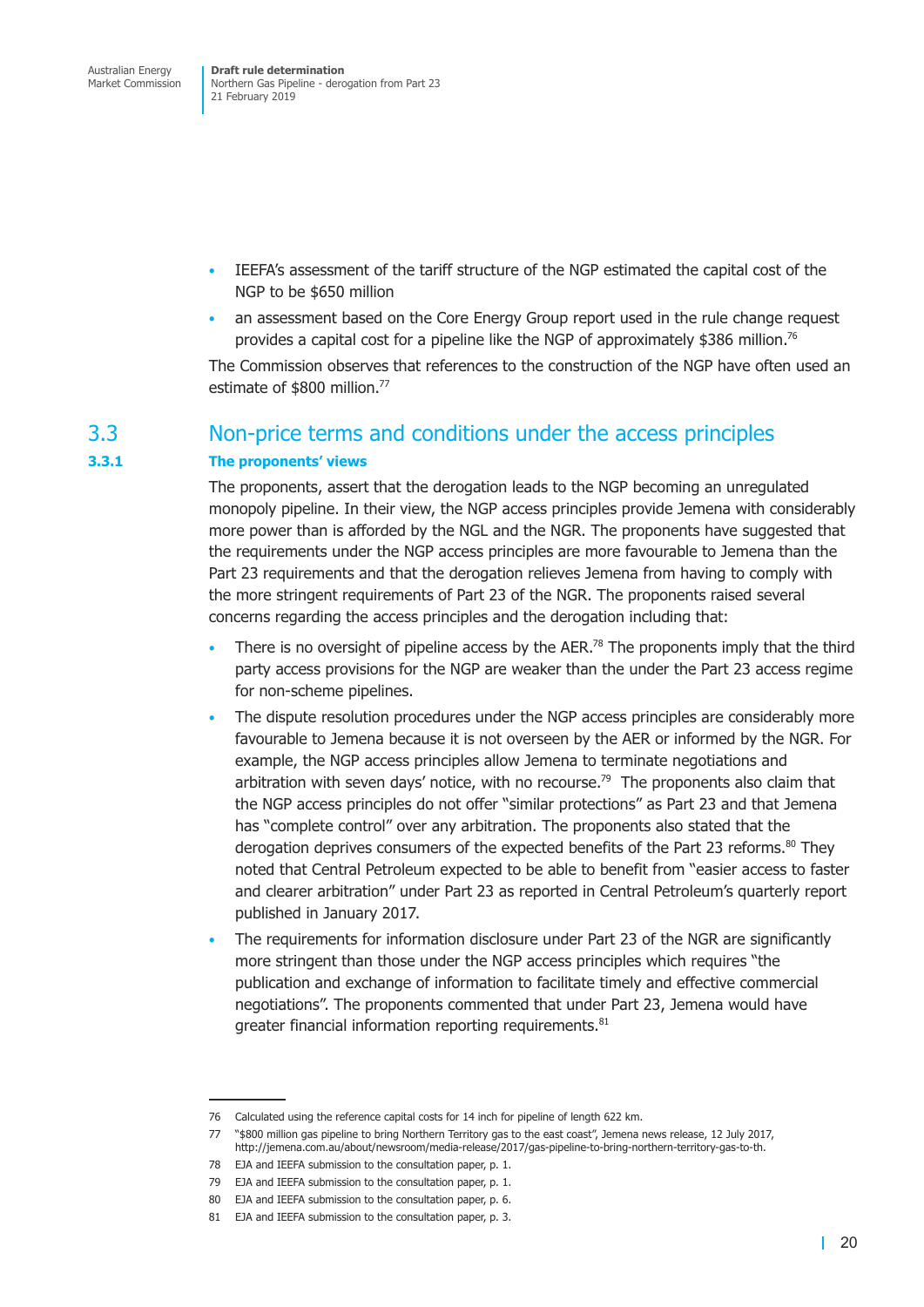Australian Energy Market Commission

**Draft rule determination** Northern Gas Pipeline - derogation from Part 23 21 February 2019

• The proponents also commented that the Part 23 regime provides benefits for all pipeline services available on a relevant pipeline. They noted Central Petroleum's statement that "The reforms include establishing appropriate economic parameters for all pipeline services (not just point-to-point forward haul) reflecting appropriate cost of services parameters."82

#### **3.3.2 Stakeholder views**

Some stakeholders raised concerns regarding the NGP's dispute resolution mechanism and information disclosure requirements. They considered these elements of the NGP access principles to be significantly weaker than what would be applicable under Part 23 of the NGR. The Lock the Gate Alliance, Environment Centre NT and Environment Justice considered that the derogation leads to the avoidance of rules specifically designed to soften service providers' market power. 83

In contrast, other stakeholders considered that the NGP access principles would achieve similar or the same outcomes as the Part 23 regime and would reflect the outcomes of a workably competitive market. The Northern Territory Government highlighted that the NGP access principles implement terms and conditions for the NGP that reflect the outcome of a competitive tender process while Jemena considered the NGP access principles contribute to the NGO.<sup>84</sup> Similarly, APGA stated that the arrangements applicable to the NGP under the access principles were intended to address many of the same issues addressed by Part 23.85

The following sections summarise stakeholder comments in relation to each of the issues raised by the proponents.

#### **Third party access**

The Jemena and APGA submissions assert that the NGP access principles provide for an obligation on Jemena to negotiate in good faith to enter into an access agreement with prospective users and to supply firm forward haulage and as available haulage services on a non-discriminatory basis.<sup>86</sup> Houston Kemp highlighted that the NGP access principles set out a procedure to process an access application, a timeline under which Jemena must advise a prospective user of its ability to meet their requirements, and the requirement on Jemena when it can't meet the access request to advise the prospective user access seekers what capacity Jemena could provide and when it could provide it.<sup>87</sup>

Jemena also noted that it is required to connect lateral pipelines to the NGP at reasonable rates where it is technically feasible to do so.<sup>88</sup> According to the Northern Territory Government, the NGP access principles require Jemena to provide access to the NGP on a

<sup>82</sup> EJA and IEEFA submission to the consultation paper, p. 5.

<sup>83</sup> Submissions to the consultation paper: Lock the Gate Alliance, p. 2; Environment Centre NT, p. 1; Environment Justice, p. 1.

<sup>84</sup> Submissions to the consultation paper: Jemena response, p. 1; NT Government, p. 6.

<sup>85</sup> APGA submission to the consultation paper, p. 2.

<sup>86</sup> Submissions to the consultation paper: Jemena response, p. 4.; APGA, p. 3.

<sup>87</sup> Jemena submission to the consultation paper: Houston Kemp report, p. 13.

<sup>88</sup> Jemena submission to the consultation paper: Jemena response, p. 4.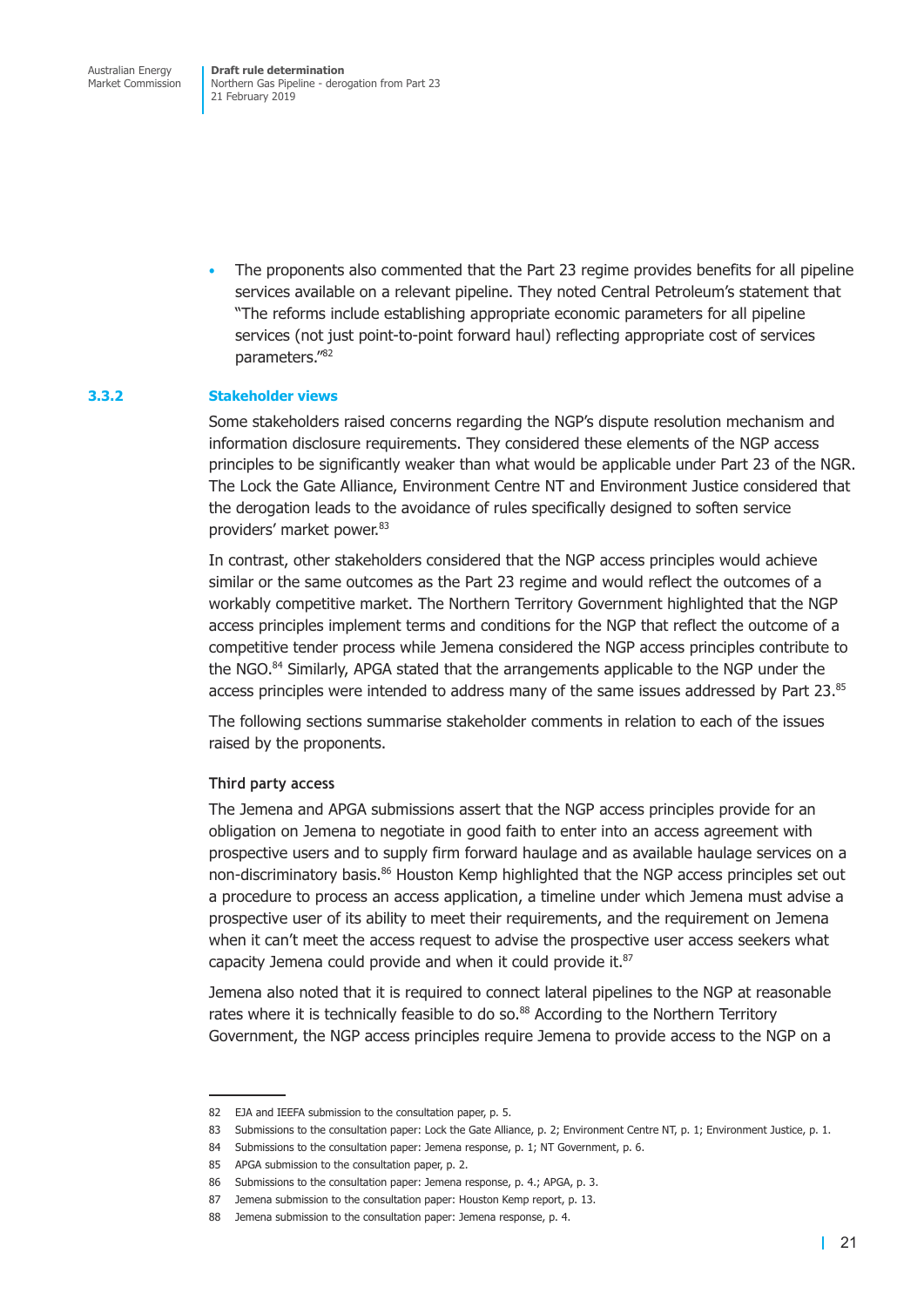non-discriminatory basis and that the principles include policies on the arrangements for queuing, connections, extensions and expansions.<sup>89</sup>

#### **Dispute resolution mechanism**

Several stakeholders including Protect NT, Beyond Zero Emissions, Arid Lands Environment Centre and Geralyn McCaron considered the dispute resolution provisions under the NGP access principles to be insufficient. These stakeholders claimed that under the NGP access principles Jemena is able to unilaterally terminate the arbitration process without recourse.<sup>90</sup>

In contrast, Jemena described the NGP access principles as containing a dispute resolution mechanism culminating in binding arbitration by an independent party in accordance with the Arbitration Rules of the Institute of Arbitrators and Mediators if the parties are unable to agree. Jemena added that "the arbitration provisions under Part 23 do not add anything material in relation to the ability to seek binding arbitration of an access dispute by an independent party."<sup>91</sup> However, Jemena did note that a key difference between the dispute resolution provisions under the two regimes is the inclusion of pricing (and associated principles) within the scope of arbitration under Part 23 of the NGR. However, Jemena considered that arbitration pricing principles are not required under the NGP access principles because the maximum tariffs and their trajectory are determined by the NGP access principles themselves.<sup>92</sup>

The Northern Territory Government similarly commented that the NGP access principles require that any dispute between an access seeker and Jemena arising out of or in connection with the access principles, including a failure to negotiate the terms of a contractual access agreement, must be submitted to arbitration under the Institute of Arbitrators and Mediators Australia Arbitration Rules, which are binding.<sup>93</sup>

#### **Information disclosure requirements**

Some stakeholders highlighted that current arrangements for the NGP do not provide for the same level of information disclosure as the Part 23 regime for non-scheme pipelines.<sup>94</sup> For example, the Arid Lands Environment Centre considered that the current arrangements do not provide for an adequate level of information disclosure while Geralyn McCaron considered that measures for information disclosure are not as strong as under Part 23 of the NGR. Protect NT commented that the derogation exempts Jemena from having to comply with information disclosure requirements designed to create an informed and efficient market.<sup>95</sup> Several other stakeholders including Environment Council of Central Queensland, Environment Justice, Lock the Gate Alliance, Environment Centre NT and Original Power

<sup>89</sup> NT Government submission to the consultation paper, p. 6.

<sup>90</sup> Submissions to the consultation paper: ProtectNT, p. 2.; Beyond Zero Emissions, p. 1.; Arid Lands Environment Centre, p. 2.

<sup>91</sup> Jemena submission to the consultation paper: Jemena response, p. 5.

<sup>92</sup> Jemena submission to the consultation paper: Jemena response, p. 5.

<sup>93</sup> Northern Territory Government submission to the consultation paper, p. 6.

<sup>94</sup> Submissions to the consultation paper: Lock the Gate Alliance, p. 2.; Arid Lands Environment Centre, p. 2.

<sup>95</sup> Protect NT submission to the consultation paper, p. 1.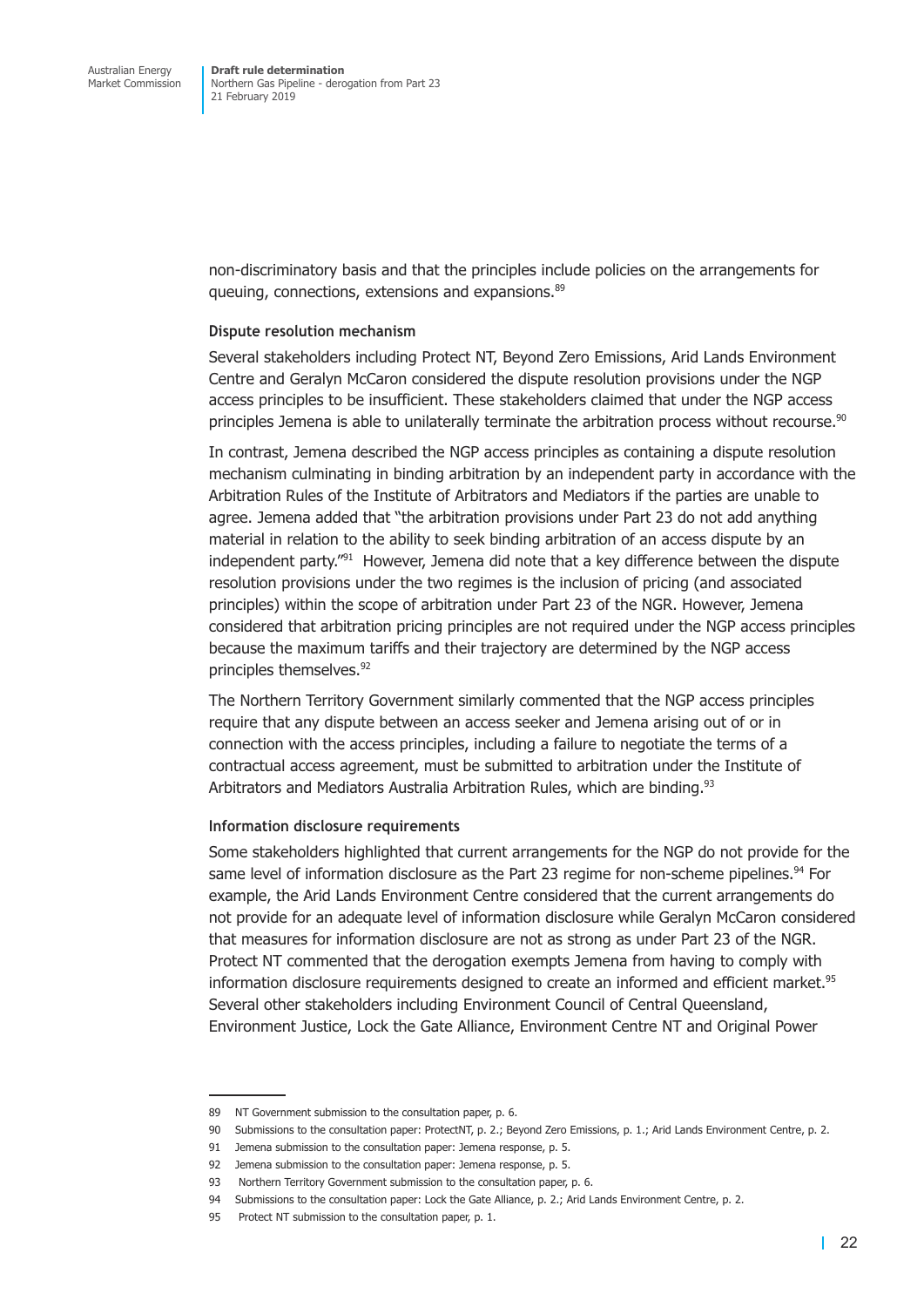considered that if the derogation was removed, then Jemena would be required to publish pricing information under the law.96

However, APGA, Jemena and the Northern Territory Government considered that the NGP access principles will give rise to similar outcomes with respect to information asymmetry as the Part 23 regime for non-scheme pipelines.<sup>97</sup> The Northern Territory Government commented that:98

Under the NGP Access Principles, the publication of financial information as required by the Part 23 Framework to enable access seekers to determine the reasonableness of price offers is made redundant by the establishment of competitively determined binding access prices.

Similarly, Jemena noted that information disclosure under the Part 23 regime is valuable to shippers to the extent it assists them to effectively negotiate pipeline services on reasonable terms and conditions and at prices that reflect costs. Jemena considered that the "NGP access principles provide certainty that shippers can achieve these conditions".<sup>99</sup> Houston Kemp considered that the information provided under the NGP access principles appears to provide a sufficient basis for shippers to negotiate. It suggested that the additional information required under Part 23 of the NGR was proposed in the context of pipelines constructed substantially before the NGP to enable shippers to be able to negotiate a cost reflective charge.<sup>100</sup>

#### **Scope of services**

The stakeholder submissions did not explicitly address the scope of services covered by the NGP access principles and the Part 23 regime for non-scheme pipelines.

#### **3.3.3 Assessment**

#### **Third party access**

There are some differences in the arrangements for seeking access to pipeline services under the NGP access principles and the Part 23 of the NGR. For example:

• User access guide: Part 23 of the NGR requires a service provider to develop, maintain and publish a user access guide for a non-scheme pipeline, to provide prospective users timely information about what they must do to make an access request and their rights and duties if there is an access dispute.<sup>101</sup> The NGP access principles do not require the publication of a user access guide, however some information required to be published under the guide is contained in the NGP access principles document.

<sup>96</sup> Submissions to the consultation paper: Environment Council of Central Queensland, p. 1; Environment Justice, p. 1; Lock the Gate Alliance, p. 2; Environment Centre NT, p. 1; Original Power, p. 2.

<sup>97</sup> Submissions to the consultation paper: APGA, p. 4; Northern Territory Government, p. 7; Jemena response, p. 7.

<sup>98</sup> Northern Territory Government submission to the consultation paper, p. 7.

<sup>99</sup> Jemena submission to the consultation paper: Jemena response, p. 7.

<sup>100</sup> Jemena submission to the consultation paper: Houston Kemp report, p. 21.

<sup>101</sup> GMRG, G*as pipeline information disclosure and arbitration framework, initial gas rules explanatory note*, August 2017, p. 25.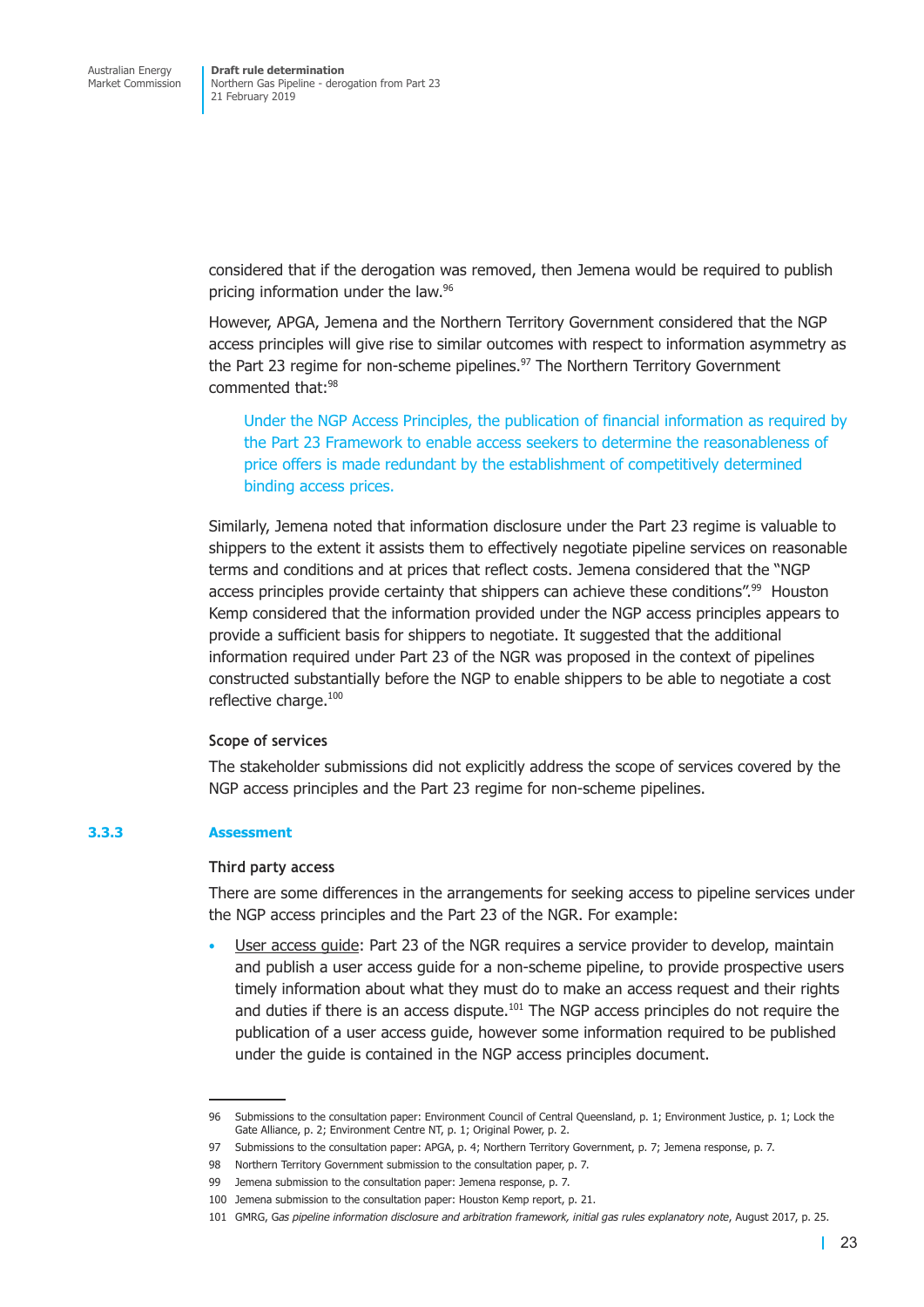Australian Energy Market Commission

**Draft rule determination** Northern Gas Pipeline - derogation from Part 23 21 February 2019

- Process for access requests: Both regimes provide a process to be followed for requests for access to a non-scheme pipeline's services. The provisions under Part 23 give a greater level of prescription, cover a broader range of scenarios and have different time frames. The Part 23 regime also provides for a potential user to be able to make preliminary inquiries.
- Access offer: Both regimes require a service provider to make an offer in response to an access request or provide reasons why the requirements of the prospective user cannot be met. Part 23 provides clearer and more detailed requirements, and has different timing requirements to the NGP access principles.
- Access negotiations and negotiation information: Part 23 provides for a prospective user who has made an access request to be able to request negotiations under the Part 23 regime. Part 23 does not require negotiations for access to be undertaken under Part 23, it acknowledges that commercial negotiations can occur and are only subject to Part 23 if elected by the prospective user.<sup>102</sup> Part 23 also requires parties to exchange information to inform negotiations. A prospective user is able to request access information which is expected to include more detailed cost information. Any party to the negotiations can also request from another party to provide access negotiation information that the other party is seeking to rely on in relation to a matter arising in the negotiations. If negotiations under Part 23 are carried out, then this provides a clear process that can result in the triggering of a dispute and arbitration under the regime can be sought. The NGP access principles also include a negotiation process as part of a dispute resolution process. However, the negotiation process under the NGP access principles do not require any specific for exchange of information. Nor is the negotiation process as specific as under Part 23. Nevertheless, the NGP access principles do provide that Jemena and a prospective user must negotiate in good faith and Jemena must use all reasonable endeavours to enter into an access agreement that satisfies the reasonable requirements of the prospective user.

The Commission considers that although the two access regimes have differences in their details, the high level approach and the intent of the two processes is similar. Both the regimes have similar key features including:

- non-discriminatory access to pipeline services
- a requirement to negotiate in good faith
- process for seeking access
- process for offering access
- negotiations under the framework.

Although there are differences in the processes and requirements in seeking access under the two regimes, they are both likely to place some constraint on the use of market power by a service provider during negotiations for access to a pipeline's services. The Part 23 regime provides a more comprehensive and prescriptive process for seeking access which serves as a mechanism to constrain the use of market power by service providers during access

<sup>102</sup> GMRG, *Gas pipeline information disclosure and arbitration framework, initial gas rules explanatory note*, August 2017, p. 28.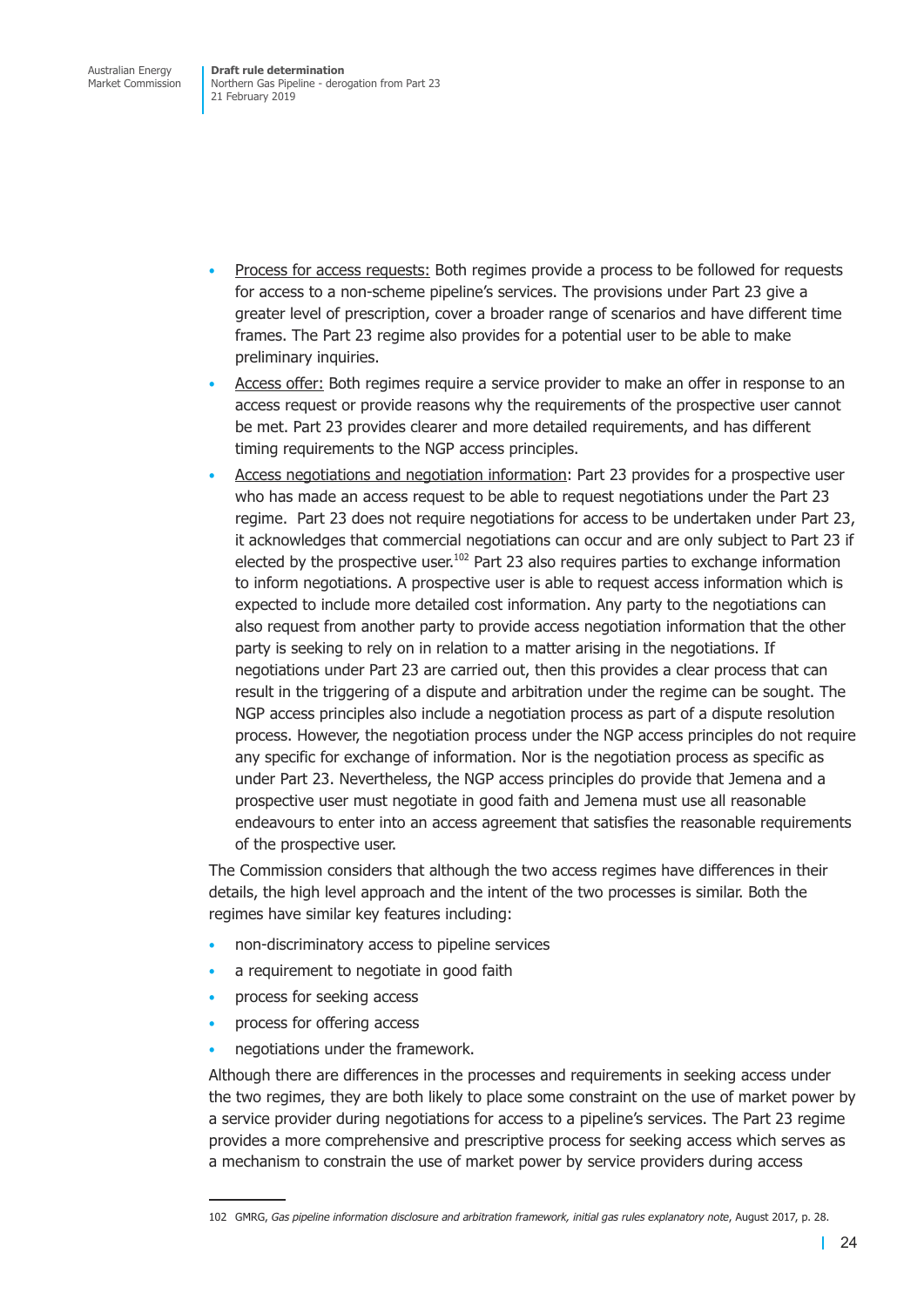<span id="page-32-0"></span>negotiations although it does not provide users with any upfront certainty as to the tariff. While the NGP access principles are less prescriptive in relation to a negotiation process, the principles do include set maximum tariffs and a tariff methodology, removing the need for users to negotiate those important aspects of access.

#### **Dispute resolution mechanism**

The NGP access principles provide for a dispute resolution process, which culminates in binding arbitration under the Institute of Arbitrators and Mediators Australia arbitration rules for any disputes which remain unresolved after the access process is followed. The following table provides a comparison of some features of the arbitration provisions under the NGP access principles and Part 23 of the NGR.

| <b>FEATURE</b>            | <b>PART 23 FRAMEWORK</b>                                                                                                                                                                                                                                                                                              | <b>NGP ACCESS PRINCIPLES</b>                                                                                                                                                                                                                    |
|---------------------------|-----------------------------------------------------------------------------------------------------------------------------------------------------------------------------------------------------------------------------------------------------------------------------------------------------------------------|-------------------------------------------------------------------------------------------------------------------------------------------------------------------------------------------------------------------------------------------------|
| Arbitration<br>principles | Part 23 includes pricing principles and non<br>pricing principles to quide the arbitrator's<br>decision on the final access determination.<br>The pricing principles require the price for<br>access to pipelines services to reflect the<br>cost of providing the service, including a<br>commercial rate of return. | The NGP access principles do not<br>outline any arbitration principles<br>that need to be applied by an<br>arbitrator in coming to a final<br>determination. Instead, they set a<br>cap on tariffs and a pricing<br>methodology for expansions. |
| Information<br>used       | The arbitration process is carried out on<br>the basis of information exchanged<br>between the parties during the negotiation<br>stage. The parties do not have the right to<br>introduce information on their own<br>violation.                                                                                      | Under the IAMA rules, the parties<br>are allowed to supplement their<br>claim during the proceedings<br>provided the arbitration tribunal<br>considers it appropriate.                                                                          |
| Time for<br>decision      | The arbitrator is required to determine the<br>access dispute as quickly as possible and<br>must make a final determination within 50<br>business days.                                                                                                                                                               | Under IAMA's rules the arbitration<br>tribunal is required to used its<br>best endeavours to deliver within<br>365 days.                                                                                                                        |
| Role of the<br><b>AER</b> | As the scheme administrator of the Part 23<br>regime, the AER is required to provide<br>oversight and administration of the<br>arbitration mechanism. Some of its duties<br>include establishing a pool of arbitrators,<br>referring access disputes to arbitration and<br>others.                                    | There is no AER involvement<br>under the NGP access principles.                                                                                                                                                                                 |
| Costs of<br>arbitration   | The costs of arbitration are to be shared<br>equally among the parties.                                                                                                                                                                                                                                               | Under the IAMA rules, the costs of<br>arbitration will be borne by the<br>unsuccessful party.                                                                                                                                                   |

#### **Table 3.1: Arbitration provisions**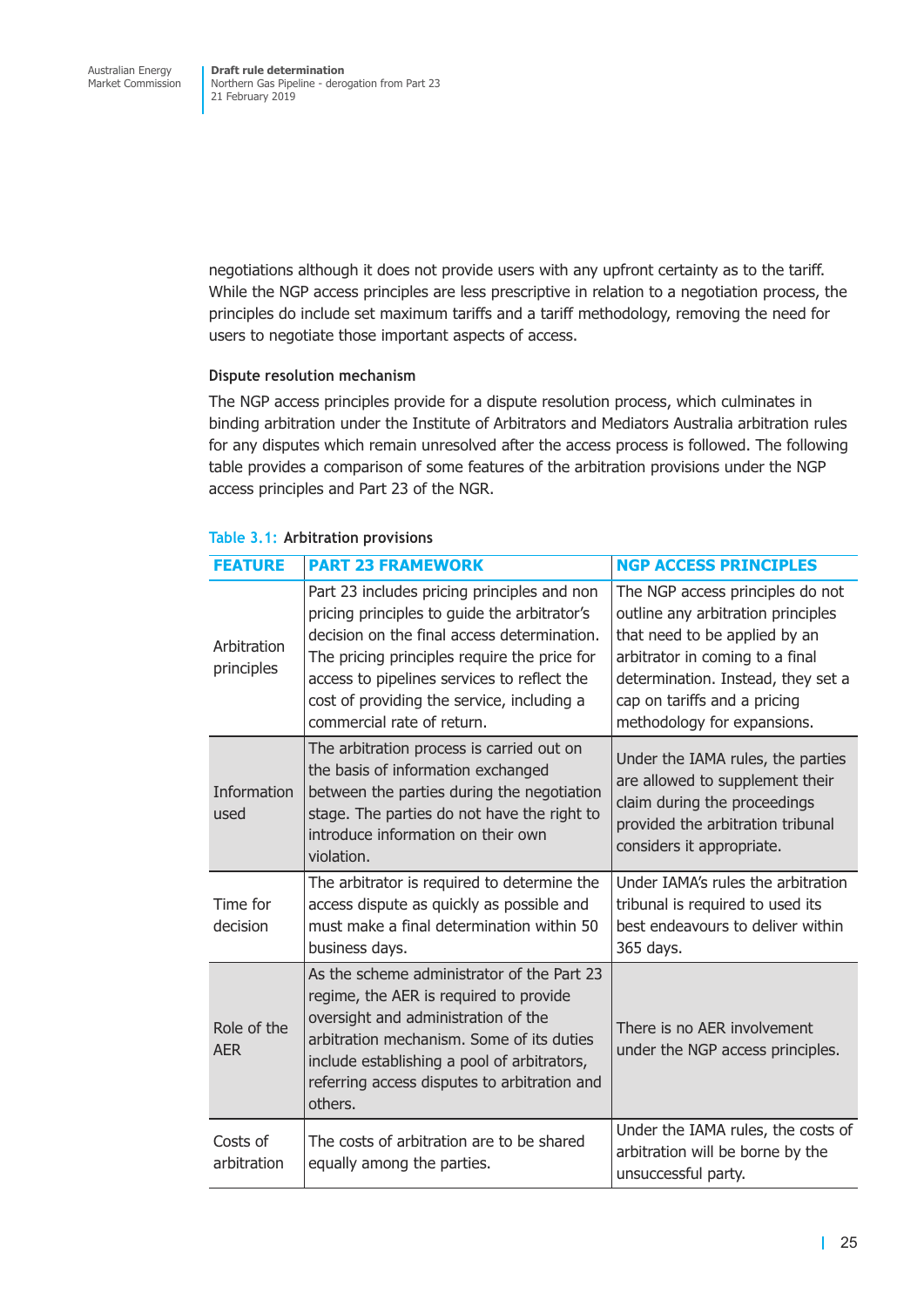There are several differences between the dispute resolution process contained in the NGP access principles and Part 23 of the NGR. The purpose of the arbitration mechanism under Part 23 is to provide a credible threat of intervention to constrain the exercise of market power by non-scheme pipeline service providers during commercial negotiations and to serve as a backstop or last resort for overcoming disputes that cannot be settled through negotiations.<sup>103</sup> According to the GMRG, for arbitration to pose a credible threat, the party seeking arbitration must have reasonable certainty about the costs of arbitration, the time taken to reach a decision and the principles to be applied in making the determination.<sup>104</sup>

The Commission considers that the arbitration provisions in the NGP access principles do not provide the prescription regarding the arbitration process that is provided under Part 23 of the NGR. However, the NGP access principles do include maximum tariffs for firm services which are binding on Jemena. As a result, the NGP access principles also provide a constraint on the exercise of market power by a service provider, although through a different approach to that utilised by Part 23.

Contrary to the proponents' assertion, the Commission does not consider that clause 2(f) of annexure 2 of the NGP access principles allows for Jemena to block arbitration. Under the NGP dispute resolution procedure, parties must try to first resolve the dispute using the dispute negotiation process in clause 2 before going to arbitration. The negotiation framework provides for escalating steps if the dispute remains unresolved. For example, first an authorised officer must try to resolve it under clause 2(c), failing that it is then referred to the CEO under clause  $2(d)$  which is followed by mediation under clause  $2(e)$ . Clause  $2(f)$ provides for a party that has complied with the negotiation process to be able to terminate the dispute resolution process by notice to the other party at any time after seven days of referring the matter to the CEO. It allows for termination regardless of whether the matter was resolved or not. If the matter was unresolved, then under clause 3 of the dispute resolution procedure each party is required to refer the unresolved dispute to arbitration.

#### **Information disclosure requirements**

The Commission notes stakeholder concerns that the current arrangements for the NGP do not require Jemena to provide as extensive information as it would be required to do if Part 23 of the NGR applied to the NGP. Under Part 23, information under the following key categories is required to be published by the service provider of a non-scheme pipeline:

- service and access offer information
	- pipeline information
	- pipeline service information
	- service usage information
	- service availability information
- standing terms
- financial information

<sup>103</sup> GMRG, *Gas pipeline information disclosure and arbitration framework, initial gas rules explanatory note*, August 2017, p. 5.

<sup>104</sup> GMRG, *Gas pipeline information disclosure and arbitration framework, final design recommendation*, June 2017, p. 79.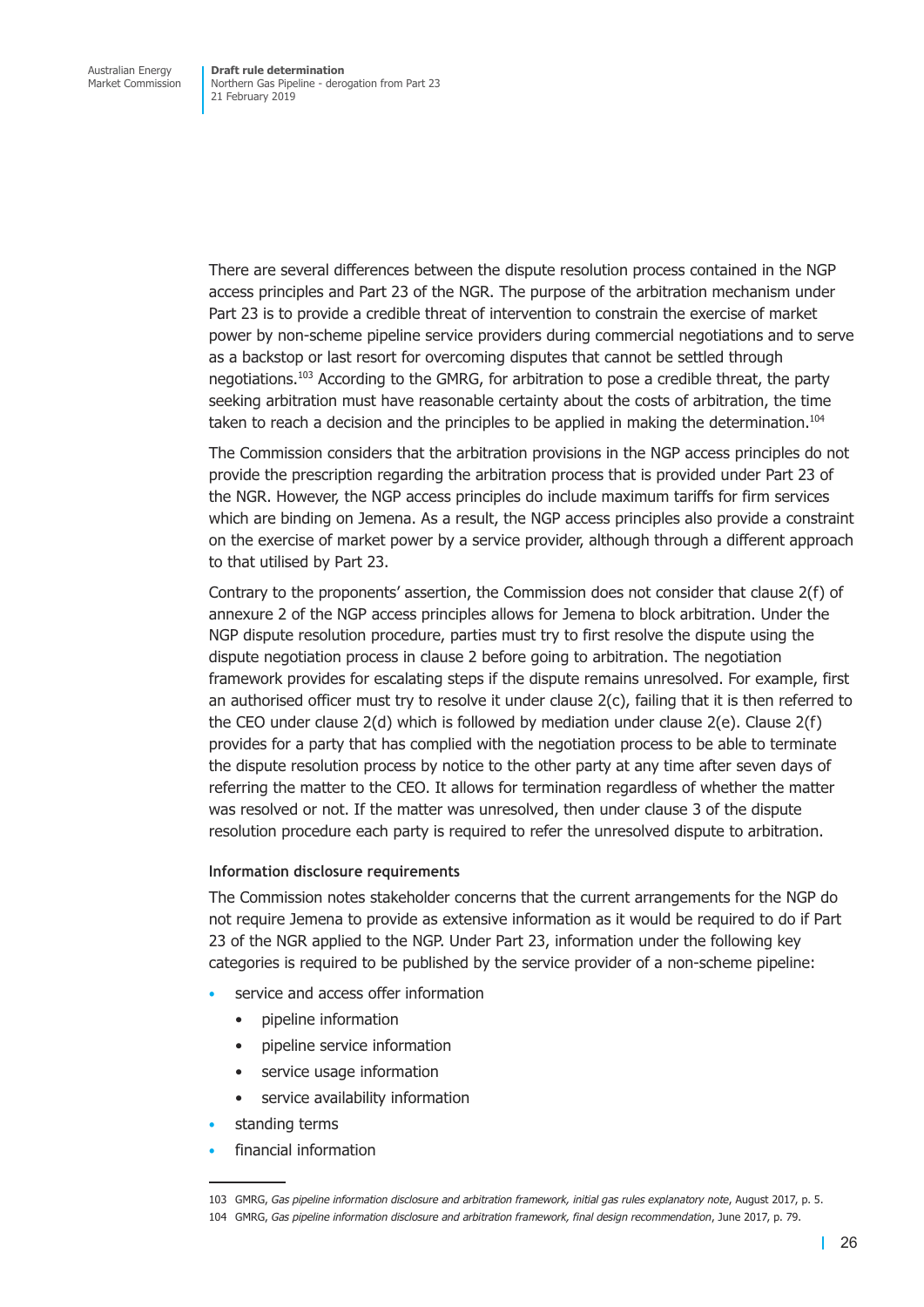• weighted average price information

In comparison, the NGP access principles only require the publication of terms and conditions for access to firm services on Jemena's website. However, some information required under the service and access offer information subcategory specified in Part 23 (such as queuing arrangements) is included in the NGP access principles document. In addition, the NGP access principles include maximum tariffs for the firm services.

The Commission also notes that the NGP will soon be required to report certain information to AEMO for publication on the Bulletin Board in accordance with Part 18 of the NGR.<sup>105</sup> As part of the Commission's assessment for the Review into the scope of economic regulation applied to covered pipelines, the Commission found that there was significant overlap between the Bulletin Board reporting requirements and the capacity and usage information falling under the service and access offer information category.<sup>106</sup> It also found that the capacity and usage information publication requirements under the Bulletin Board were arguably more comprehensive than the Part 23 requirements.

Consequently, the Commission considers that the Bulletin Board reporting requirements combined with the information already published in the NGP access principles and the publication requirements under NGP access principles are likely to provide a set of useful service access information and standing terms information for users and prospective users. However, it should be noted these arrangements will not require the provision of financial and weighted average price information.

The Commission notes the rationale for the Part 23 information disclosure requirements for service providers was that the information provided would allow users and prospective users to make an informed decision about whether to seek access to a pipeline and to carry out a high level assessment of whether the service provider's standing offer is reasonable, having regard to financial and weighted average price information and methodology used to calculate a standing price.<sup>107</sup> This was considered relevant to all non-scheme pipelines, not only for newly constructed pipelines. This is reflected in the near-universal application of Part 23 of the NGR to non-scheme pipelines, subject to the specific exemptions provided.

The Commission considers that current information disclosure requirements for the NGP resulting from the combination of the NGP access principles and (in the near future) the Bulletin Board requirements are likely to assist users and prospective users in making informed decision about whether to seek access to a pipeline. Financial and weighted average price information of the nature required under Part 23 of the NGR appears to be of lesser benefit for the NGP users and prospective users because the NGP's firm tariffs have been determined through a competitive tender process for the 15-year life of the access principles. As a result of these pre-determined tariffs, prospective users will not need to consider the reasonableness of a tariff offer in order to carry out access negotiations with Jemena during this period.

<sup>105</sup> AEMO, "Notice of NT application date", Bulletin Board notice, 3 January 2019.

<sup>106</sup> AEMC, *Review into the scope of economic regulation applied to covered pipelines*, final report, 3 July 2018, p. 171.

<sup>107</sup> GMRG, *Gas pipeline information disclosure and arbitration framework*, August 2017, p. 7.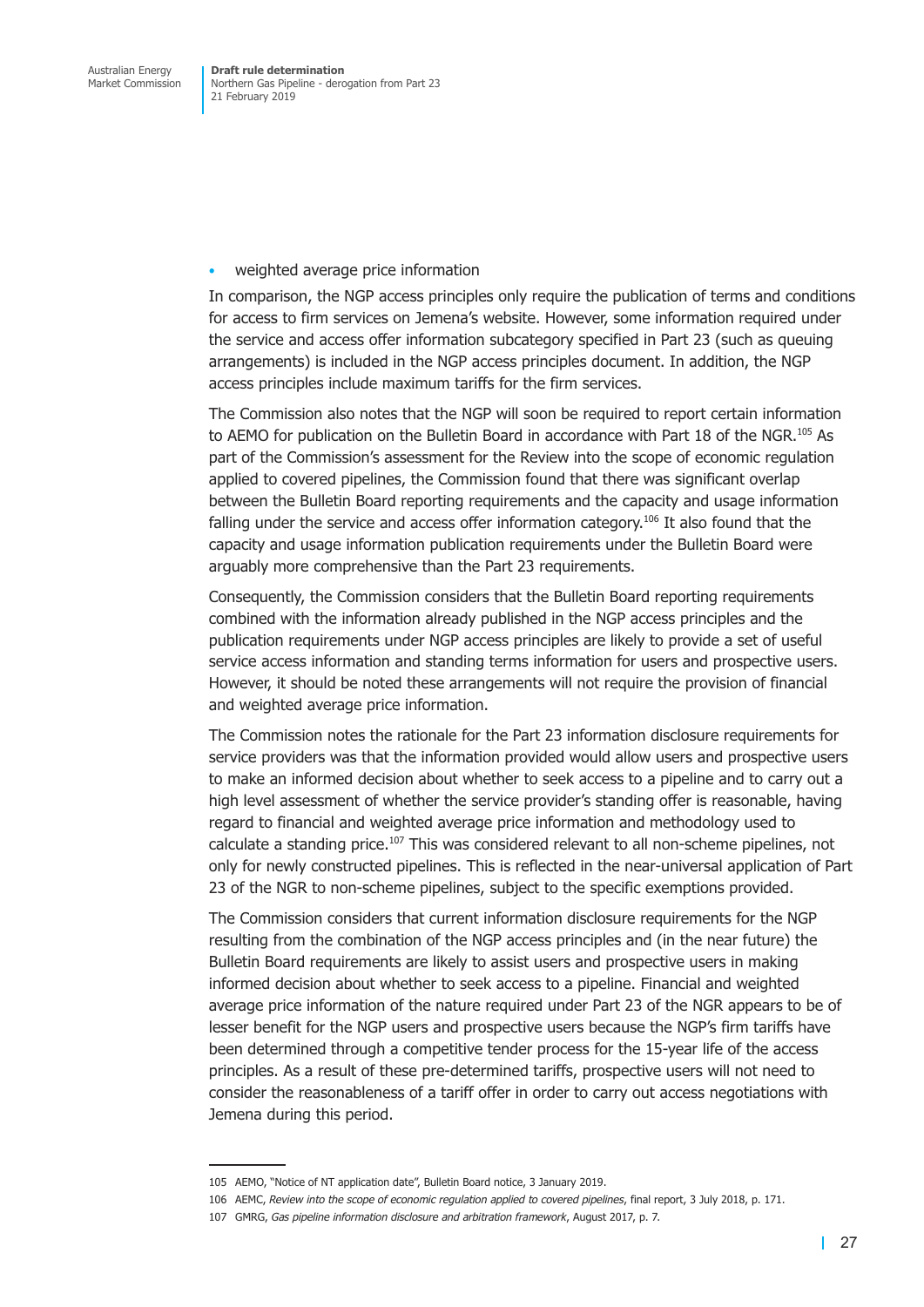The Commission also notes that users and prospective users have not expressed concern in submissions regarding the level of the firm tariffs specified in the NGP access principles.

Accordingly, the Commission has concluded that placing additional information provision requirements (such as those in Part 23 of the NGR) on Jemena in regard to the NGP would provide limited benefit during the initial 15 years of the pipeline's life.

#### **Scope of services covered**

The NGP access principles specifically govern access to firm forward haul and the nitrogen removal services of the NGP and not all services that may be provided by the NGP. Clause 1(a) of the NGP access principles state that the principles only apply where an access seeker requires access to firm services. The standard NGP gas transport agreement published by Jemena indicates that the NGP may also provide:<sup>108</sup>

- as-available forward haul transportation service
- firm back haul transportation service
- as-available back haul transportation service
- as-available park and lend service
- other services agreed between the service provider and shipper.

Clause 9 of the NGP access principles state that Jemena must provide as-available services on a non-discriminatory basis. However, if a prospective user only requires access to asavailable services, it is not clear how the negotiation process will be governed by the NGP access principles. The NGP access principles specify that the tariff for as-available forward haul is the firm forward haul tariff multiplied by 1.3. However, no other non-firm tariffs are listed in annexure 1 of the NGP access principles and so these tariffs, and their trajectories, are uncertain.

In contrast, the Part 23 access regime is not limited to specific pipeline services: the requirements relate to all pipeline services including service provided by the means of a pipeline or an ancillary service. This means that as available and back haul services would be covered by the Part 23 regime. However, the NGP nitrogen removal service may not be covered by the Part 23 framework as it is not provided by the means of a pipeline and may not be considered as a service ancillary to the main services provided by a pipeline. The Commission understands that nitrogen removal service would be needed by potential users to ensure that gas sourced from the Northern Territory meets the required specifications of the *Petroleum and Gas (Production and Safety) Act 2004 (Qld).* 

While this is a significant difference in scope between the NGP access principles and the application of Part 23, the Commission understands that firm forward haul and nitrogen removal services are likely to be the key services that most users and prospective users of the NGP will seek for the foreseeable future. As a result, the scope of the NGP access principles, while limited in some respects, does appropriately cover the services that users

<sup>108</sup> Jemena, Northern Gas Pipeline gas transportation agreement, p. 19.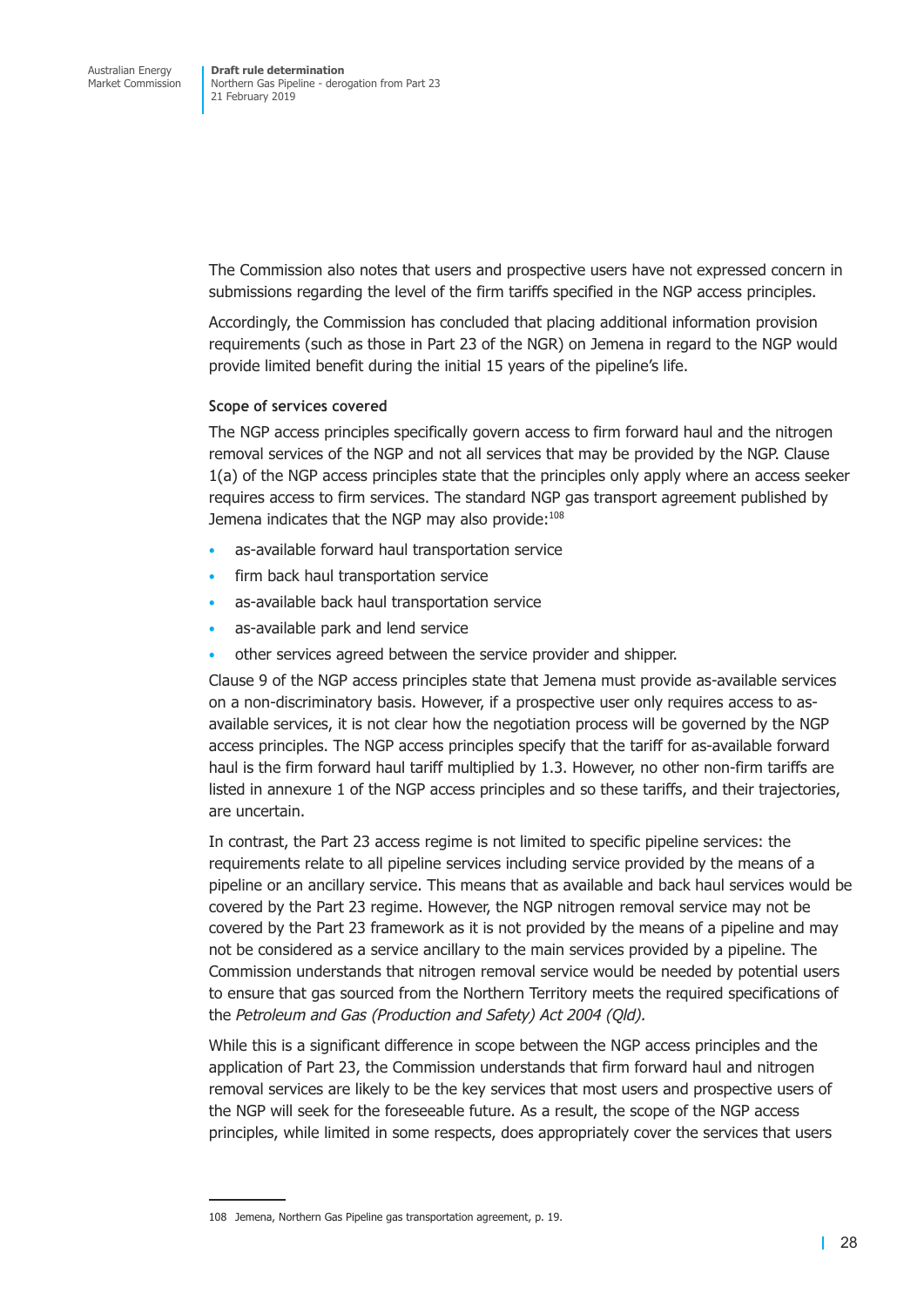<span id="page-36-0"></span>and prospective users are expected to seek from Jemena over the initial period of the NGP's life.

### 3.4 Current market conditions

#### **3.4.1 The proponent's views**

The rule change request noted there is currently a lack of demand for the NGP's services. The Northern Territory Government entity Power and Water Corporation is the foundation shipper but has contracted only a third of the NGP's current capacity for a duration of 10 years. A second contract has been signed with Incitec Pivot to supply 32 TJ/day for the period of one year with an option to extend. The rule change request highlighted that the two contracts "fall far below the NGP's capacity".<sup>109</sup>

#### **3.4.2 Stakeholder views**

Jemena and APGA highlighted that the NGP has been constructed even though the contracted capacity is at a lower level than usually expected for new pipelines.<sup>110</sup> Houston Kemp commented that unlike most new pipelines, a relatively low proportion of the pipeline capacity is contracted under long term arrangements.<sup>111</sup> According to Houston Kemp, the only contract certain to extend beyond 2021, is the agreement with Power and Water Corporation for firm forward haul of 31TJ/day to Incitec Pivot Limited's Phosphate Hill facility, which has a term of 10 years. It noted two other contracts in place on the NGP:

- a contract with Incitec Pivot for firm forward haul of 32 TJ/day to Mt Isa (from which the gas will then be forwarded to its Gibson Island plant near Brisbane) until 31 December 2019 (with an option to extend)
- a third contract with Santos for firm forward haul of 8.3 TJ/day to end in December 2021.

Houston Kemp considered that "the demand for the remaining capacity is subject to considerable uncertainty".112 It was highlighted that the tariffs reflected in the access principles were "based on assumptions that NGP would become fully contracted" and that a failure to achieve full contracting of the NGP capacity puts at risk cost recovery for Jemena.

In addition to the excess capacity currently on the NGP, Houston Kemp highlighted that the NGP currently faces material demand risks as usage of the NGP is linked to the development of the Northern Territory onshore shale gas reserves. Changes in government policy towards hydraulic fracking (which is required to bring shale gas to market) will therefore impact on the use of the NGP. According to Houston Kemp, the market served by the NGP on the east coast including Mt Isa and elsewhere is "already served by sources of gas from the east coast using the existing interconnected network of pipelines".<sup>113</sup> APGA also suggested that the NGP faced competition from other pipelines on the east coast of Australia.<sup>114</sup>

<sup>109</sup> Rule change request, p. 5.

<sup>110</sup> Submissions to the consultation paper: Jemena response, p. 3; APGA, p. 3.

<sup>111</sup> Jemena submission to the consultation paper: Houston Kemp report, pp. 5-6.

<sup>112</sup> Jemena submission to the consultation paper: Houston Kemp report, p. 5.

<sup>113</sup> Jemena submission to the consultation paper: Houston Kemp report, p. 6

<sup>114</sup> APGA submission to the consultation paper, p. 3.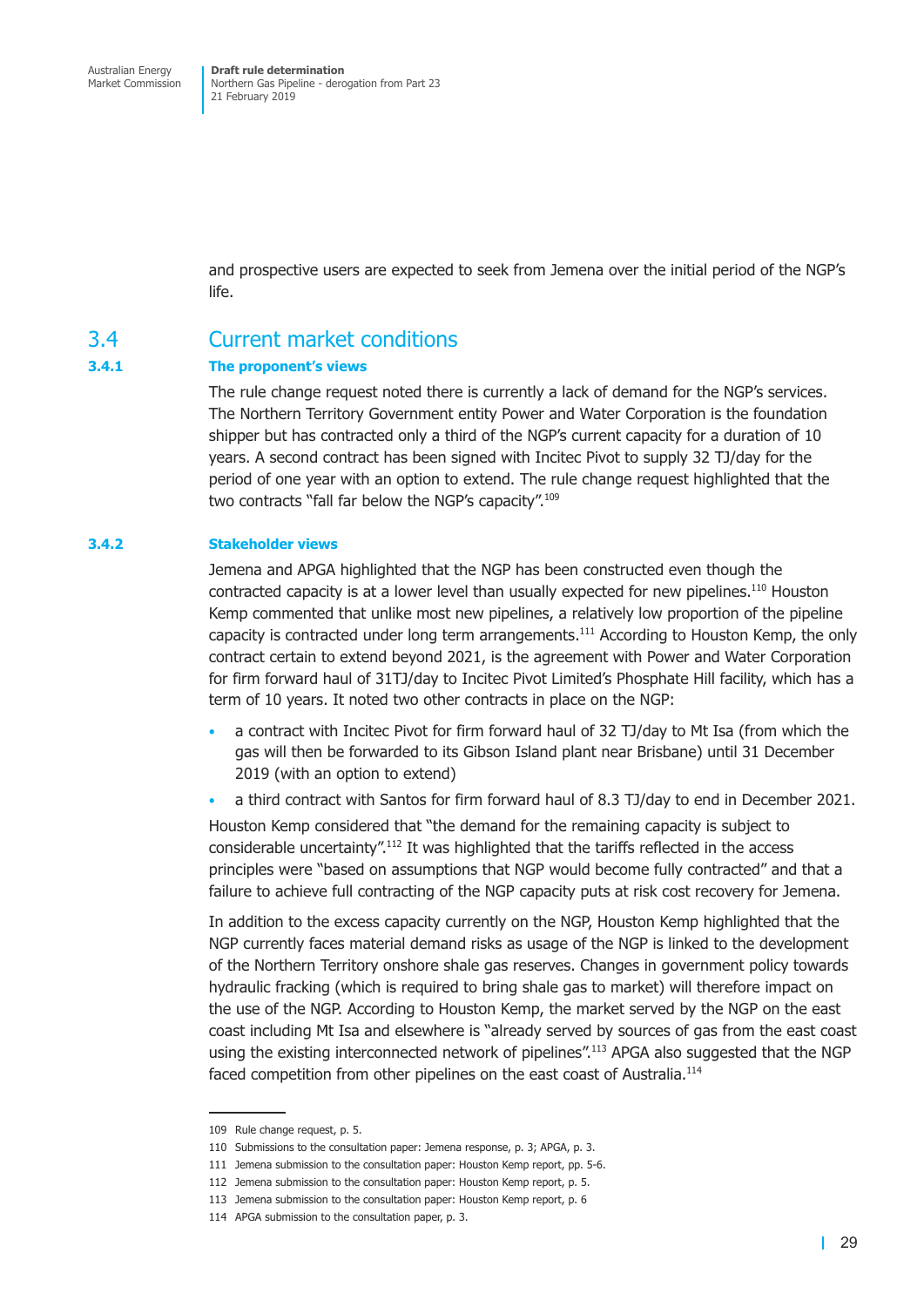<span id="page-37-0"></span>According to APGA, the possibility of monopoly behaviour by the NGP is "reduced due to the market context in which the pipeline is operating".<sup>115</sup> APGA noted that relative to other transmission pipelines, the NGP is a higher risk investment because only a third of the pipeline's capacity has been contracted under firm long term arrangements. Consequently, APGA considered that "rather than seeking to exercise monopolistic market power, the commercial incentives of the NGP are quite the opposite — to offer competitive rates that support customers and encourage utilisation." 116

#### **3.4.3 Assessment**

The Commission acknowledges that only a small proportion of the NGP's capacity is currently contracted on a longer term basis and the NGP faces uncertain demand in the future due to the current uncertainties regarding the development of the Northern Territory gas industry. With a lower than desirable level of capacity under contract and uncertainty of demand, the Commission considers that Jemena is currently not likely to be in a market making position. Instead, it is likely to be incentivised to offer tariffs that encourage greater utilisation of the NGP. As a result, the Commission considers that these current and expected market conditions are likely to reduce Jemana's ability to exercise market power in negotiating terms and conditions of access to NGP's services over the 15-year term of the derogation.

As suggested by stakeholders, the NGP may face some competition from the APA Groupowned Carpentaria Gas Pipeline to supply the Mt Isa region. However, the Commission does not have enough information to determine the level of competition that currently exists and whether it can provide for an effective constraint on the use of market power.

### 3.5 Coverage of pipelines

#### **3.5.1 Assessment**

Key concerns expressed by the proponents in regard to the derogation from Part 23 that applies to the NGP, is that the NGP has become "an unregulated monopoly pipeline".<sup>117</sup> The proponents and other stakeholders have also noted the NGP access principles and the derogation result in no regulatory oversight over the NGP by the AER.

The Commission acknowledges that under the derogation and the NGP access principles, there is no economic regulatory oversight of the NGP by the AER. As noted in Table 3.1, the application of Part 23 to the NGP would result in only limited "regulatory oversight" by the AER in its role is as scheme administrator of Part 23 rather than a decision maker with regard to tariffs or non-tariff terms and conditions.<sup>118</sup>

Greater regulatory oversight is applied to covered pipelines, in particular pipelines subject to full regulation. Service providers of full regulation pipelines are required to periodically submit a proposed access arrangement for approval by the regulator. A full access arrangement sets out the tariff and non-tariff terms of conditions of access to the pipeline. Full regulation

<sup>115</sup> APGA submission to the consultation paper, p.3.

<sup>116</sup> APGA submission to the consultation paper, p. 3.

<sup>117</sup> Rule change request, p. 2.

<sup>118</sup> See also Appendix C of this draft rule determination.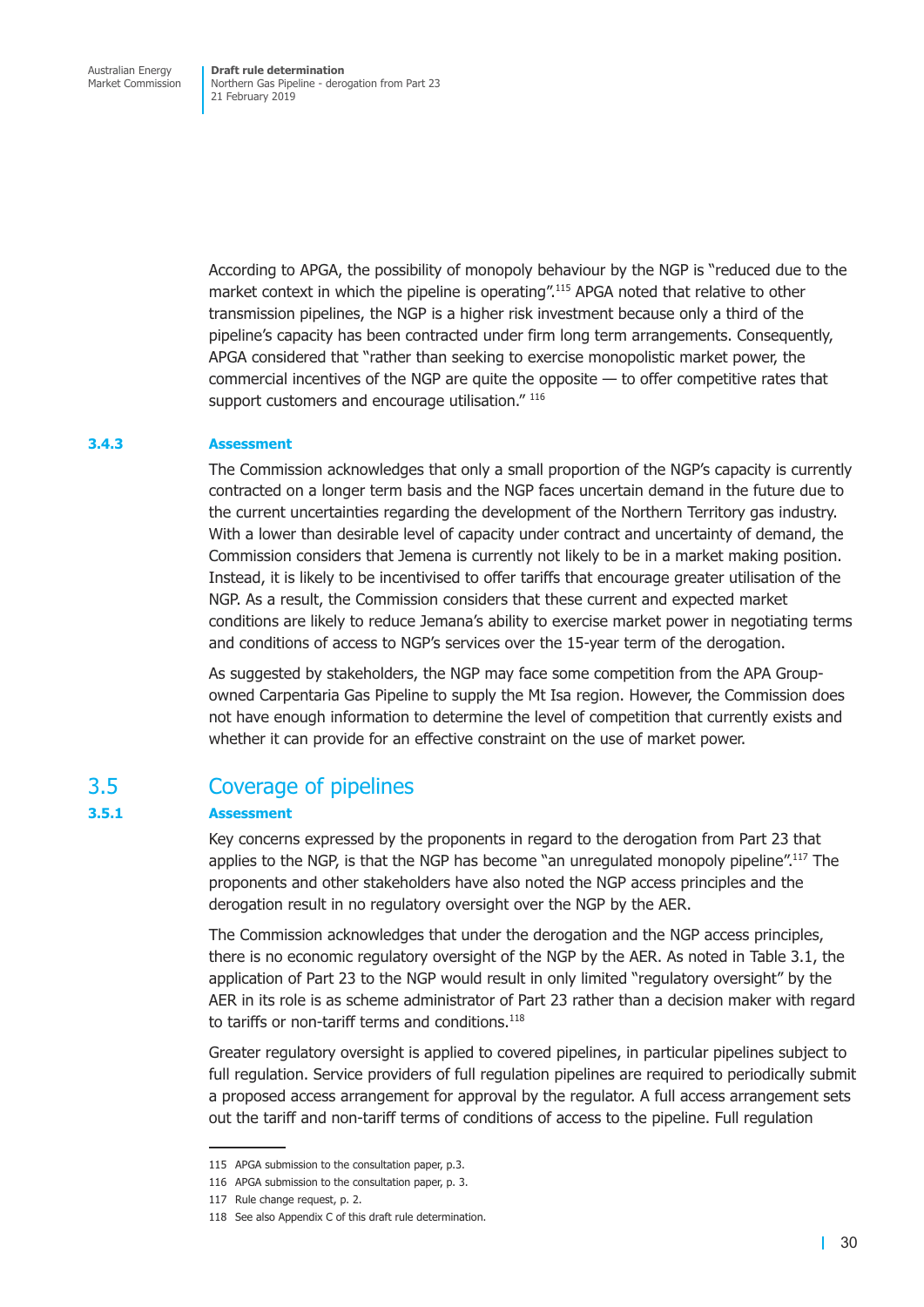<span id="page-38-0"></span>pipelines are also subject to an arbitration regime to resolve disputes arising in negotiations for access to the pipeline.

As specified in clauses 36 and 37 of the NGP access principles and the derogation, any party can apply to the NCC seeking that the NGP be classified as a covered pipeline and be subject to either light or full regulation. If the NGP is determined to be a covered pipeline, then it would be subject to economic regulation under Parts 8 to 12 of the NGR. In addition, as specified by the NGP access principles, if coverage were applied to the NGP then the access principles would no longer apply. The threat of coverage of a pipeline was designed to place a constraint on the use of market power by service providers.

## 3.6 Conclusion

The key terms and conditions of access to the NGP's services including tariffs have been determined through a competitive tender process carried out by the Northern Territory Government. These key terms and conditions are included in the NGP access principles which are legally binding on Jemena through the project development agreement, with significant consequences for non-compliance.

In general, the Commission considers that effective competition to develop and build a pipeline is likely to limit the market power of the service provider for a period immediately following commissioning. In the case of the NGP, this was built following a competitive tender process and was commissioned earlier this year. It is therefore likely that the outcomes of that tender process — specifically the NGP access principles and the firm tariffs — reflect the competitive tensions that would have arisen during the tendering process.

The Commission considers that the combination of a competitive tender process setting key tariff and non-tariff terms and conditions of access to the NGP with the contractual obligations placed on Jemena through the project development agreement limit the ability of Jemena to exercise significant market power during the initial years of the NGP's life.

Limitations on Jemena's ability to exercise market power over users and prospective users, particularly in negotiations for access to the pipeline are also likely to arise from:

- that currently only a third of the NGP's capacity is contracted on a longer term basis and the NGP faces the risk of future demand uncertainty after this 10-year contract expires
- the threat of coverage of the NGP remains in place.

Given these factors, the Commission considers that Jemena's ability to exercise market power over users and prospective users of the NGP, particularly during access negotiations, is likely to be constrained for the immediate period. The Commission also notes that no users or potential users of the NGP have expressed concerns through submissions into the rule change process regarding Jemena's ability to exercise market power during negotiations of access to NGP's services.

While there are several differences in the features and operation of the Part 23 regime for non-scheme pipelines and the NGP access principles, the Commission considers that both are intended to constrain the use of market power by service providers. Relevantly, the NGP access principles are enforced through a contract. In light of the market conditions the NGP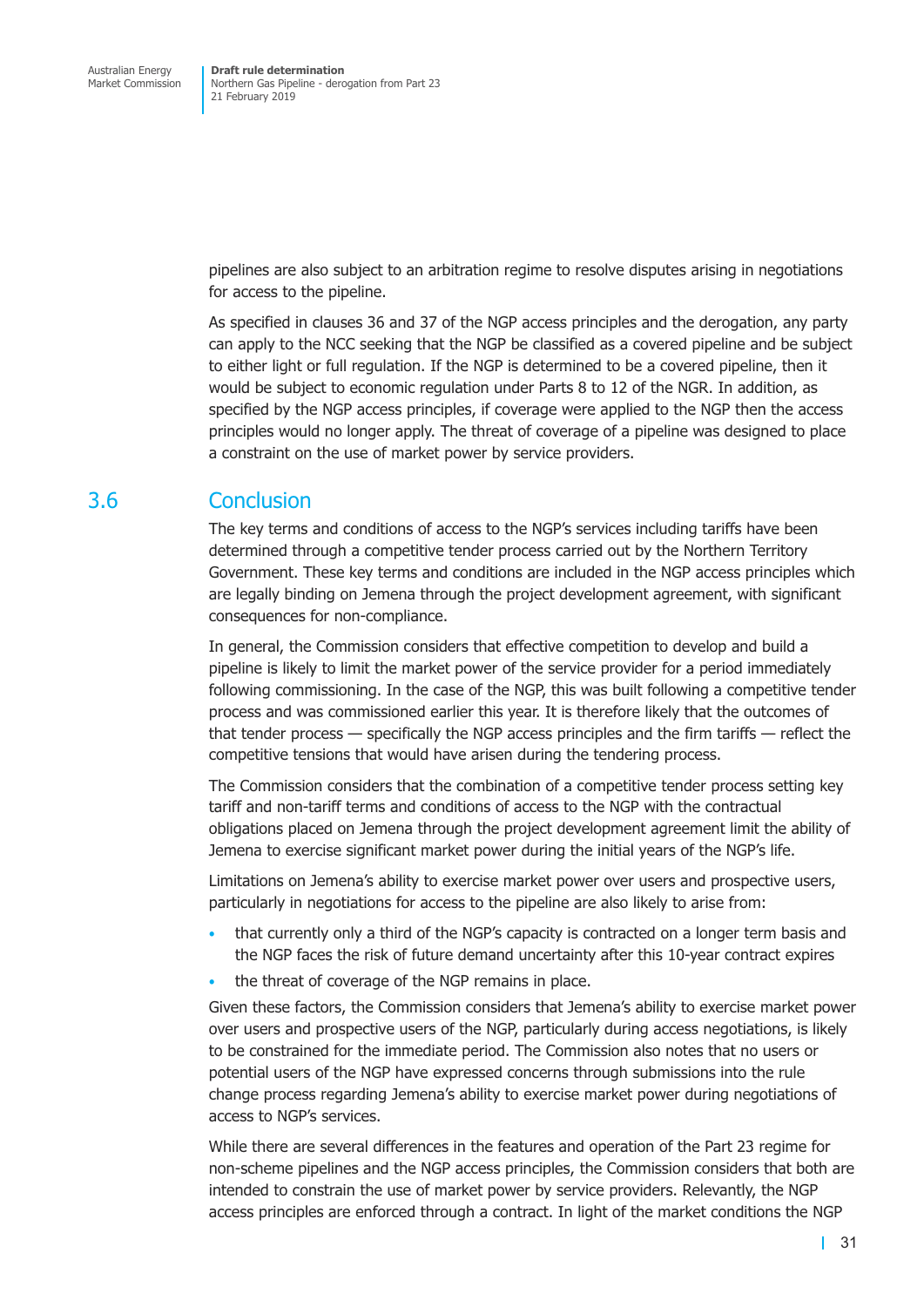currently faces and the development of the NGP access principles through a competitive tender process, the Commission considers that these work to limit the exercise of market power by Jemena by specifying maximum tariffs for NGP's key services, how tariffs are impacted by augmentations to the pipeline and a dispute resolution process that results in binding arbitration.

On balance, having regard to the particular circumstances of the NGP, the Commission has concluded that applying Part 23 to the NGP in addition to the existing NGP access principles provides users and prospective users with little benefit during the initial years of the NGP access principles. It is satisfied that any exercise of market power by Jemena during this period while these circumstances are relevant is sufficiently constrained by the NGP access principles put in place by the Northern Territory Government.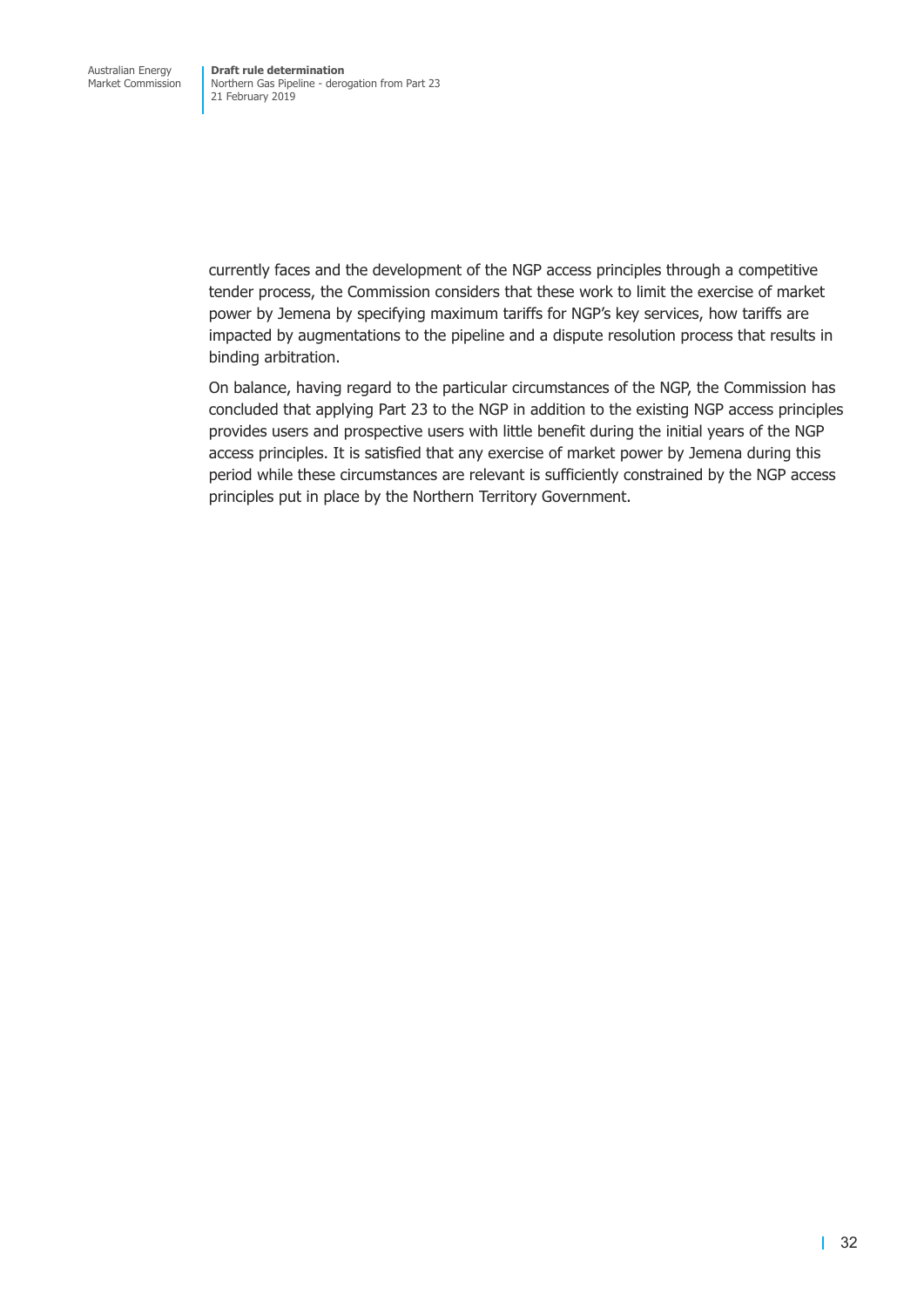<span id="page-40-0"></span>Australian Energy Market Commission

**Draft rule determination** Northern Gas Pipeline - derogation from Part 23 21 February 2019

## 4 EXPECTED OUTCOMES OF REVOKING THE **DEROGATION**

This section provides an assessment of the likely outcomes of the revocation of the derogation applicable to the NGP.

## 4.1 Proponents' views

The proponents claimed that the revocation of the NGP's derogation would provide several benefits including preventing the NGP from operating as unregulated monopoly, reduced complexity of the regulatory regime and increased certainty, efficient investment in gas pipeline services and oversight of the future prices and augmentations by the AER.

According to the proponents, revoking the derogation would prevent Jemena from engaging in "unchecked and unreasonable monopoly pricing" and thereby safeguard the gas market from the negative impacts of monopoly pricing, such as those highlighted by the ACCC's inquiry into the east coast gas market.<sup>119</sup> The reduction of Jemena's monopoly pricing power is expected to have positive impacts for the retailers and consumers of the gas transported through the NGP or any expansion or extension of the NGP.<sup>120</sup> The proponents expected that as a result of the rule change, tariffs under dispute would be set such that pipeline users and gas consumers would not be disadvantaged.

The rule change request and the proponents' submission to the consultation paper suggested that revoking the derogation would lead to reduction in complexity of the gas regulatory framework. They advocated that the removal of the current derogation would place the NGP on a more level playing field with other pipelines and ensure that it is subject to the same rules as other pipelines in Australia.<sup>121</sup> The proponents also suggested revocation of the derogation would provide certainty to the NGP and other market participants through consistency of framework.<sup>122</sup>

In addition, the proponents claimed that the revocation of the derogation would go towards ensuring an efficient allocation of capital for future expansions or extensions of the NGP.<sup>123</sup> The proponents expect the rule change to remove what they consider to be a perverse incentive to expand or extend the NGP which exists under the current derogation.

The removal of the derogation was also claimed to ensure that future pricing for access to the NGP, and any extension or expansions is overseen by the AER.<sup>124</sup>

<sup>119</sup> Rule change request, p. 9.

<sup>120</sup> Rule change request, pp. 8-9.

<sup>121</sup> Rule change request, p. 2.

<sup>122</sup> EJA and IEEFA submission to the consultation paper, p. 6.

<sup>123</sup> Rule change request, p. 2.

<sup>124</sup> Rule change request, p. 2.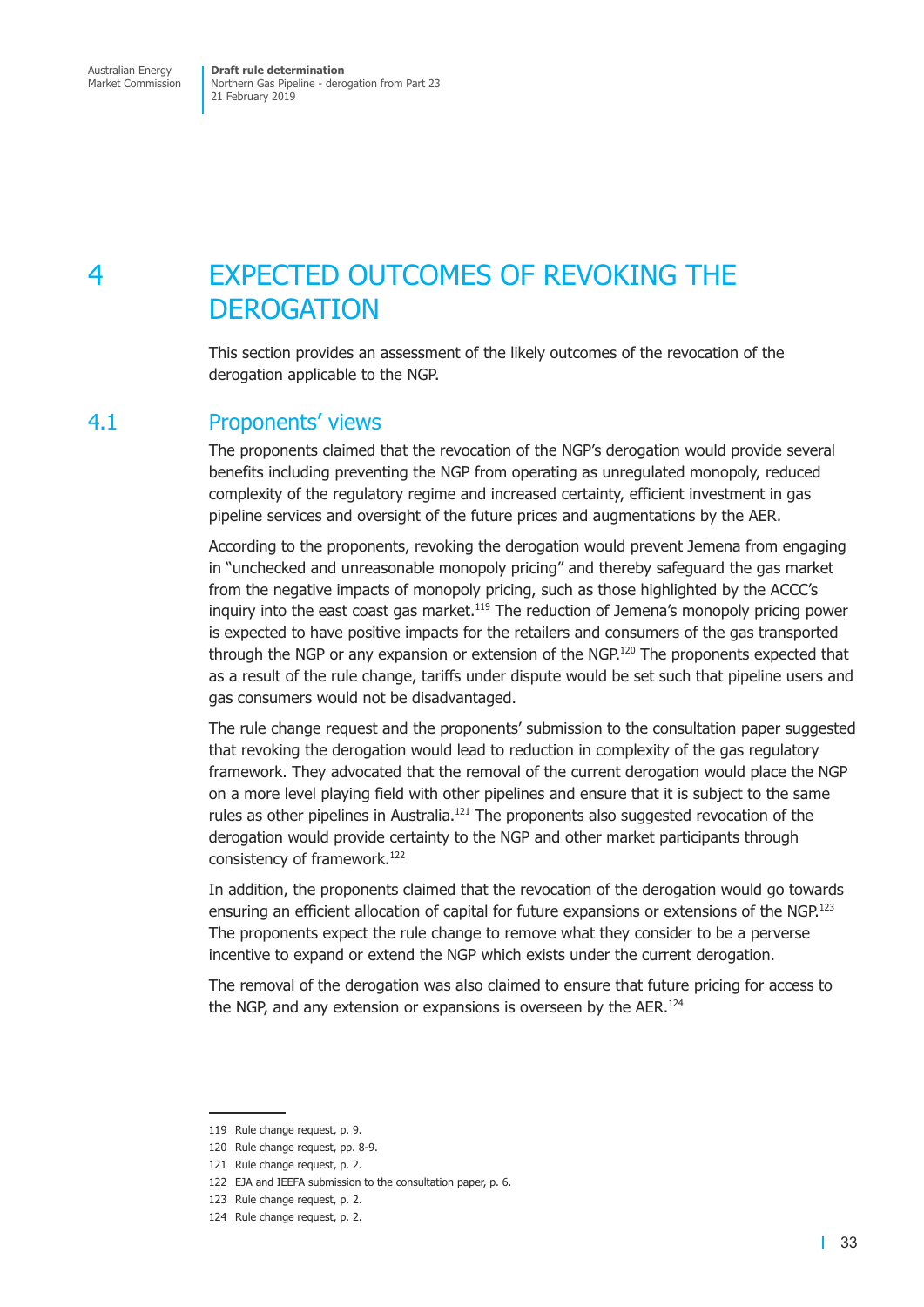## <span id="page-41-0"></span>4.2 Stakeholder views

#### **4.2.1 Monopoly pricing**

Some stakeholder, including ProtectNT and the Arid Lands Environment Centre, agreed with the proponents that revoking the derogation would prevent Jemena from monopoly pricing.<sup>125</sup> Similarly, the Environment Council of Central Queensland and the Environment Centre NT considered that revocation of the derogation would prevent overcharging by Jemena and save the consumers over \$2.6 billion.<sup>126</sup>

Jemena considered the proponents' initial assertion that the derogation leads to the NGP becoming an unregulated monopoly pipeline was incorrect because "an unregulated monopoly is conceptually able to increase tariffs without any constraints".<sup>127</sup> Jemena noted that it cannot charge users firm tariffs that exceed the rates published in the NGP access principles.<sup>128</sup>

Similarly, the Northern Territory Government highlighted that the access principles legally bind Jemena to providing access seekers with access to the NGP's firm services and nitrogen removal services at tariffs no higher than those set out in the NGP access principles, and that these tariffs had been set as a result of a competitive tender process.<sup>129</sup>

#### **4.2.2 Regulatory complexity**

Several stakeholders claimed that revocation of the derogation would lead to a reduction in the complexity of the overall regulatory regime for non-scheme pipelines. This is because removal of the derogation would result in the application of the same rules across the board and put the NGP on a level playing field. $130$  The Arid Lands Environment Centre (ALEC) considered that the revocation of the derogation would not only reduce complexity of the regulatory arrangements but would also "improve public confidence in the enforceability and integrity of gas transmission". ALEC's view that Jemena is able to amend the NGP access principles, led it to expect that the removal of the derogation would also reduce uncertainty in the market as it would prevent regulatory volatility arising out of Jemena amending the NGP access principles to suit their circumstances.<sup>131</sup>

In contrast, Jemena, the Northern Territory Government and AGPA raised concerns that the removal of the derogation would lead to overlapping regulatory arrangements for the NGP resulting in increased regulatory complexity and uncertainty surrounding access to the NGP. Jemena noted that if the derogation was revoked, the NGP access principles would continue to apply while the Part 23 regime would also be available to potential access seekers.<sup>132</sup> It claimed that the Part 23 framework significantly overlaps with the NGP access principles.

<sup>125</sup> ProtectNT submission to the consultation paper, p. 2.

<sup>126</sup> Submissions to the consultation paper: Environment Council of Central Queensland, p. 2; Environment Centre NT, p. 2.

<sup>127</sup> Jemena submission to the consultation paper: Jemena response, p. 9.

<sup>128</sup> Jemena submission to the consultation paper: Jemena response, p. 9.

<sup>129</sup> Northern Territory Government submission to the consultation paper, p. 2.

<sup>130</sup> Submissions to the consultation paper: Environment Justice, p. 1; Environment Council of Central Queensland, p. 2; Lock the Gate Alliance, p. 1; Environment Centre NT, p. 1; Original Power, p. 2.

<sup>131</sup> ALEC submission to the consultation paper, p. 3.

<sup>132</sup> Jemena submission to the consultation paper: Jemena response, p. 5.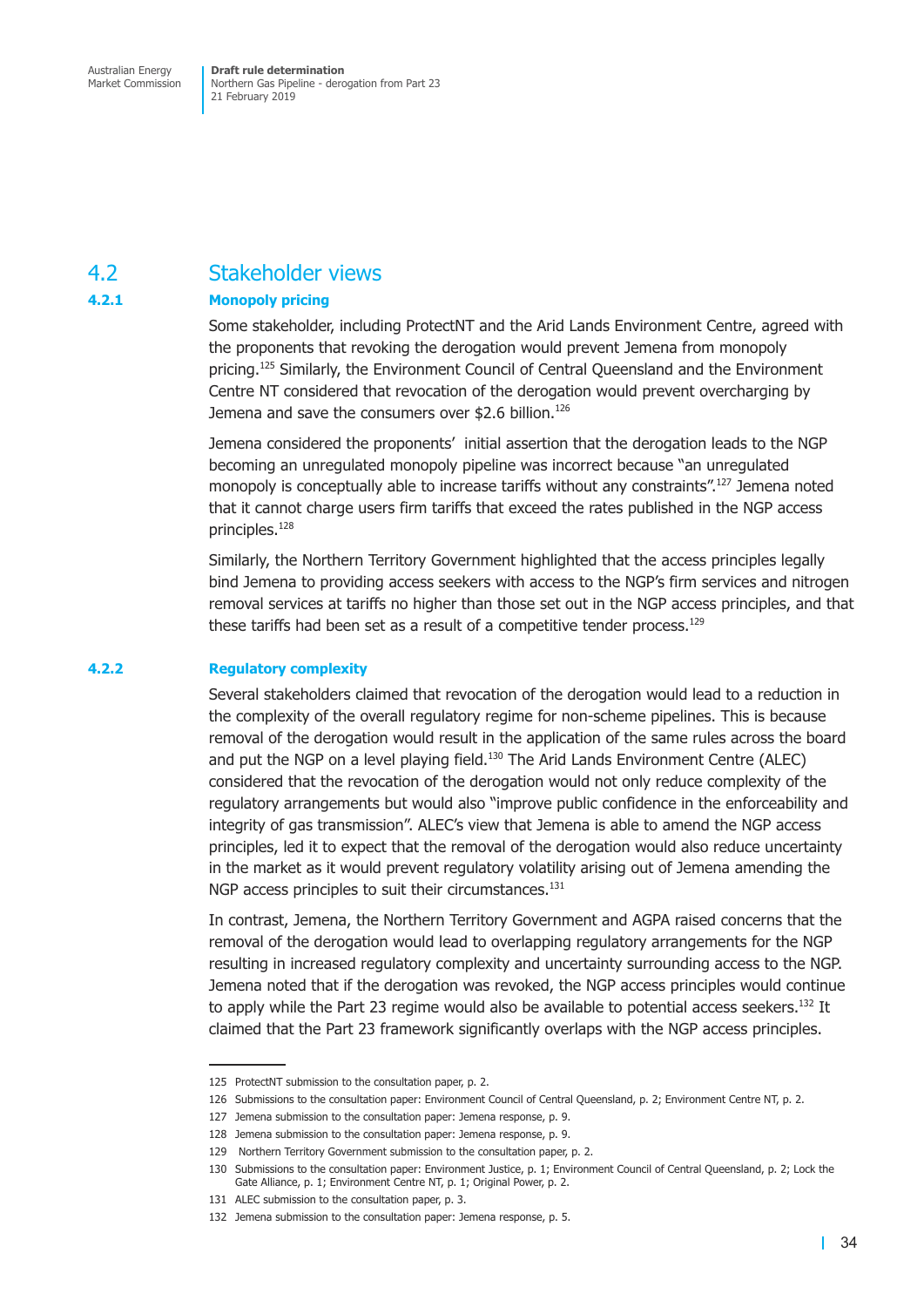Jemena considered that this would give rise to substantial additional complexity about how to resolve potentially conflicting requirements of the two regimes. Concern regarding specific aspects of dispute resolution were identified:<sup>133</sup>

- differences in the required procedures for seeking and granting access
- difference in the basis for pricing, with the NGP access principles relying on formulas set out in the access principles while Part 23 relies on pricing principles
- separate avenues for seeking arbitration.

Similarly, the Northern Territory Government highlighted that application of the Part 23 framework in addition to the NGP access principles amounts to regulatory duplication which would lead to confusion among prospective NGP users and increased regulatory uncertainty.<sup>134</sup> APGA expressed similar views, noting that the application of both regimes would result in additional administrative complexity and would be likely to introduce a significant amount of conflict and confusion arising from the overlapping obligation under the two arrangements. As an example, APGA commented that it is unclear what would happen if an arbitration sought under the Part 23 framework resulted in a different price to that specified in the NGP access principles.<sup>135</sup>

Jemena and the Northern Territory Government raised concerns the application of the Part 23 framework to the NGP would lead to additional compliance costs. Houston Kemp highlighted that subjecting the NGP to the Part 23 framework could be expected to give rise to additional compliance costs and overlapping regulatory obligations. According to the Northern Territory Government, the revocation of the derogation may lead to an additional administrative burden for both users and Jemena, including information disclosure costs for the service provider.136

#### **4.2.3 Forum shopping**

Jemena and the Northern Territory Government argued that the revocation of the derogation could lead to "forum shopping" by the users and prospective users of the NGP. Jemena commented that although both sets of arrangements are likely to provide similar pricing outcomes in the short term, over the longer term the arrangements are unlikely to have the same pricing outcomes as market conditions may change. According to Jemena, the application of both the regimes to the NGP "opens the prospect that access seekers may be able to engage in 'forum shopping' by being able select the access regime that gives them the most favourable terms and conditions at any point in time. $137$  As users would be able to switch between the two arrangements where it lowered their costs, it would reduce the prospect of recovering of the reasonable cost of the NGP investment.<sup>138</sup> Jemena considered that it was generally inappropriate to apply " two schemes of regulation to the NGP with the

<sup>133</sup> Jemena submission to the consultation paper: Houston Kemp report, p. 23.

<sup>134</sup> Northern Territory Government submission to the consultation paper, p. 6.

<sup>135</sup> APGA submission to the consultation paper, p. 4.

<sup>136</sup> Northern Territory Government submission to the consultation paper, p. 7.

<sup>137</sup> Jemena submission to the consultation paper: Jemena response, p. 3.

<sup>138</sup> Jemena submission to the consultation paper: Jemena response, p. 6.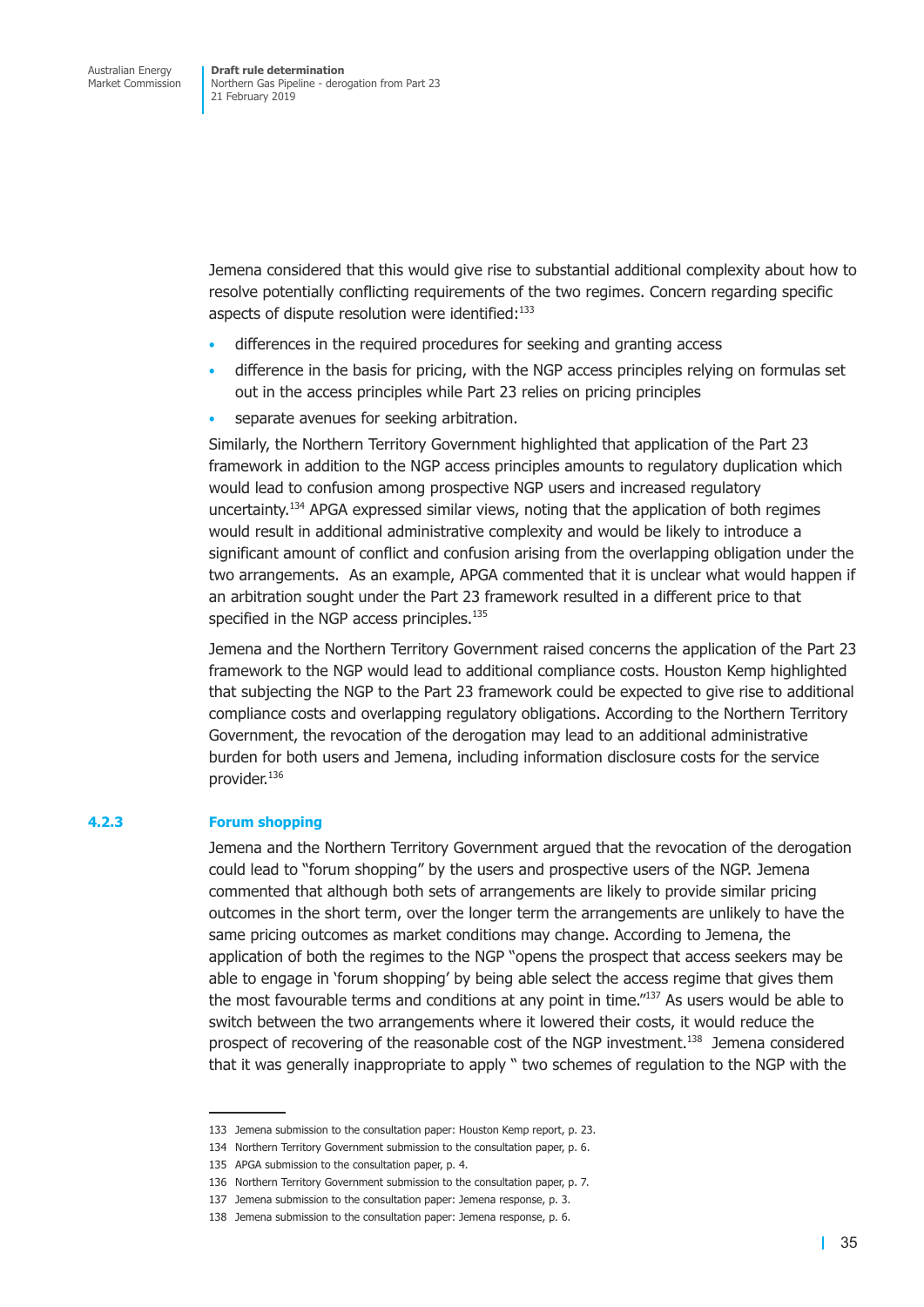effect that a Part 23 price determination can only be equal to or less than the price cap set in the access principles". 139

The Northern Territory Government also suggested that revoking the derogation could lead to frivolous or speculative arbitrations under the Part 23 regime which would result in additional costs for users and service providers.<sup>140</sup>

#### **4.2.4 Efficient investment**

Several stakeholders suggested that the regulatory arrangements applicable to the NGP under the access principles did not promote efficient investment. They considered that the current arrangements allow Jemena to overcharge for NGP's services to enable the construction of a new pipeline to expand the NGP.<sup>141</sup>

The Northern Territory Government, EUAA, APGA and Jemena raised concerns that revocation of the derogation would not provide for future efficient investment in gas pipelines generally and the NGP in particular as it would lead to increased sovereign and regulatory risk, and a reduction in the credibility of the regulatory framework. APGA claimed that it would make investment in greenfield pipelines riskier, while Jemena similarly expected the revocation of the derogation to make new risky investments in greenfield pipelines less attractive. According to APGA and Jemena, this would occur because revoking the derogation soon after it was granted removes a mechanism for overcoming the effect of regulatory risks and incentivising investments in new greenfield pipelines and leads to reduced the credibility of the overall regulatory framework.<sup>142</sup>

Jemena claimed that the derogation for the NGP is consistent with an established practice of providing incentives to new pipelines in the form of a holiday period from regulation in order to promote efficient investment in natural gas services and that this practice has previously been held to contribute to the NGO. $^{143}$  Jemena implied that obligations under the Part 23 framework were onerous by noting the AEMC's findings from the Review into scope of economic regulation applied to covered pipelines interim report that obligations under Part 23 are arguably heavier-handed than those that apply to lightly regulated pipelines. Jemena raised concerns that removal of the derogation would revoke the regulatory holiday that it provides to the NGP and remove a mechanism that would be able to provide similar incentives invest in other greenfields pipelines in the future. APGA and Jemena considered that removal of the derogation only one year into the derogation agreement would affect the credibility of the NGR regulatory framework.144 The Northern Territory Government also commented that it was important to preserve the commercial incentives underpinning the NGP to ensure certainty for future investment in the expansion of the NGP.<sup>145</sup>

<sup>139</sup> Jemena submission to the consultation paper: Jemena response, p. 5.

<sup>140</sup> NT Government submission to the consultation paper, p. 7.

<sup>141</sup> Submissions to the consultation paper: Original Power, p. 2; Lock the Gate Alliance, p. 2; Environment Centre NT, p. 1; Environment Justice, p. 1; Environment Council of Central Queensland, p. 1.

<sup>142</sup> Submissions to the consultation paper: Jemena response, p. 5; APGA, p. 1.

<sup>143</sup> Jemena submission to the consultation paper: Jemena response, p. 5.

<sup>144</sup> Submissions to the consultation paper: APGA, p. 4; Houston Kemp report, p. 22.

<sup>145</sup> Northern Territory Government submission to the consultation paper, p. 5.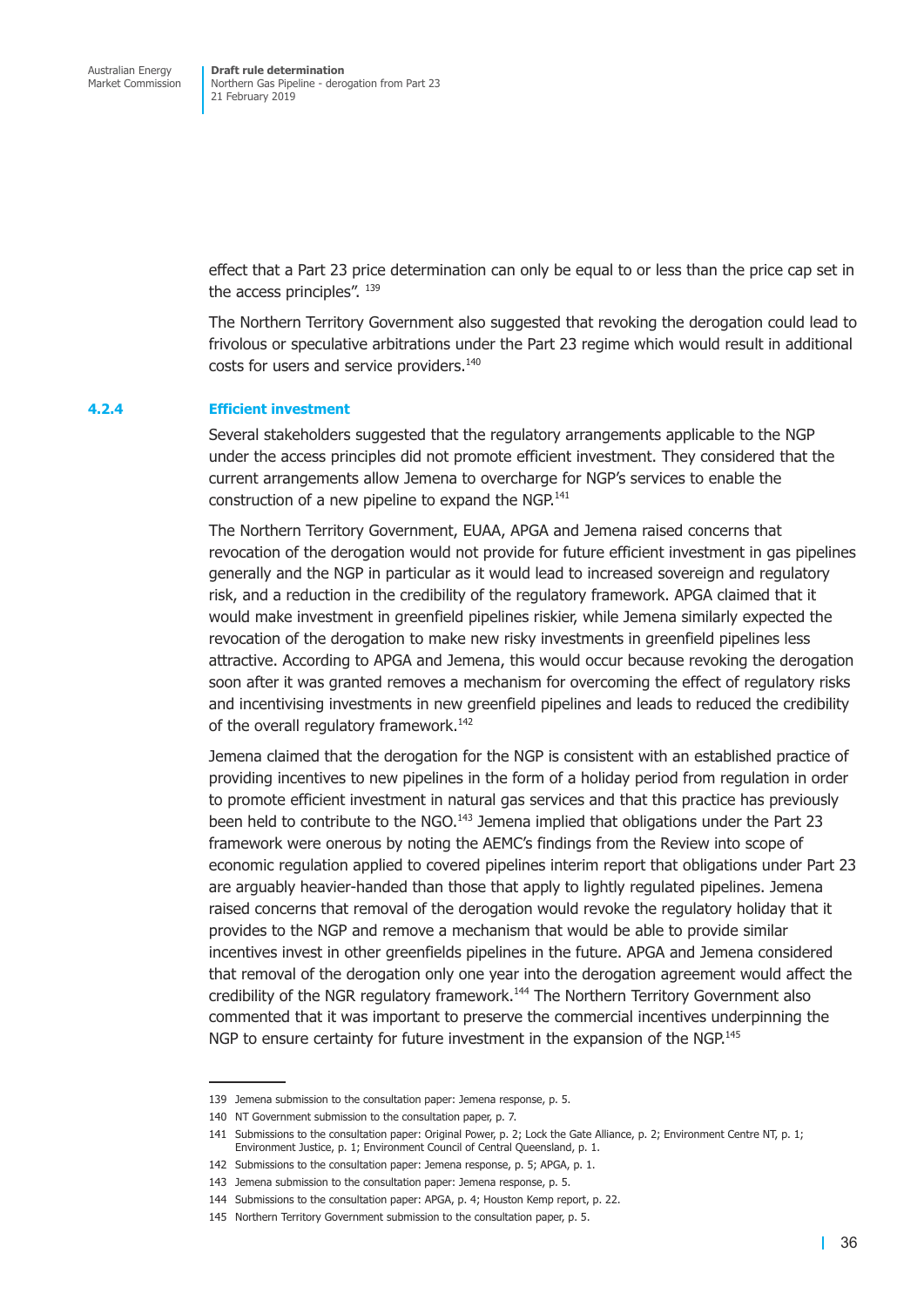<span id="page-44-0"></span>Similarly, the EUAA stated that it was generally not in favour of "retrospective application of new rules to a recently committed project due to the potential of sovereign risk".146

### 4.3 Assessment

#### **4.3.1 Monopoly pricing**

The Commission understands the concerns expressed by the proponents and a number of stakeholders that Jemena will be able to monopoly price NGP services. These concerns appear to stem from a view that the NGP will operate as an "unregualted monopoly" and that Jemena can change the tariffs under the NGP access principles at its discretion.<sup>147</sup>

As explained in Chapter 3, the Commission is satisfied that the NGP access principles do not provide Jemena the ability to charge tariffs for the NGP's firm forward haul and nitrogen removal services that are higher than those prescribed in the NGP access principles. Nor does Jemena have discretion to change tariffs at will. Accordingly, Jemena's ability to exercise monopoly pricing for the 15-year term of the access principles and derogation is constrained. For expansions of capacity up to 300 TJ/day, the rolled in tariffs formula in annexure 1 of the access principles can lead to a reduction of tariffs.

In this context, the derogation does not enable Jemena to act as an unregulated monopoly. These access principles apply to Jemena with or without the derogation from Part 23 of the NGR. As a result, removal of the derogation as proposed would be likely to have only a limited impact on NGP tariff setting. It would open the possibility of the Part 23 regime impacting on the tariffs set for non-firm services that may be available on the NGP. However, for the initial years of the NGP's life, users and prospective users are much more likely to seek the firm services identified in the access principles rather than any non-firm services. It would also open the possibility of adverse outcomes such as forum shopping by access seekers as further explained below.

#### **4.3.2 Regulatory complexity**

The revocation of the derogation as proposed would lead to the NGP being subject to the Part 23 framework. This would result in the Part 23 regime consistently applying to all pipelines in Australia that are not covered pipelines or exempt under the Part 23 framework itself, in line with the intent of the Part 23 regime. From one perspective, this could be seen as reducing the overall complexity of the NGR's regulatory arrangements for gas pipelines in Australia. Users and prospective users of non-scheme pipelines would be able to seek access under the same framework, potentially resulting in reduced transaction costs for seeking access for users that are familiar with Part 23. The application of Part 23 to the NGP would also result in greater consistency of availability of information for gas pipeline services such as pipelines' financial information.

However, revoking the derogation would lead to the NGP being subject to both the Part 23 regime for non-scheme pipelines and the NGP access principles. There are no provisions for

<sup>146</sup> EUAA, submission to the consultation paper, p. 1.

<sup>147</sup> NGP access principles, p. 5.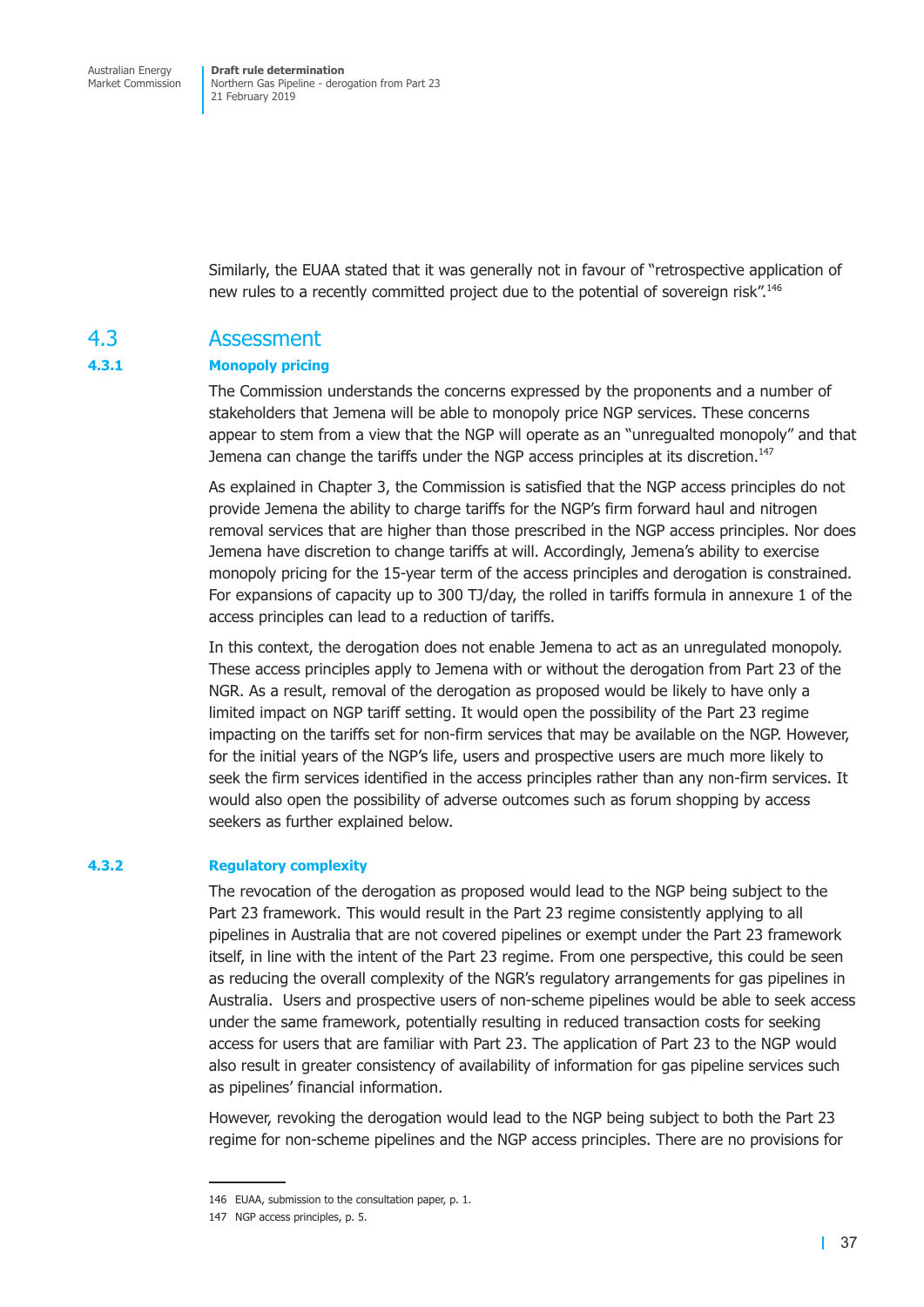the NGP access principles to cease to apply if the NGP became subject to the Part 23 framework, primarily because the Part 23 was introduced after the PDA was signed.<sup>148</sup> As the NGP access principles are a part of the project development agreement, the NGR cannot override any of its provisions. As a result of two regimes applying concurrently to the NGP, there are two different avenues for users and prospective users to select how to seek access to the NGP's services and resolve disputes. Although as stated above, the Part 23 arbitration process won't apply to current users with a contract on the NGP in relation to services currently provided under that contract.

The Commission considers that this scenario would lead to an increase in the complexity of arrangements for seeking access to the NGP. Application of both arrangements may lead to uncertainty and confusion among prospective users and Jemena regarding the outcomes for obligations arising out of application of both regimes. It may also lead to users having to carry out assessments to determine the likely outcomes for terms and conditions of access under either of the regimes. For example, a prospective user may have to assess whether it can secure better terms and conditions under the access principles that provide limits on nitrogen removal and firm forward haul tariffs than under the Part 23 framework which governs all pipeline services (not just firm services) but may not cover the nitrogen removal services. 149

In addition to complexity, the application of Part 23 to the NGP will likely involve additional compliance costs. However, the additional regulatory compliance costs including those associated with further information disclosure are not likely to be significant. Jemena has the benefit of being familiar with the compliance requirements of Part 23 as the regime already applies to other Jemena-owned pipelines.

If the derogation for the NGP was revoked, it is possible that the parties to the project development agreement could seek to amend it so that there was no difference between the NGP access principles and the requirements of Part 23 of the NGR. Alternatively, the parties could amend the agreement such that the NGP access principles no longer applied to the NGP. Under this scenario, there would be no pre-set limits on tariffs of the NGP's firm services. This could result in tariffs for the NGP's services that are higher than those prescribed in the NGP access principles. The possibility of the NGP access principles ceasing to apply may add further uncertainty surrounding access to the NGP's services.

The Commission is currently not aware of any conflicting obligations arising out of application of the both arrangements even though there are some differences in the requirements. In relation to the APGA example of a Part 23 arbitration process resulting in different tariffs than those set out in the access principles, the Commission acknowledges that this scenario may lead to uncertain outcomes. If the resultant tariff is lower than that prescribed in the NGP access principles, then Jemena would not be in breach of the principles. However, if the tariff determined under Part 23 was higher, then the prospective user may have the choice of not

<sup>148</sup> In contrast, the NGP access principles and the project development agreement do acknowledge the potential for the NGP to become a covered pipeline at any time.

<sup>149</sup> It is not clear whether the Part 23 regime would apply to nitrogen removal services that can be provided by the NGP affiliated nitrogen removal skid. Part 23 only applies to "pipeline services" which are defined in the NGL as services provided by means of a pipeline or services ancillary to the provision of a service provided by means of a pipeline.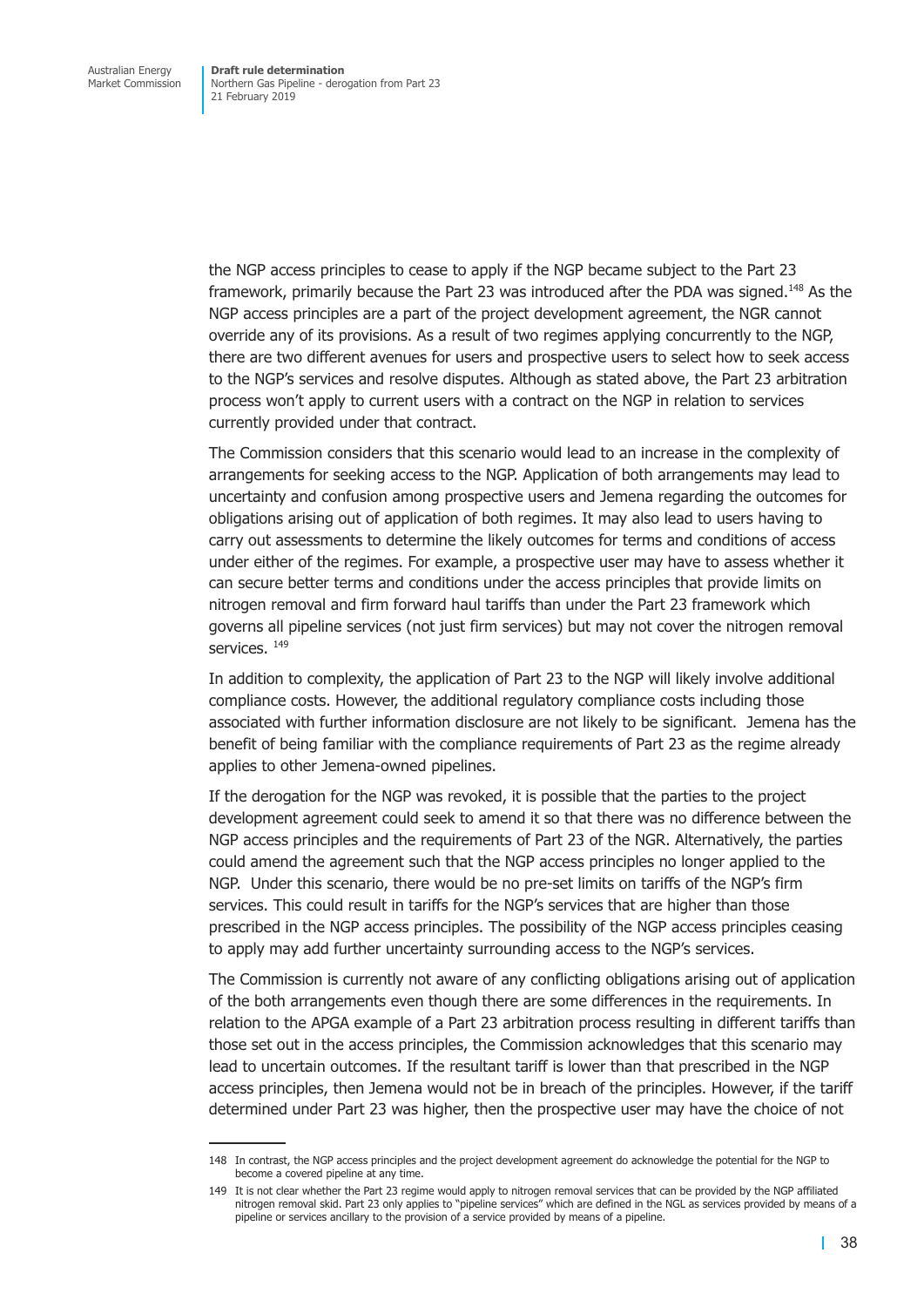taking that higher tariff and could elect to accept the tariff set under the NGP access principles.

However, given that the NGP access principles pre-date the commencement of Part 23, it is evident that both regulatory regimes were not designed to work together. As a result, concurrent application appears to have created unintended adverse outcomes such as regulatory complexity and confusion. As discussed further below, forum shopping by users and prospective user may also arise. There may also be other unintended adverse outcomes resulting from the concurrent application of both the arrangements.

#### **4.3.3 Forum shopping**

As the revocation of the derogation will lead to both Part 23 and the NGP access principles applying to the NGP, a prospective user would be able to choose either regime to seek access to the NGP. The tariff outcomes under both the regimes could differ over the lifetime of the derogation and a prospective user would have the option of choosing the regime that provides it with the more preferable outcome. The ability to select regulatory regimes in this manner has been referred to as "forum shopping". Specifically, a prospective user would be able to use the Part 23 arbitration provisions to try to secure a lower tariff. If this is not successful and the arbitration results in a higher tariff then the prospective user may be able to opt for the tariffs under the NGP access principles. The Commission acknowledges that this outcome is not certain as the final access determination under Part 23 is binding on both parties unless access is not sought. As such, the application of both regimes is likely to result in an outcome for the NGP where its tariff can only be equal to or less than the tariff set in the access principles.

The Commission considers that as the terms and conditions of access, including tariffs prescribed in the NGP access principles are an outcome of a competitive tender process, then forum shopping is unlikely to promote the NGO. In this case, forum shopping is likely to be an unintended adverse outcome of overlapping arrangements with similar objectives. Nevertheless, the Commission does not consider there to be a high likelihood of frivolous or speculative arbitrations arising from forum shopping because arbitration processes can involve high costs. However, there is a risk that it could lead to unnecessary and inefficient costs for both potential users and Jemena if a user triggers a Part 23 arbitration process that result in a higher price than under the NGP access principles.

The Commission acknowledges that in some instances, providing choice for parties within a regulatory framework has a purpose of empowering parties to select arrangements that best suit their needs. However, in this case, forum shopping is an unintended adverse outcome of overlapping regimes with similar objectives that were designed under different circumstances.

On balance, the Commission considers that the removal of the NGP's derogation would result in the concurrent application of two frameworks to the NGP and permit forum shopping to occur.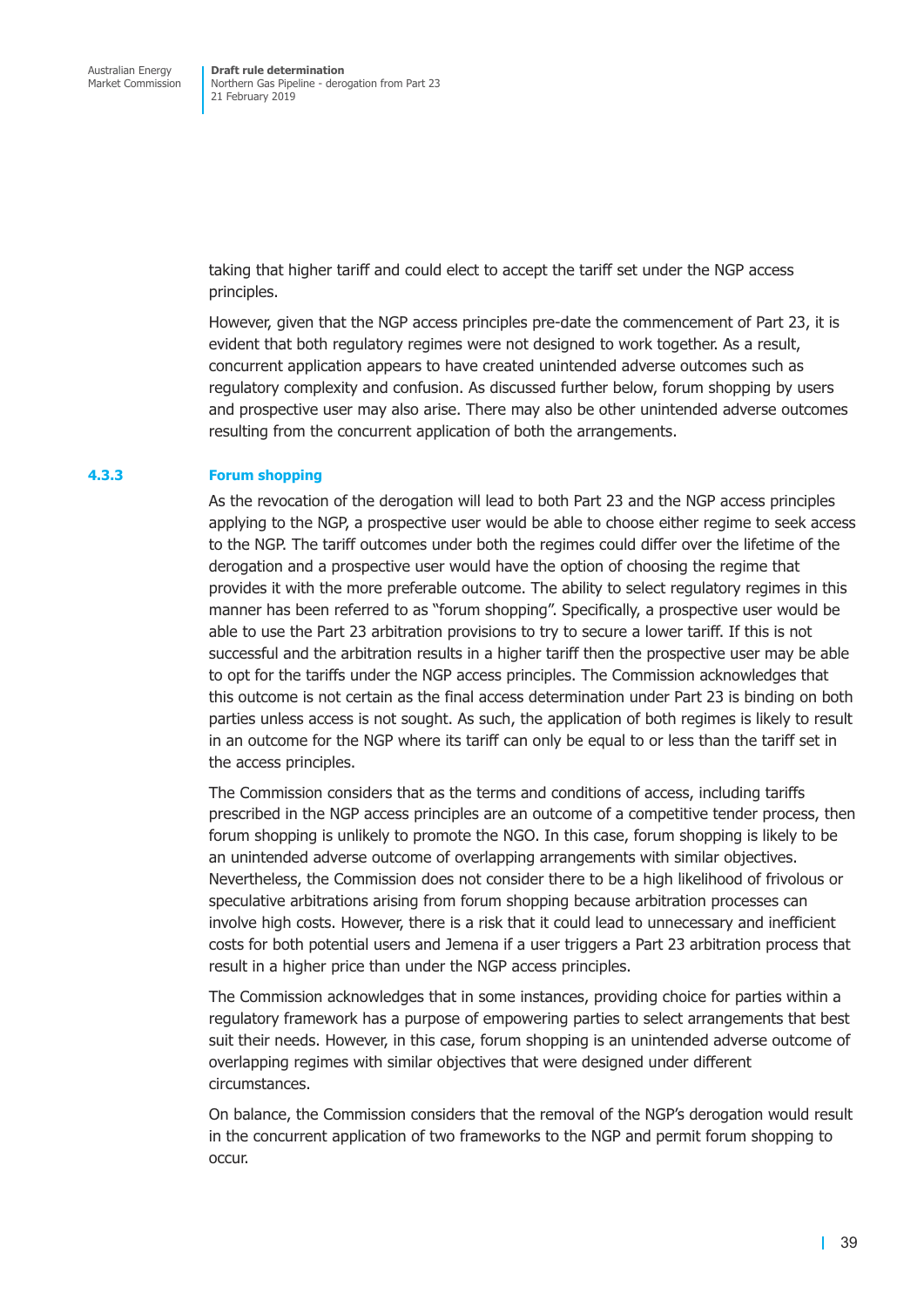#### **4.3.4 Efficient investment**

Stakeholders have provided varying views on the impact of the proposed rule on future investment in the NGP and pipelines generally.

Further investment by Jemena to expand or extend the NGP has been anticipated in the NGP access principles. It provides a methodology to determine the expansion tariff and the impact of the expansion on the original pipeline.<sup>150</sup> This methodology applies to the NGP as expanded up to a total capacity of 300TJ/day and an extension up to KP622 (the end point of the pipeline near Mt Isa).

The derogation from Part 23 of the NGR was sought by the Northern Territory Government in the context of uncertainty regarding merits of applying Part 23 to the NGP at the time the Part 23 regime was about to come into effect. The derogation was not sought in the context of providing incentives for investment in the future.<sup>151</sup> Notably, the Northern Territory Government did not seek to provide relief from all economic regulation; the derogation only applies to Part 23 not regulation under Parts 8 to 12 of the NGR. As a result, regulatory risk surrounding coverage still applies to the NGP.

In the Commission's view, the removal of the derogation soon after it has been introduced into the NGR is unlikely to have a significant impact on future investment decisions regarding the NGP as other considerations such as gas production in the Northern Territory and developments in the gas market, will have a more significant business impact.

In relation to investment in pipelines generally, the Commission does not consider the NGP derogation from Part 23, or its possible removal, to be likely to have a material impact on future efficient investment in the pipeline sector. In response to Jemena's claim that removal of the derogation would be inconsistent "with an established practice of providing incentives to new pipelines",<sup>152</sup> the Commission observes that revocation will not remove a mechanism for overcoming the effect of regulatory risks and incentivising investments because a recognised mechanism to incentivise greenfield investment through regulatory relief from the Part 23 framework does not exist under the NGR. The exclusion of the NGP from the Part 23 regime through the NGR itself is an anomaly, reflecting the timing of the Northern Territory Government tender process compared to the development of the Part 23 regime.

For investment in new pipelines, the regulatory context is now that the Part 23 framework applies to all pipelines that are not covered pipelines. This includes those that have obtained a 15-year no coverage determination from the NCC, unless they meet the specific exemption criteria set out in Part 23 itself.

The alternative to the default application of Part 23 of the NGR is for the pipeline to be a covered pipeline. The options for covered pipelines are:

The proponent of a pipeline, such as a jurisdictional or local government, employs the competitive tender process set out in the NGR in seeking potential service providers to

<sup>150</sup> NGP access principles, pp. 5-6; annexure 1. While extensions and connections to the NGP are acknowledged, the tariff implications are not specified in relation to extensions.

<sup>151</sup> Northern Territory Government submission to the consultation paper, p. 4.

<sup>152</sup> Jemena submission to the consultation paper: Jemena response, p. 5.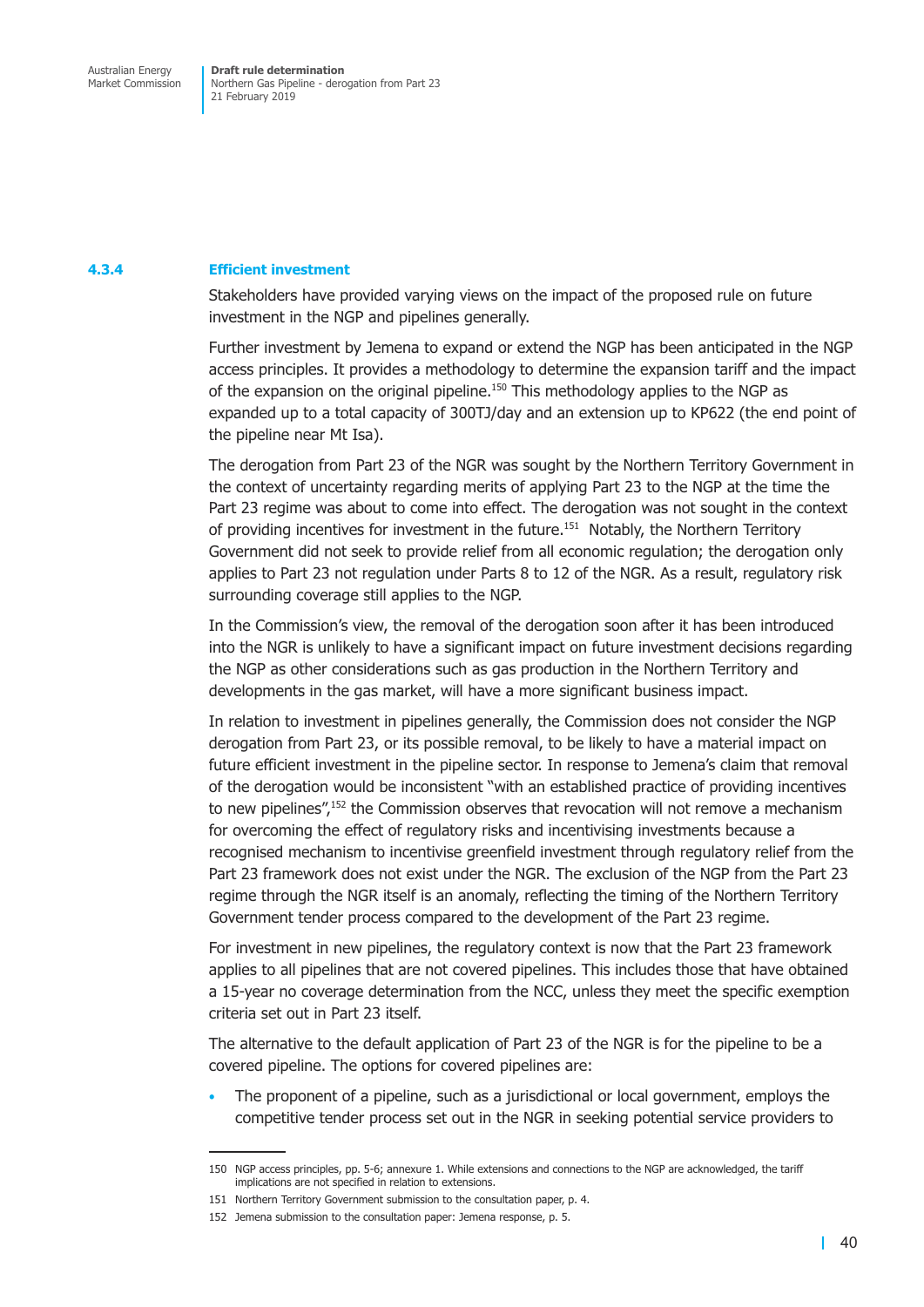<span id="page-48-0"></span>build and operate a pipeline. The tender process itself is assessed against certain NGR criteria by the AER. This route results in the pipeline becoming a covered pipeline (and so Part 23 will not apply) with a full access arrangement of which parts are not determined by the regulator but are instead determined by the outcomes of competitive tender process itself.

- The service provider voluntarily submits a full access arrangement to the regulator. This results in the pipeline becoming a covered pipeline (and so Part 23 will not apply) for the duration of that access arrangement. In this scenario, all aspects of the proposed full access arrangement would be subject to regulatory approval.
- The service provider, or any other party, applies to the NCC for coverage of the pipeline and a determination on whether full or light regulation should apply to that pipeline.

Of these, the NGR competitive tender process is most similar to the circumstances of the NGP and would be a more preferable route to managing what form of regulation would apply to a new pipeline compared to making a specific derogation from Part 23 in the NGR.

It has been suggested by some stakeholders that an avenue for exempting a pipeline from Part 23 through a derogation like that which applies to the NGP is desirable. This argument implies that Part 23 has a dampening effect on investment in pipelines which should be avoided. The Commission notes that while significant pipeline investment tends to be lumpy, there have been some investment decisions made, suggesting that Part 23 has not had a dampening effect on investment in pipelines generally. These include:

- APA Group's Reedy Creek Wallumbilla Pipeline (commissioned in June 2018)<sup>153</sup>
- APA Group and AGL agree to build and develop the Crib Point Pakenham Pipeline in connection with AGL's proposed floating LNG facility<sup>154</sup>
- Jemena to build, own and operate the Atlas Gas Processing Plant and Pipeline for Senex, connecting the Atlas gas field to the Darling Downs Pipeline<sup>155</sup>
- Jemena to work with Galilee Energy on developing the Glenaras Gas Project and a pipeline to connect the field to east coast market.<sup>156</sup>

## 4.4 Conclusion

The Commission considers that some costs and benefits of the revocation of the derogation claimed by stakeholders are not likely to arise. The revocation of the derogation would not provide the benefit of preventing Jemena from engaging in monopoly pricing as Jemena's ability to set key tariffs for firms services is limited by the NGP access principles which apply regardless of the derogation. In addition, revoking the derogation is not likely to have significant ramifications for investment in the NGP or in gas pipelines generally. This is

<sup>153</sup> "APA opens Reedy Creek Wallumbilla Pipeline", *The Pipeliner*, 27 June 2018, https://www.pipeliner.com.au/2018/06/27/apaopens-reedy-creek-wallumbilla-pipeline/

<sup>154</sup> "APA to develop Crib Point pipeline", *The Pipeliner*, 12 June 2018, https://www.pipeliner.com.au/2018/06/12/apa-to-develop-cribpoint-pipeline/

<sup>155</sup> "Jemena and Senex partner to fast-track new gas supply to market", Jemena news release, 2018. https://jemena.com.au/about/newsroom/media-release/2018/jemena-and-senex-partner-to-fast-track-new-gas-sup

<sup>156</sup> "Jemena fast-tracks plans to connect Galilee Basin to the east-coast gas market" Jemena new release, 2017. https://jemena.com.au/about/newsroom/media-release/2017/jemena-fast-tracks-plans-to-connect-galilee-basin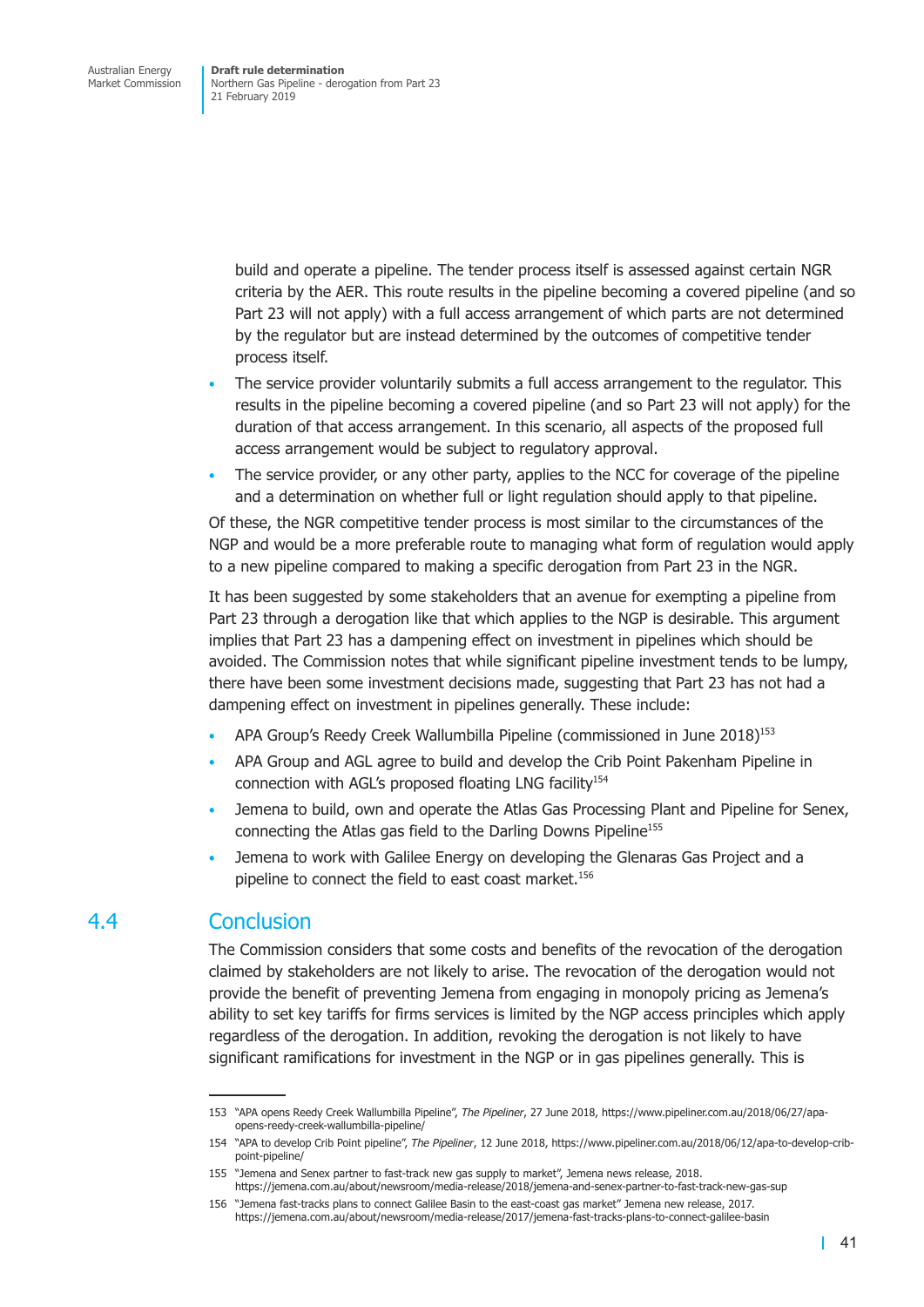because the derogation does not remove a mechanism to manage regulatory risk and incentivising investment as claimed by some stakeholders and other mechanisms remain available for the pipeline investment, including the NGR's competitive tender process.

Revoking the derogation would provide the benefit of reducing the overall complexity of the NGR's regulatory arrangements for gas pipelines in Australia. It would allow prospective users of non-scheme pipelines to be able to seek access to all non-scheme pipelines under the same framework.

However, there are also likely to be costs arising from the revocation of the derogation. The concurrent application of the NGP access principles and the Part 23 framework would give rise to increased complexity of arrangements for seeking access to the NGP. It would also be likely to lead to uncertainty and confusion among prospective users and Jemena surrounding obligations resulting from application of both arrangements and likely outcomes for terms and conditions of access under either of the arrangements. Increased complexity and uncertainty surrounding access can be reasonably expected to give rise to increased transaction costs. The concurrent application of both arrangement will permit forum shopping by prospective users by allowing them the option of choosing the arrangement that provides them a more favourable outcome. Forum shopping for access to the NGP is not likely to promote the NGO, although the likelihood of forum shopping occurring would be limited.

The Commission is of the view that the overall costs associated with increased complexity and uncertainty surrounding arrangements for seeking access to the NGP, additional compliance costs and forum shopping are likely to be greater than the benefits of consistent application of Part 23 to non-scheme pipelines.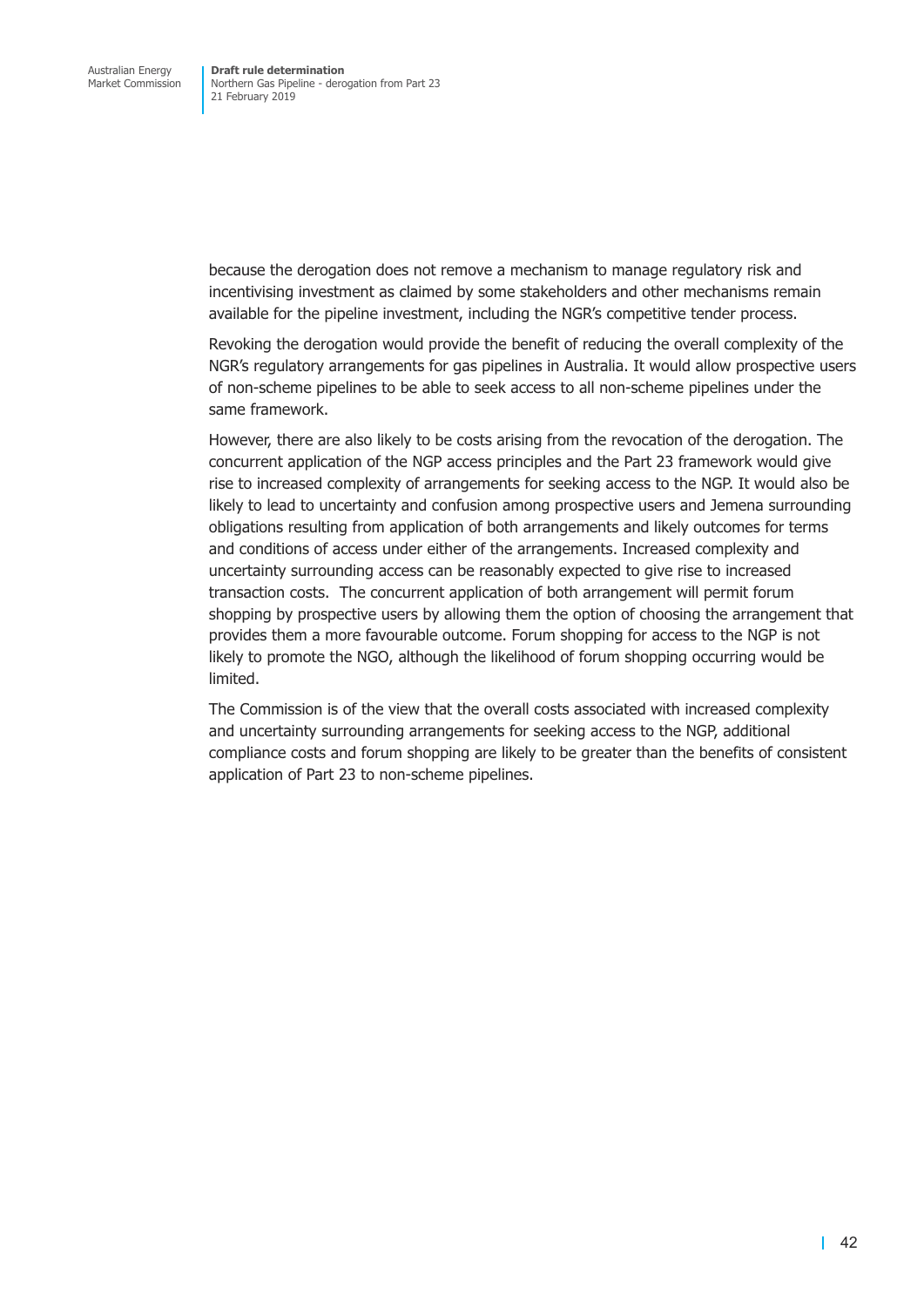<span id="page-50-0"></span>Australian Energy Market Commission

**Draft rule determination** Northern Gas Pipeline - derogation from Part 23 21 February 2019

## 5 SPECIAL CIRCUMSTANCES IMPACTING THE NGP

This chapter discusses whether there any special circumstances that may be impacting the NGP which may be relevant to considering whether derogation from Part 23 of the NGR should remain in place for the NGP.

### 5.1 Proponents' views

In their submission to the consultation paper, the proponents stated that there was no special circumstances regarding or impacting the NGP due to which application of the Part 23 framework may be inappropriate for the NGP.<sup>157</sup> However, in their view there were special circumstances in favour of revocation of the derogation as the basis on which the derogation was granted is not valid. Specifically, the proponents consider that the derogation was granted on the basis of the dispute process under the NGP access principles providing similar protections to those provided under the Part 23 framework. The proponents argue that current arrangements do not provide for similar protections and that claims to the contrary are "inaccurate and arguably misleading".158

## 5.2 Stakeholder views

Several stakeholders expressed views in line the proponents' views that there were no special circumstances regarding or impacting the NGP due to which application of the Part 23 framework may be inappropriate for the NGP. However, like the proponents, these stakeholders considered that there were special circumstances justifying its revocation as the exemption distorts the market and avoids rules specifically designed to soften monopoly power of pipeline operators. That is, the application of Part 23 to the NGP was "essential".<sup>159</sup>

In contrast, the Northern Territory Government and Jemena considered that there were special circumstances impacting the NGP which means that a different regulatory arrangement for the NGP other than Part 23 of the NGR which applies to other non-scheme pipelines is justifiable. The relevant circumstances include:<sup>160</sup>

- the NGP is a new pipeline connecting a new source of gas to an established market
- there is the risk of uncertain future demand for the NGP
- a competitive tender process to build the NGP was carried out by the Northern Territory Government
- the derogation provides Jemena the ability to continue to develop this pipeline on the terms agreed under the tender process
- implementing the proposed rule change would remove an appropriate "regulatory holiday" for the NGP.

<sup>157</sup> EJA and IEEFA submission to the consultation paper, p. 3.

<sup>158</sup> EJA and IEEFA submission to the consultation paper, p. 3.

<sup>159</sup> Submissions to the consultation paper: Geralyn McCarron, p. 2; Arid Lands Environment Centre, p. 2; Environment Justice, p. 1; Lock the Gate Alliance, p. 1; Environment Centre NT, p. 1; Original Power, p. 1; Environment Council of Central Queensland, p. 1.

<sup>160</sup> Jemena submission to the consultation paper: Jemena response, p. 8.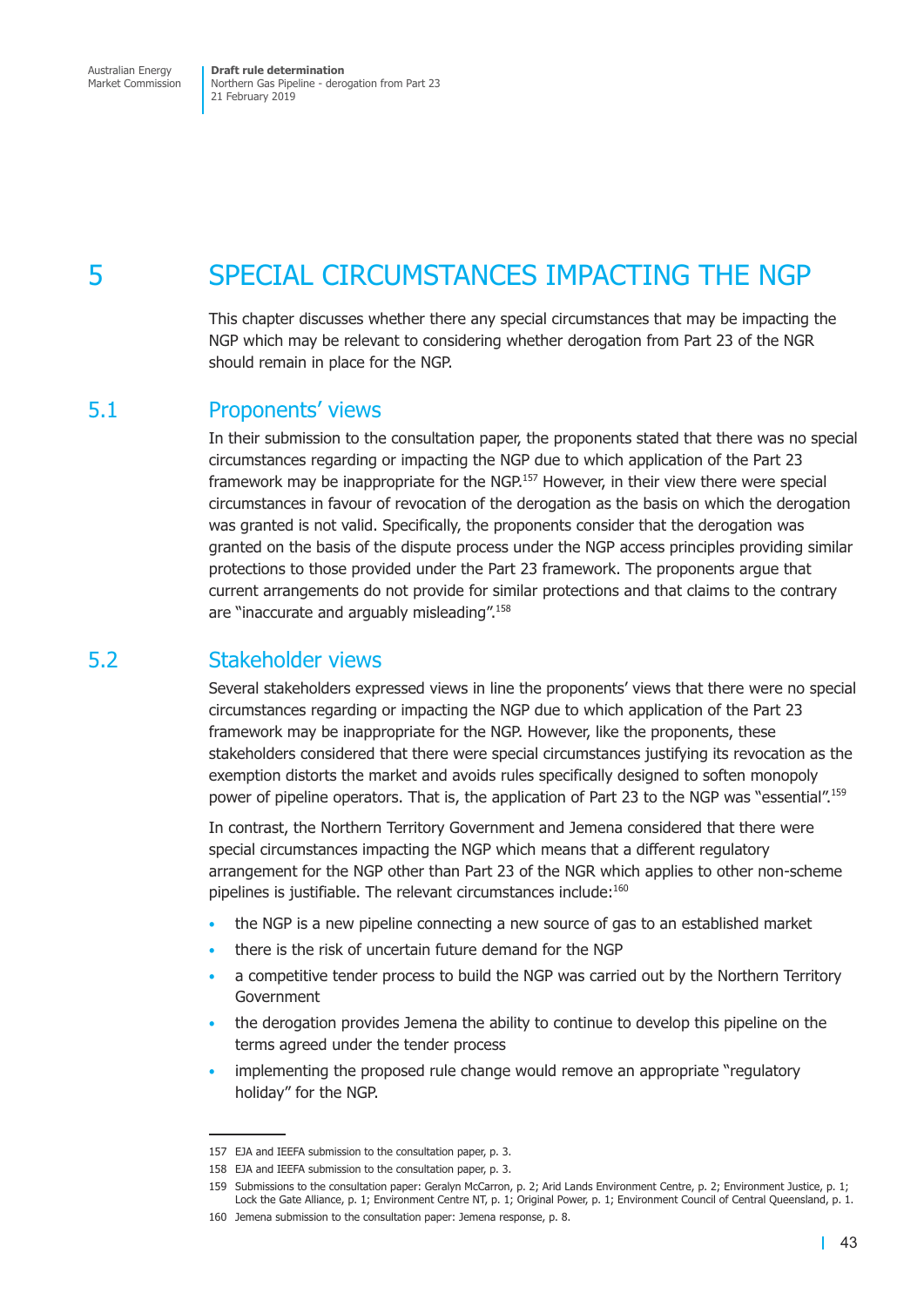<span id="page-51-0"></span>Furthermore, Jemena commented that there is an "established practice of providing incentives to new pipelines in order to promote efficient investment in natural gas services" that has been held to contribute to the NGO as it helps manage regulatory risk for investment.<sup>161</sup> Jemena considered that "new gas pipelines to connect further sources of gas to the interconnected grid are likely to require similar exemptions or derogations from regulatory obligations imposed under the NGR.<sup>"162</sup> The revocation of the derogation, exposing the NGP to Part 23 of the NGR, was therefore expected to have chilling effect on new investment in gas pipelines generally.

The Northern Territory Government noted that the existence of the binding NGP access principles negotiated by the Northern Territory Government for the benefit of all access seekers was a special circumstance due to which the application of the Part 23 framework may be inappropriate for the NGP. Furthermore, the Northern Territory Government expected that the application of the Part 23 framework would result in regulatory duplication, confusion among users and prospective users, additional regulatory compliance costs and the cost of frivolous or speculative arbitrations.<sup>163</sup>

### 5.3 Assessment

In general, the Commission considers that the economic regulatory framework of the NGL and NGR accommodates a variety of circumstances that may be relevant to pipelines. This includes different forms of regulation — competitive tender access arrangements, full access arrangements, light regulation and regulation under Part 23 of the NGR. Relevantly, the NGL and NGR framework includes avenues to provide greater regulatory certainty for new pipelines that parties can elect to use.

The Commission considers that to warrant a derogation from the framework provided by the NGL and NGR, there needs to exist sufficient justification including special circumstances for the service provider or the pipeline due to which the application of the NGR may not be appropriate. Importantly, the application of an alternative arrangement for regulation, that intends to provide similar outcomes as those expected from the rules from which the derogation is sought, does not provide sufficient justification for the derogation on its own. There may be many regulatory arrangements that could be developed with the purpose of managing the issues addressed by the NGR. Providing derogations from an established framework in the NGR for pipeline-specific arrangements allows parties to undermine the integrity and credibility of the overall national gas regulatory framework. Numerous forms of regulation can themselves create cost and complexity for service providers, pipeline users, regulatory agencies and policy bodies.<sup>164</sup>

The current regulatory framework provides recognised avenues to manage regulatory risk and incentivise investment in greenfield pipeline developments through the greenfields 15-

<sup>161</sup> Jemena submission to the consultation paper: Jemena response, p. 8.

<sup>162</sup> Jemena submission to the consultation paper: Jemena response, p. 8.

<sup>163</sup> NT Government submission to the consultation paper, p. 7.

<sup>164</sup> For further discussion on this point, see AEMC, *Review into the scope of economic regulation applied to covered pipelines*, draft report, 27 February 2018, pp. 48-49.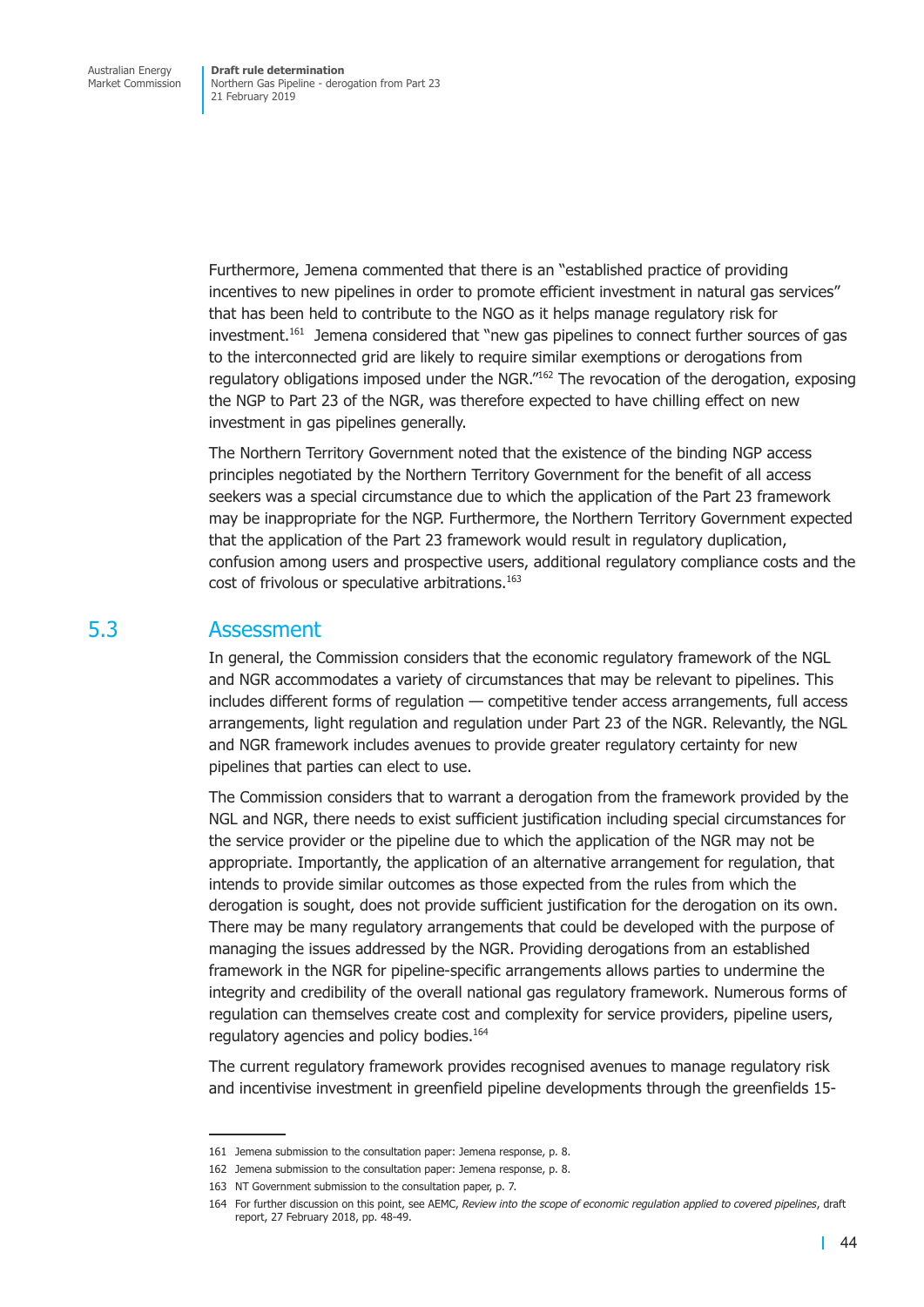year no coverage determination process and the competitive tender process. Despite Jemena's claims, the current framework does not include a mechanism to provide relief from the Part 23 framework for non-scheme pipelines in a manner similar to the derogation. Instead, the provisions of Part 23 set out specific and narrow avenues under which service providers may apply for an exemption from some requirements. The consequential near universal application of Part 23 to non-scheme pipelines was a key aspect of its implementation by the COAG Energy Council.

Some stakeholders have implied that the Part 23 framework has a dampening effect on investment in pipelines which should be avoided. The Commission is not aware of evidence supporting this view. It notes that while significant pipeline investment tends to be lumpy, there have been some investment decisions made, suggesting that Part 23 has not had a dampening effect.<sup>165</sup>

Nevertheless, the Commission does consider that there are particular circumstances about the NGP due to which the application of the Part 23 regime may not be appropriate. Specifically, the NGP is unusual as the tender process to build and operate the NGP was completed just before the Part 23 framework was conceived and developed. The legally binding NGP access principles were put in place to impose access and pricing obligations in relation to key services likely to be sought by prospective users on a pipeline that, at the time, may have otherwise been unregulated. As Part 23 of the NGR was developed, it was realised by policy-makers that its application to the NGP could lead to potential regulatory duplication. As a result, the derogation for the NGP was provided by the COAG Energy Council in the initial Part 23 rules. At this point, it was too late to use the NGR competitive tender provisions as the project development agreement had already been signed.

The Commission has concluded that the NGP derogation does not undermine the credibility and integrity of the overall gas regulatory framework because the NGP access principles and the derogation were not intended to serve as an alternative arrangement to the Part 23 framework or to circumvent the entire regulatory framework set out in the NGL and NGR. There are special circumstances impacting the NGP relating to the timing of its tender and development process due to which a derogation for the NGP is justifiable. In the future, the Commission expects service providers and proponents of new pipelines in a similar situation as the NGP to make use of the competitive tender process under the NGR instead of a derogation.

<sup>165</sup> See section 4.3 of this draft rule determination.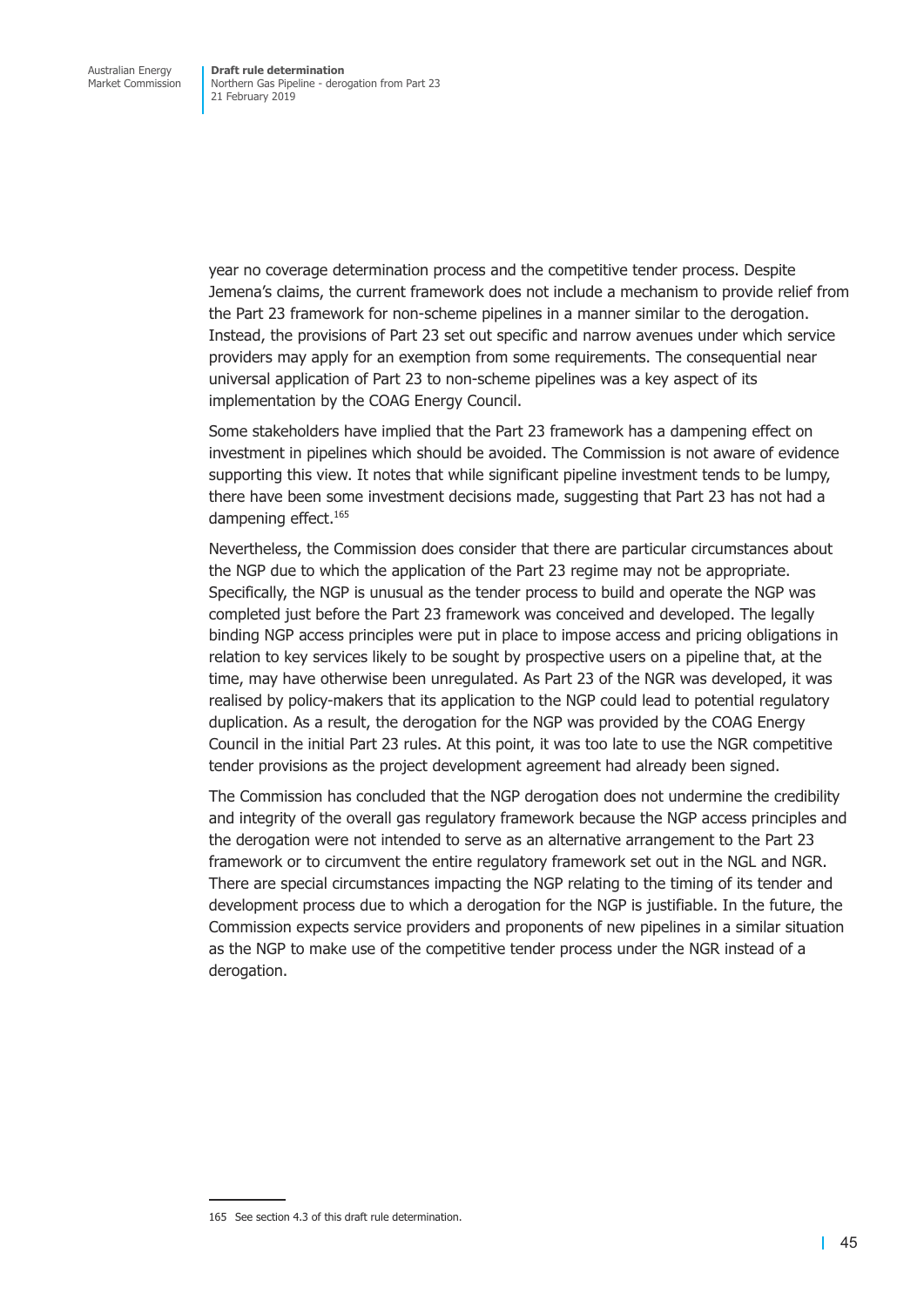## <span id="page-53-0"></span>ABBREVIATIONS

| <b>AEMC</b> | Australian Energy Market Commission      |
|-------------|------------------------------------------|
| <b>AEMO</b> | Australian Energy Market Operator        |
| AER.        | Australian Energy Regulator              |
| <b>APGA</b> | Australian Pipelines and Gas Association |
| <b>COAG</b> | Council of Australian Governments        |
| Commission  | See AEMC                                 |
| <b>NEGI</b> | North East Gas Interconnector            |
| NGL.        | National Gas Law                         |
| <b>NGO</b>  | National Gas Objective                   |
| <b>NGP</b>  | Northern Gas Pipeline                    |
| <b>NGR</b>  | <b>National Gas Rules</b>                |
| NT          | Northern Territory                       |
| TJ          | <b>Terajoules</b>                        |
|             |                                          |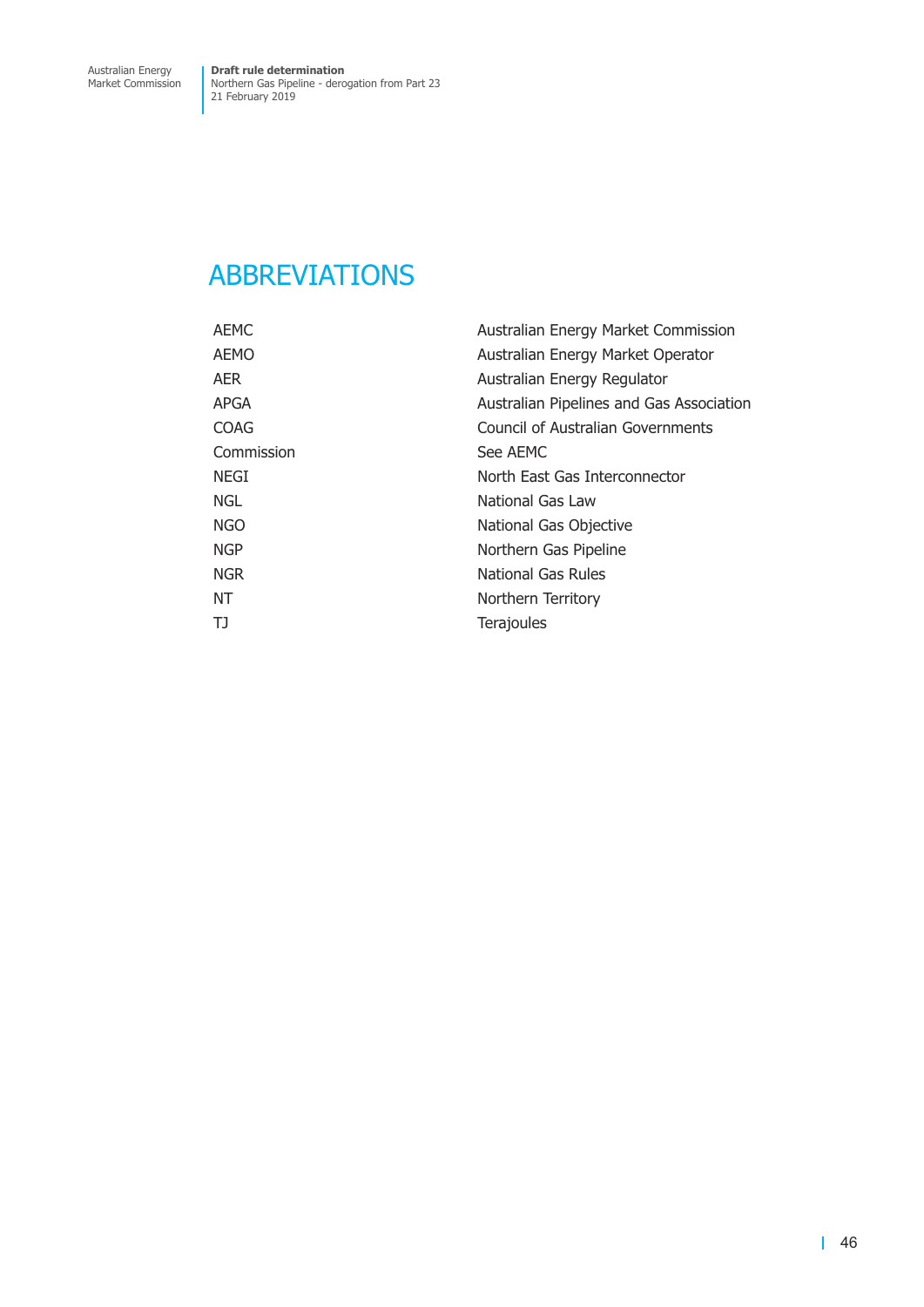## <span id="page-54-0"></span>A SUMMARY OF OTHER ISSUES RAISED IN SUBMISSIONS

This appendix sets out the issues raised in the first round of consultation on this rule change request and the AEMC's response to each issue. If an issue raised in a submission has been discussed in the main body of this document, it has not been included in this table.

| <b>STAKEHOLDER(S)</b>                                                                                                                                                                                                                             | <b>ISSUE</b>                                                                                                                                                                                                                     | <b>AEMC RESPONSE</b>                                                                                                                                                                                                                                           |
|---------------------------------------------------------------------------------------------------------------------------------------------------------------------------------------------------------------------------------------------------|----------------------------------------------------------------------------------------------------------------------------------------------------------------------------------------------------------------------------------|----------------------------------------------------------------------------------------------------------------------------------------------------------------------------------------------------------------------------------------------------------------|
| Rule change request, pp. 3-6; Submissions to<br>the consultation paper: Arid Lands<br>Environment Centre submission, p. 2; Kate<br>Muir, p. 1; Beyond Zero Emissions, p. 1; Office<br>of Senator Pauline Hanson, p. 1; Geralyn<br>McCarron, p. 2. | The derogation applicable to the NGP<br>removes oversight of the NGP by the AER.<br>Under the derogation Jemena can set NGP's<br>tariffs without AER oversight.                                                                  | Under Part 23, the AER does not set tariffs, it's role<br>is primarily administrative. See Appendix C for<br>further information on the Part 23 regime.                                                                                                        |
| Submissions to the consultation paper:<br>Original Power, p. 1; Environment Centre NT,<br>p. 2; Lock the Gate Alliance, p. 1.                                                                                                                     | The NGP is likely to promote gas exploration<br>and gas production using hydraulic fracturing<br>(fracking) in the NT. There are significant<br>environmental and health costs for<br>communities where fracking occurs.         | Decisions on the use of fracking and the production<br>of gas, and the potential implications of these<br>actions, are matters for the Northern Territory<br>Government.<br>These issues do not fall within the AEMC's statutory<br>decision-making framework. |
| Submissions to the consultation paper:<br>Doctors of the Environment, p. 1;<br>Environment Centre NT, p. 1; Original Power,<br>p. 2.                                                                                                              | There are serious impacts on health and the<br>environment caused by the extraction and use<br>of gas, including climate change.                                                                                                 |                                                                                                                                                                                                                                                                |
| Submissions to the consultation paper:<br>Environment Centre NT, p. 1; Environment<br>Council of Central Queensland, p. 1.                                                                                                                        | The moratorium on fracking in the Northern<br>Territory was popular and the expanded NGP<br>"would carry shale gas from the NT".<br>Production of shale gas in Australia "carries<br>dangers above US shale industry because our |                                                                                                                                                                                                                                                                |

#### **Table A.1: Summary of other issues raised**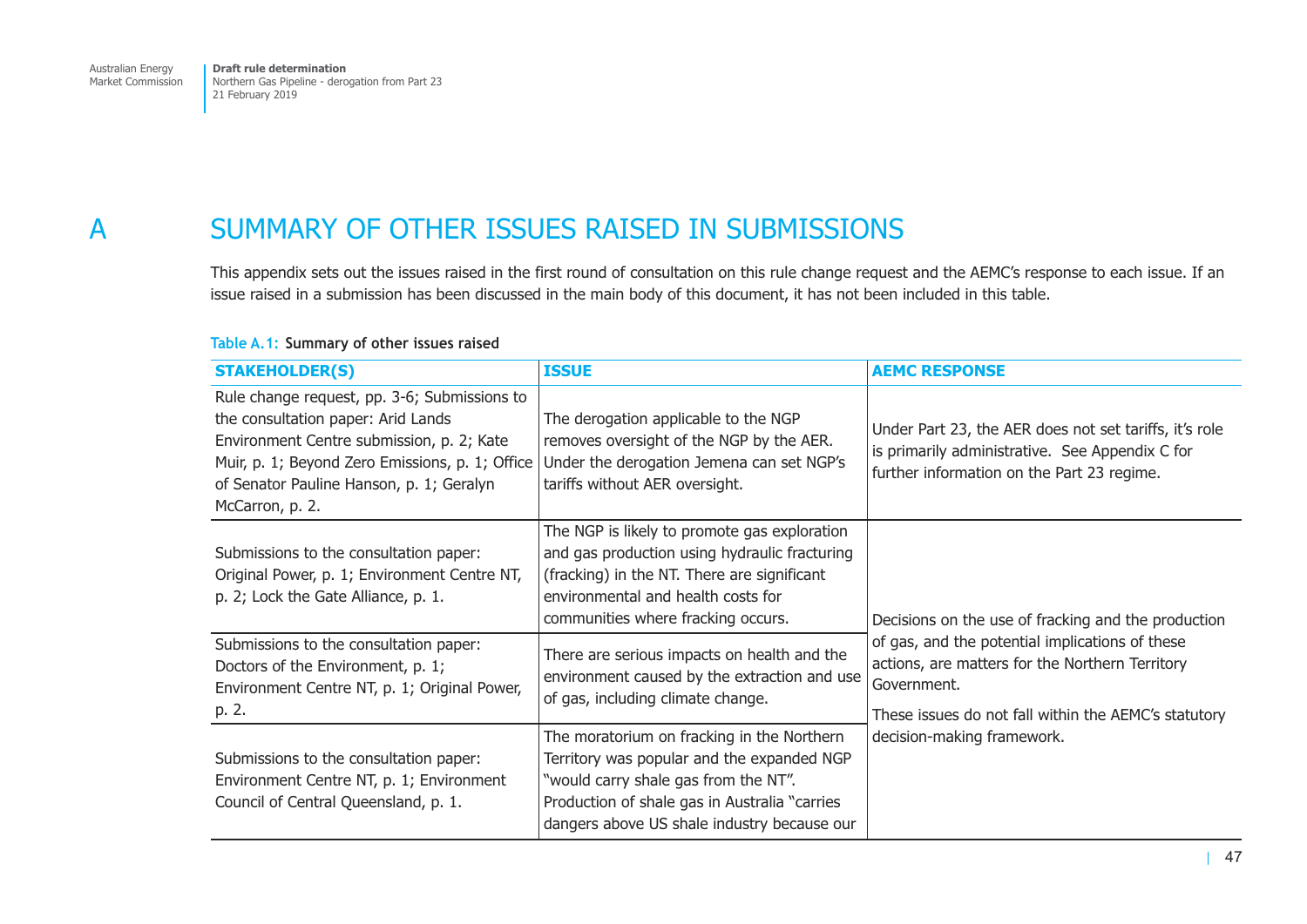| <b>STAKEHOLDER(S)</b>                                                          | <b>ISSUE</b>                                                                                                                                                                                                                                                                                                                                                                                                                                                   | <b>AEMC RESPONSE</b>                                                                                                                                                                                                           |
|--------------------------------------------------------------------------------|----------------------------------------------------------------------------------------------------------------------------------------------------------------------------------------------------------------------------------------------------------------------------------------------------------------------------------------------------------------------------------------------------------------------------------------------------------------|--------------------------------------------------------------------------------------------------------------------------------------------------------------------------------------------------------------------------------|
|                                                                                | geology means a much greater number of<br>wells are required to extract the same amount<br>of gas".                                                                                                                                                                                                                                                                                                                                                            |                                                                                                                                                                                                                                |
| Submissions to the consultation paper: EJA<br>and IEEFA p. 4; Kate Muir, p. 1. | The derogation applicable to the NGP will<br>promote the production of shale gas in the<br>NT. The production of shale gas would lead to<br>increased risk of climate change. In addition,<br>Jemena accepts that increased extreme<br>weather events due to climate change can<br>damage gas infrastructure and threaten gas<br>supplies. The derogation is foreseen to<br>adversely impact the safety, reliability and<br>security of supply of natural gas. |                                                                                                                                                                                                                                |
| Cate Cooper submission to the consultation<br>paper, p. 1.                     | "This is a very bad deal for consumers with<br>regard to the pipeline, and any<br>encouragement of fracking in the NT leaves<br>the company concerned exposed to stale<br>assets and the community as well as the<br>world at large exposed to a huge negative<br>impact of acceleration of climate change."                                                                                                                                                   |                                                                                                                                                                                                                                |
| Arid Land Environment Centre submission to<br>the consultation paper, p. 1.    | "Jemena lobbied the NT government for the<br>exemption and is under investigation by the<br>ATO for a \$500m tax evasion scheme. It is<br>therefore reasonable to assume the<br>derogation operates in the interests of<br>Jemena rather than future gas shippers and                                                                                                                                                                                          | Any possible investigation by the ATO is not relevant<br>to the AEMC's considerations.<br>There is no indication that the AEMC is aware of that<br>the derogation operates against the interest of<br>future users of the NGP. |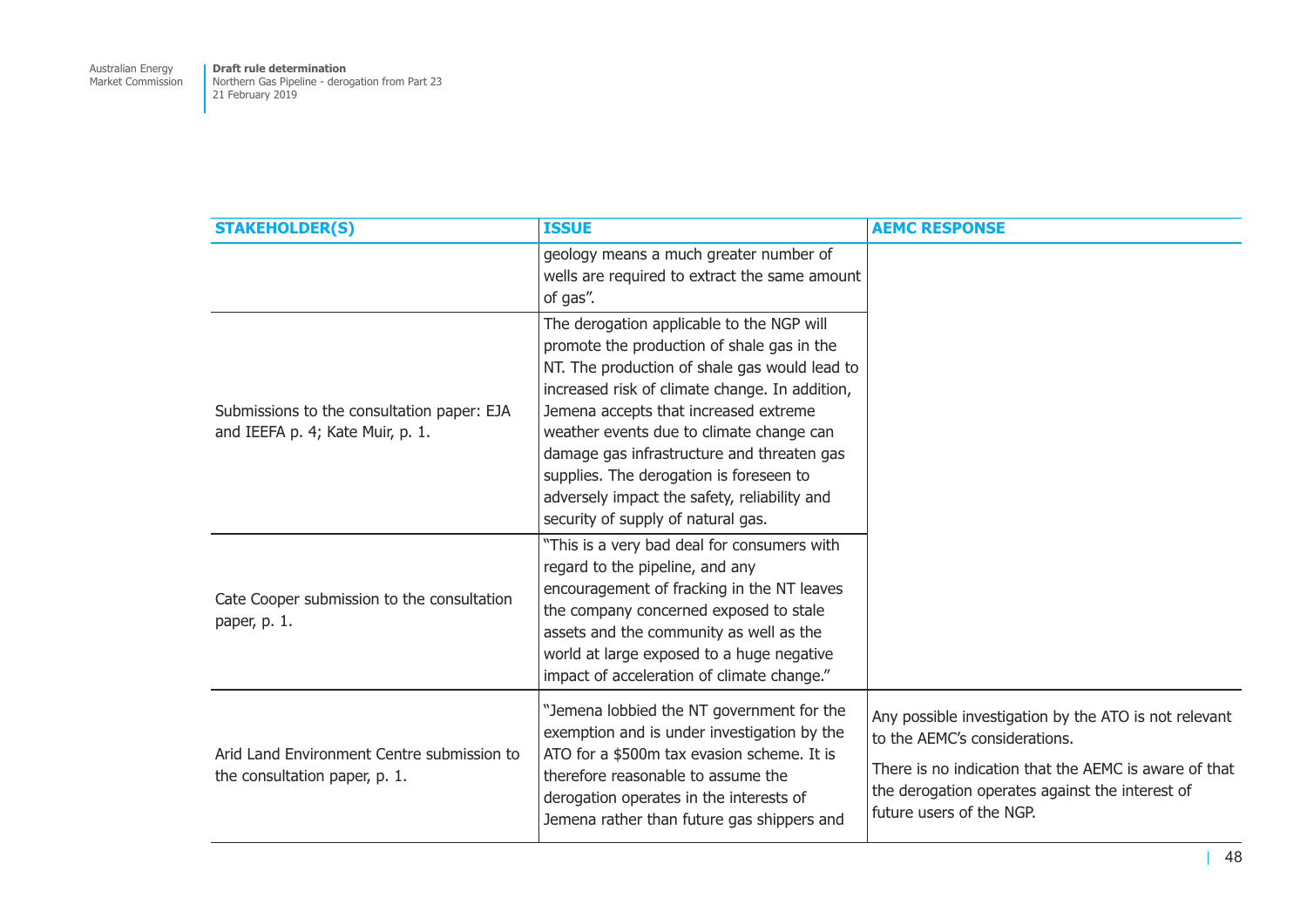Australian Energy Market Commission

**Draft rule determination**  Northern Gas Pipeline - derogation from Part 23 21 February 2019

| <b>STAKEHOLDER(S)</b>                                                           | <b>ISSUE</b>                                                                                                                                                                              | <b>AEMC RESPONSE</b>                                                                                                                                                                                                |
|---------------------------------------------------------------------------------|-------------------------------------------------------------------------------------------------------------------------------------------------------------------------------------------|---------------------------------------------------------------------------------------------------------------------------------------------------------------------------------------------------------------------|
|                                                                                 | customers, contrary to the National Gas<br>Objective."                                                                                                                                    |                                                                                                                                                                                                                     |
| APPEA submission to the consultation paper,<br>p. 1.                            | APPEA supports the principle of the 15-year<br>exemption from full regulation for greenfield<br>pipelines where there has been competition<br>for the market, as is the case for the NGP. | An exemption from full regulation can be obtained<br>via the 15-year no coverage determination process<br>available to greenfields pipelines. Such an exemption<br>can be sought by service providers from the NCC. |
| Beyond Zero Emissions submission the<br>consultation paper, p. 1.               | "Jemena is doing all it can to build an<br>uneconomical pipeline."                                                                                                                        | It is for Jemena to decide upon its business<br>activities. This is not part of the AEMC's statutory<br>decision-making framework.                                                                                  |
| Office of Senator Pauline Hanson submission<br>to the consultation paper, p. 1. | Special treatment for the NGP sets a<br>dangerous precedent for other pipelines.                                                                                                          | The Commission considers that the derogation<br>applicable to the NGP is not likely to undermine the<br>credibility and integrity of the gas regulatory<br>framework in Australia.                                  |
| EJA and IEEFA submission to the consultation<br>paper, p. 1.                    | Jemena admits that the NGP is not subject to<br>economic regulation and does not have to<br>submit access arrangements to the regulator.                                                  | The NGP is not a covered pipeline and consequently<br>is not required to submit an access arrangement to<br>the AER. However, any party can apply for the NGP<br>to become a covered pipeline.                      |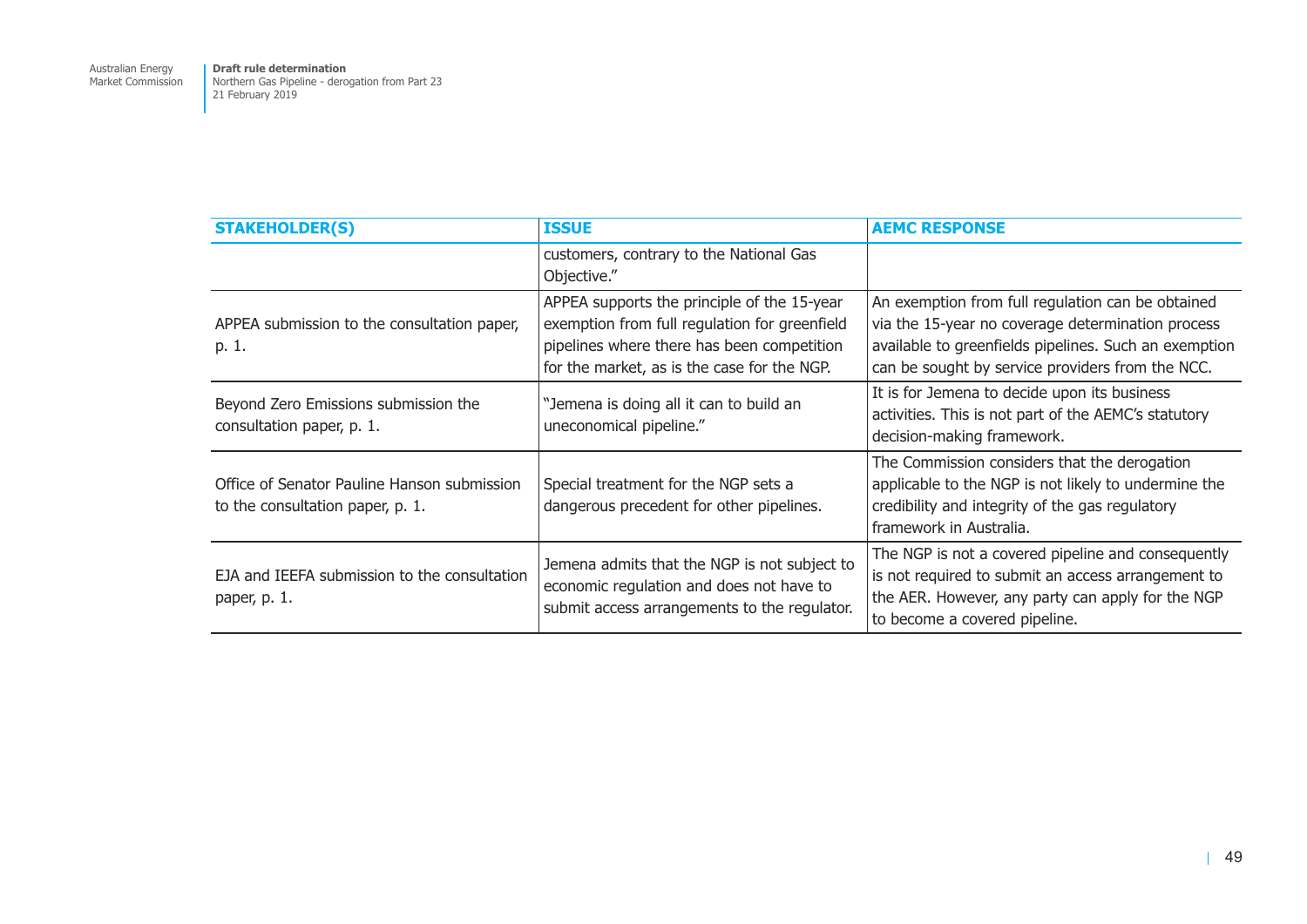<span id="page-57-0"></span>Australian Energy Market Commission

**Draft rule determination** Northern Gas Pipeline - derogation from Part 23 21 February 2019

## B LEGAL REQUIREMENTS UNDER THE NGL

This appendix sets out the relevant legal requirements under the NGL for the AEMC to make this draft rule determination.

## B.1 Draft rule determination

In accordance with s. 308 of the NGL the Commission has made this draft rule determination in relation to the rule proposed by Environmental Justice Australia (EJA) and the Institute for Energy Economics and Financial Analysis (IEEFA).

The Commission's reasons for making this draft rule determination are set out in section 2.4, and in Chapters 3, 4 and 5.

## B.2 Power to make the rule

The Commission is satisfied that the draft rule falls within the subject matter about which the Commission may make rules. The draft rule falls within s. 74 of the NGL as it relates to the regulation of access to pipeline services. In particular as it relates to the following items in Schedule 1 to the NGL:

- The procedure and time limits for the making of access determinations under Chapter 6A.
- The kinds of access determinations that may be made under Chapter 6A.
- Dispute resolution, including:
	- definition of the class of disputes subject to the dispute resolution provisions of the rules; and
	- the appointment of persons to arbitrate, mediate or assist in some other way in the resolution of such disputes
	- the appointment of a person to manage and facilitate the dispute resolution process(without however derogating from that person's power to act personally as an arbitrator or mediator in a particular dispute).

## B.3 Commission's considerations

In assessing the rule change request the Commission considered:

- it's powers under the NGL to make the rule
- the rule change request
- submissions received during first round consultation
- the Commission's analysis as to the ways in which the proposed rule will or is likely to, contribute to the NGO.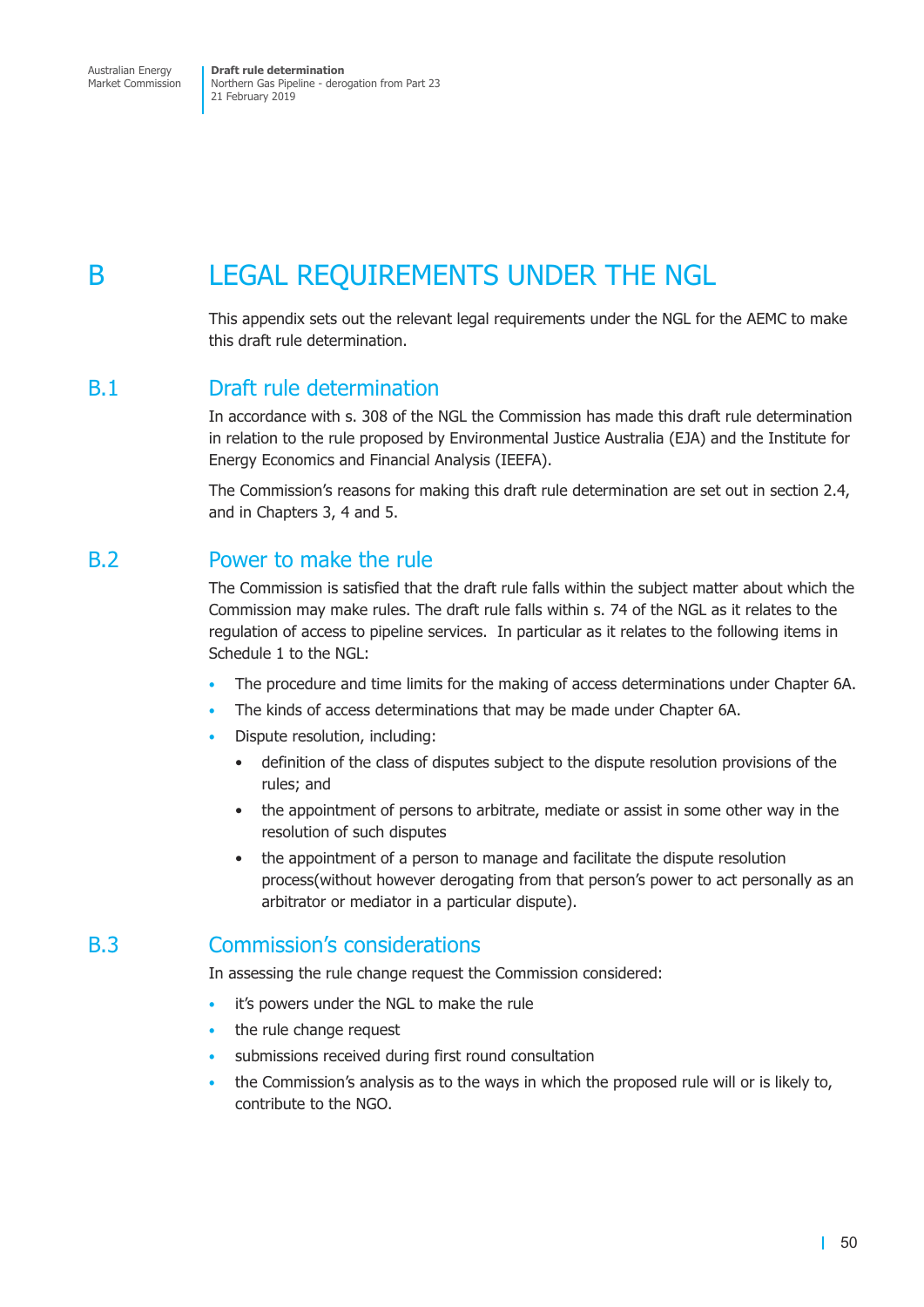There is no relevant Ministerial Council on Energy (MCE) statement of policy principles for this rule change request.<sup>166</sup>

The Commission may only make a rule that has effect with respect to an adoptive jurisdiction if satisfied that the proposed rule is compatible with the proper performance of Australian Energy Market Operator (AEMO)'s declared network functions.<sup>167</sup> The draft rule is compatible with AEMO's declared network functions because it is unrelated to AEMO's functions.

<sup>166</sup> Under s. 73 of the NGL the AEMC must have regard to any relevant MCE statement of policy principles in making a rule. The MCE is referenced in the AEMC's governing legislation and is a legally enduring body comprising the Federal, State and Territory Ministers responsible for energy. On 1 July 2011, the MCE was amalgamated with the Ministerial Council on Mineral and Petroleum Resources. The amalgamated council is now called the COAG Energy Council.

<sup>167</sup> Section 295(4) of the NGL.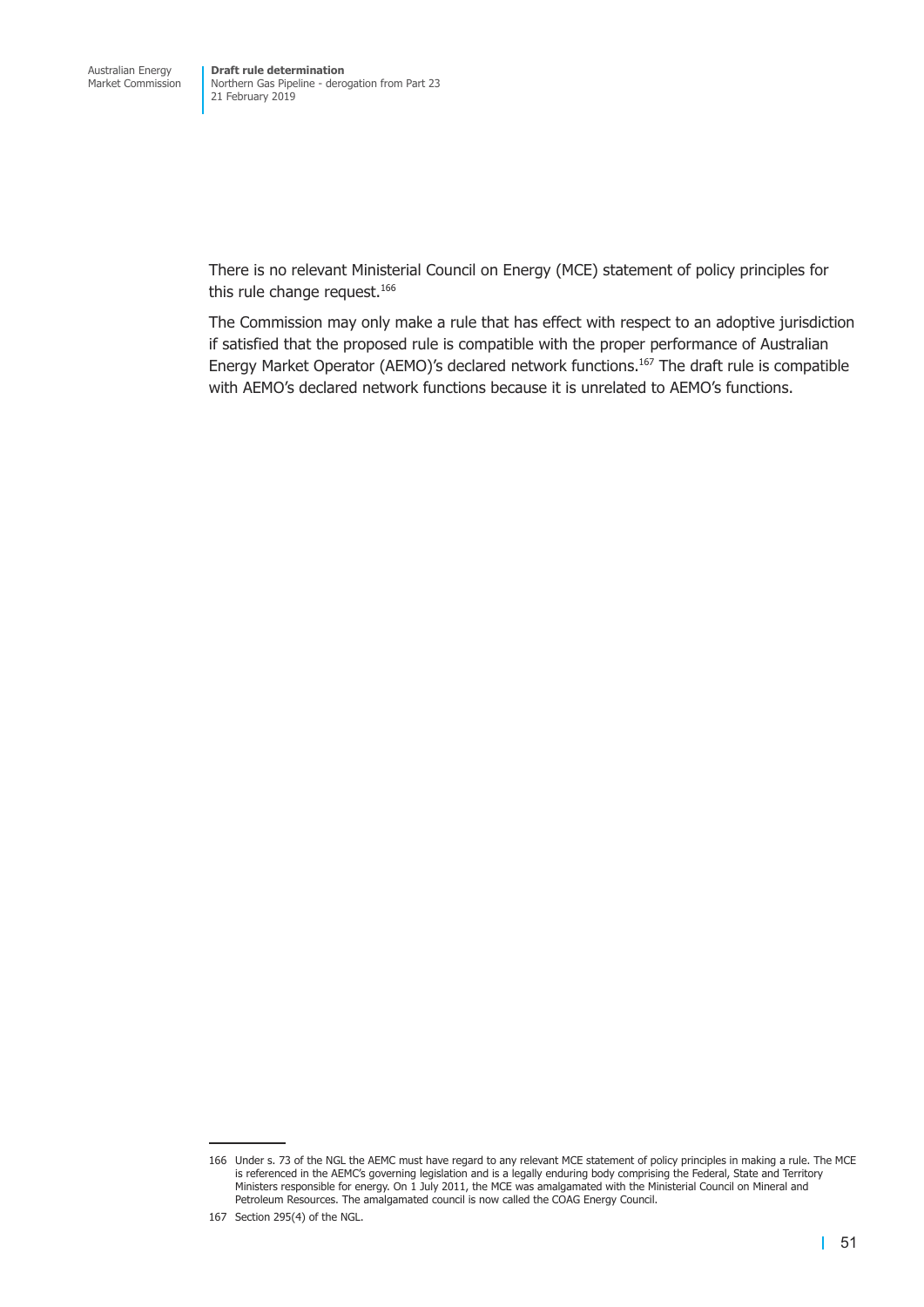<span id="page-59-0"></span>

## REGULATORY REGIME FOR GAS PIPELINES

This section provides information regarding regulatory regime for the scheme pipelines and the introduction of regulatory regime for the non-scheme pipelines.

#### **Regulatory regime for scheme pipelines**

Two forms of regulation can be applied to covered<sup>168</sup> pipelines under Parts 8 to 12 of the NGR: light and full regulation. A series of tests are used to determine which form of regulation should apply to a particular pipeline.

The regulation of covered pipelines is carried out within a negotiate-arbitrate framework for third party access to the services provided by a pipeline. Prospective pipeline users negotiate access, based on information required to be provided by the service provider, and in the case of full regulation pipelines, by reference to the regulator-approved access arrangement. If the prospective user and service provider are not able to agree on a contract to access pipeline services, then parties can move to an arbitration.<sup>169</sup>

Any party can apply to the National Competition Council (NCC) seeking that a pipeline be classified as a covered pipeline and be subject to either light or full regulation.<sup>170</sup> In addition, the regulatory status of a pipeline could be determined prior to the commissioning of a pipeline, utilising either:

- Competitive tender process. A project proponent can initiate a competitive tender process with the regulator. Subject to the process meeting the relevant requirements, this will result in the pipeline becoming a covered pipeline, subject to full regulation with certain outcomes of the tender process being incorporated into the access arrangement without any assessment by the regulator. The access arrangement period for a competitive tender pipeline is 15 years, after which, the pipeline automatically becomes a non-scheme pipeline.171
- Greenfield 15-year no-coverage determination. The service provider of a greenfields pipeline can apply to the NCC for a 15-year no-coverage determination prior to the commissioning of the pipeline.<sup>172</sup> If granted, no party can seek coverage of the pipeline for a period of 15 years; thus the pipeline is a non-scheme pipeline for that period.<sup>173</sup>

#### **Access regime for non-scheme pipelines**

In April 2016, the Australian Competition & Consumer Commission (ACCC) published its report for the Inquiry into the east coast gas market (inquiry) which found many gas pipeline service providers to be engaging in monopoly pricing, resulting in higher delivered gas prices

<sup>168</sup> Covered pipelines are a subset of the classification scheme pipeline. The second category within the scheme pipeline classification is international pipelines with a price regulation exemption.

<sup>169</sup> AEMC, *Review into the scope of economic regulation applied to covered pipelines*, final report, 3 July 2018, pp. 26-29.

<sup>170</sup> Service providers also have the ability to voluntarily submit a full access arrangement to the regulator. Once approved, the pipeline is classified as a full regulation pipeline for the duration of the access arrangement period.

<sup>171</sup> Rules 22(4)(f) and 24(c)(vi) of the NGR specify that the expiry date of a competitive tender process access arrangement must be no more than 15 years from the commissioning of the pipeline.

<sup>172</sup> Section 151 of the NGL and rule 122 of the NGR.

<sup>173</sup> Section 158 of the NGL sets out the effect of making a 15-year no-coverage determination.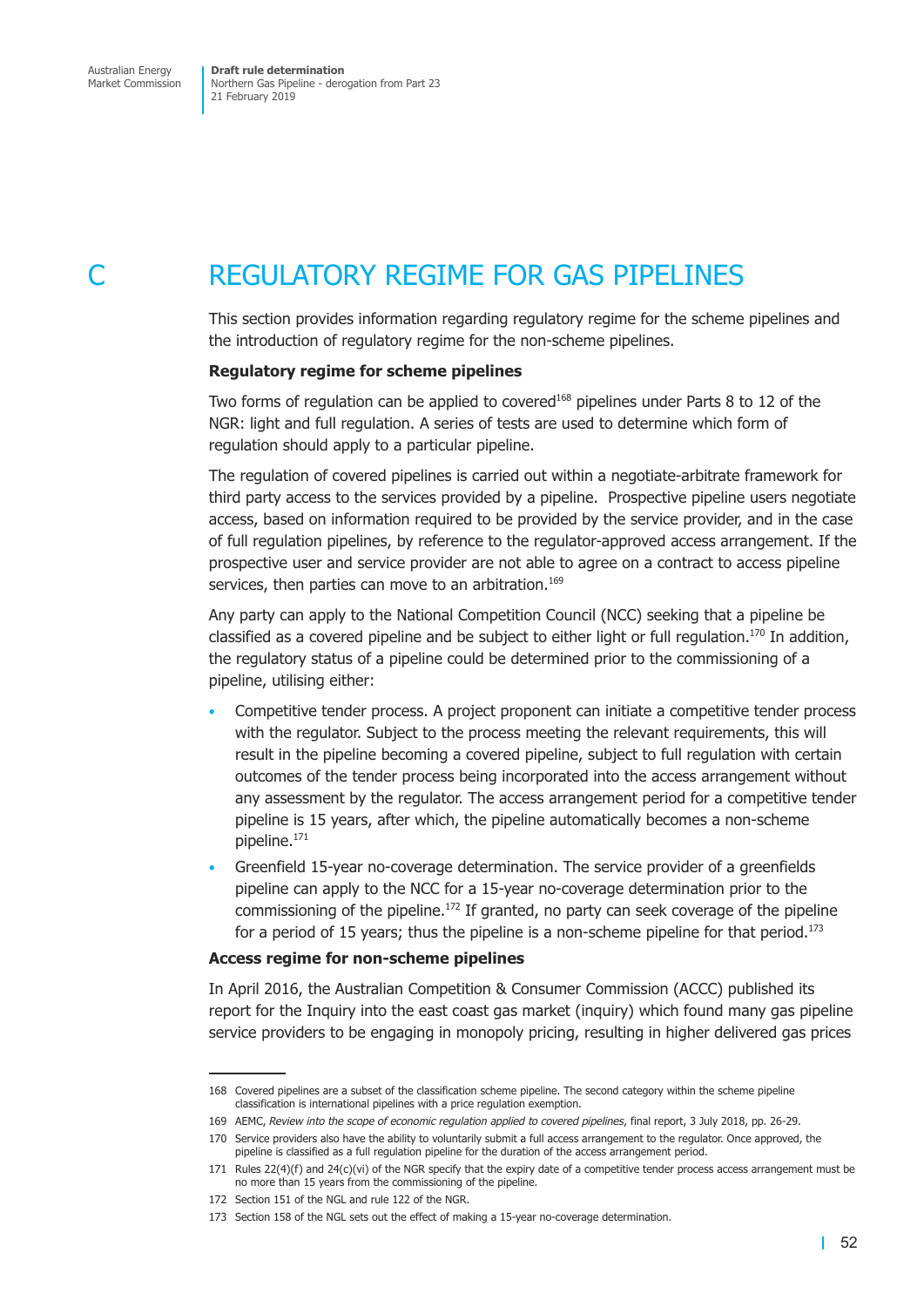and having an adverse effect on the economic efficiency of the east coast gas market.<sup>174</sup> In response to the ACCC's inquiry and the Commission's Eastern Australian wholesale gas market and pipelines framework review, the COAG Energy Council published its gas market reform package in August 2016.<sup>175</sup> One of the reform measures in the package directed Dr Michael Vertigan AC to examine the regulatory test for the regulation of gas pipelines and make recommendations on any further actions.

Dr Vertigan undertook the Examination of the test for the regulation of gas pipelines (examination).176 He found that the service providers of existing pipelines had market power and, in some instances the exercise of the market power was resulting in inefficient outcomes for the market. Further, Dr Vertigan considered that the test for regulation did not appear to be posing a credible threat to pipeline service providers. As a result, he recommended the introduction of an information disclosure and arbitration framework for non-scheme pipelines in order to reduce the information asymmetry and the imbalance in bargaining power of shippers when negotiating with pipeline service providers.<sup>177</sup>

On 14 December 2016, the COAG Energy Council agreed to the recommendations from the examination and the Gas Market Reform Group (GMRG) commenced the development of the framework.178 The establishment of the framework involved legislative changes to add Chapter 6A and s. 83A to the NGL which passed the South Australian Parliament on 20 June 2017. The development of the framework's detailed design involved the publication of an implementation options papers and stakeholder consultation by the GMRG, and approval of the final design recommendations by the COAG Energy Council's Senior Committee of Officials (SCO). The GMRG proceeded to publish draft initial rules and sought stakeholder input in developing the final initial rules. On 1 August 2017, the National gas pipeline accessarbitration amendment rule was made by the South Australian Minister for Mineral Resources and Energy which introduced a new Part 23 into the NGR and brought into effect a new regulatory framework for non-scheme pipelines.

The overarching objective of the framework is to facilitate access to services provided by non-scheme pipelines on reasonable terms. This is taken to mean at prices and on terms and conditions that so far as practical reflect the outcomes that would occur in a workably competitive market. The framework:<sup>179</sup>

- provides for the publication and exchange of information to facilitate timely and effective commercial negotiations
- provides for a commercially-oriented arbitration process to resolve disputes about proposed terms and conditions of access

<sup>174</sup> ACCC, *Inquiry into the east coast gas market,* April 2016, p. 18.

<sup>175</sup> COAG Energy Council, Gas market reform package: Bulletin Two, August 2018, p.1.

<sup>176</sup> Dr Michael Vertigan AC, *Examination of the current test for the regulation of gas pipelines*, 14 December 2016.

<sup>177</sup> GMRG, *Gas pipeline information disclosure and arbitration framework, initial National Gas Rules explanatory note*, August 2017, p. 1.

<sup>178</sup> GMRG, *Gas pipeline information disclosure and arbitration framework, initial National Gas Rules explanatory note*, August 2017, p. 1.

<sup>179</sup> GMRG, *Gas pipeline information disclosure and arbitration framework, initial National Gas Rules explanatory note*, August 2017, p. 7.